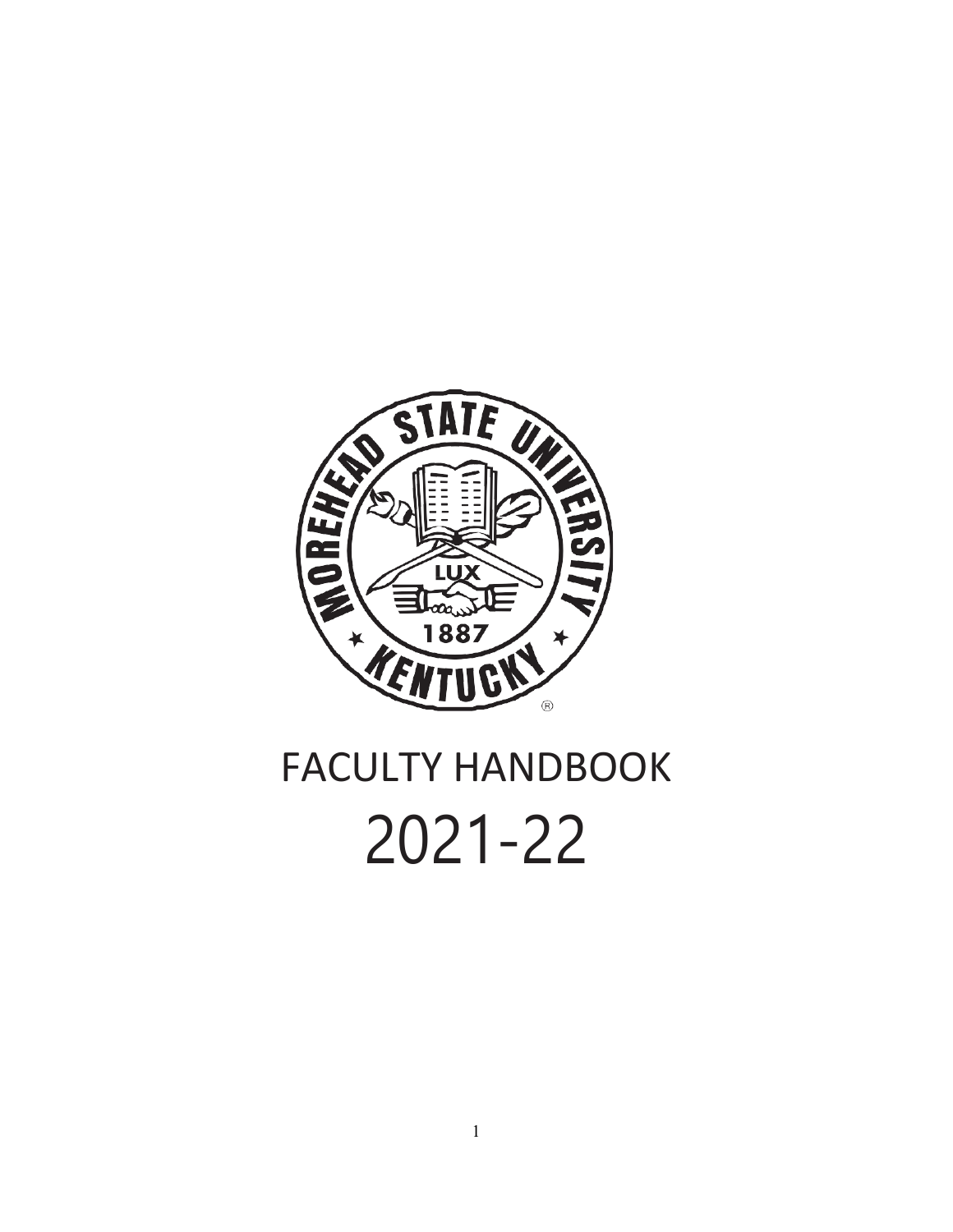| 1             |                                                                          |  |
|---------------|--------------------------------------------------------------------------|--|
| 1.1           |                                                                          |  |
| 1.2           |                                                                          |  |
| 1.3           |                                                                          |  |
| 1.4           |                                                                          |  |
| 1.4.1         |                                                                          |  |
| 1.4.2         |                                                                          |  |
| 1.4.3         |                                                                          |  |
| 1.4.4         |                                                                          |  |
| 1.4.5         |                                                                          |  |
| 1.5           |                                                                          |  |
| 1.6           |                                                                          |  |
| Chapter 2.    |                                                                          |  |
| 2             |                                                                          |  |
| $2.1\,$       |                                                                          |  |
| $2.2\,$       |                                                                          |  |
| 2.2.1         |                                                                          |  |
| 2.2.2         |                                                                          |  |
| 2.3           |                                                                          |  |
| 2.3.1         |                                                                          |  |
| 2.3.2         |                                                                          |  |
| 2.3.3         |                                                                          |  |
| 2.3.4         |                                                                          |  |
| 2.3.5         |                                                                          |  |
| 2.4           |                                                                          |  |
| 2.4.1         |                                                                          |  |
| 2.4.2         |                                                                          |  |
| 2.4.3         |                                                                          |  |
| 2.5           |                                                                          |  |
| 2.5.1         |                                                                          |  |
| 2.5.2         | Dean of the Caudill College of Arts, Humanities & Social Sciences 16     |  |
| 2.5.3         |                                                                          |  |
|               |                                                                          |  |
| 2.5.4         |                                                                          |  |
| 2.5.5         | Associate Provost for Undergraduate Education & Student Success17        |  |
| 2.5.6         |                                                                          |  |
| 2.5.7         |                                                                          |  |
| 2.5.8         | Assistant Vice President for Regional Education & Outreach17             |  |
| 2.5.9         |                                                                          |  |
| 2.5.10        | Executive Director of the Space Science Center Program of Distinction 18 |  |
| 2.5.11<br>2.6 |                                                                          |  |
|               |                                                                          |  |
|               |                                                                          |  |
| 3             |                                                                          |  |
| 3.1           |                                                                          |  |
| 3.1.1         |                                                                          |  |
| 3.1.1.1       |                                                                          |  |
|               |                                                                          |  |
|               |                                                                          |  |
| 3.1.1.2       |                                                                          |  |
|               |                                                                          |  |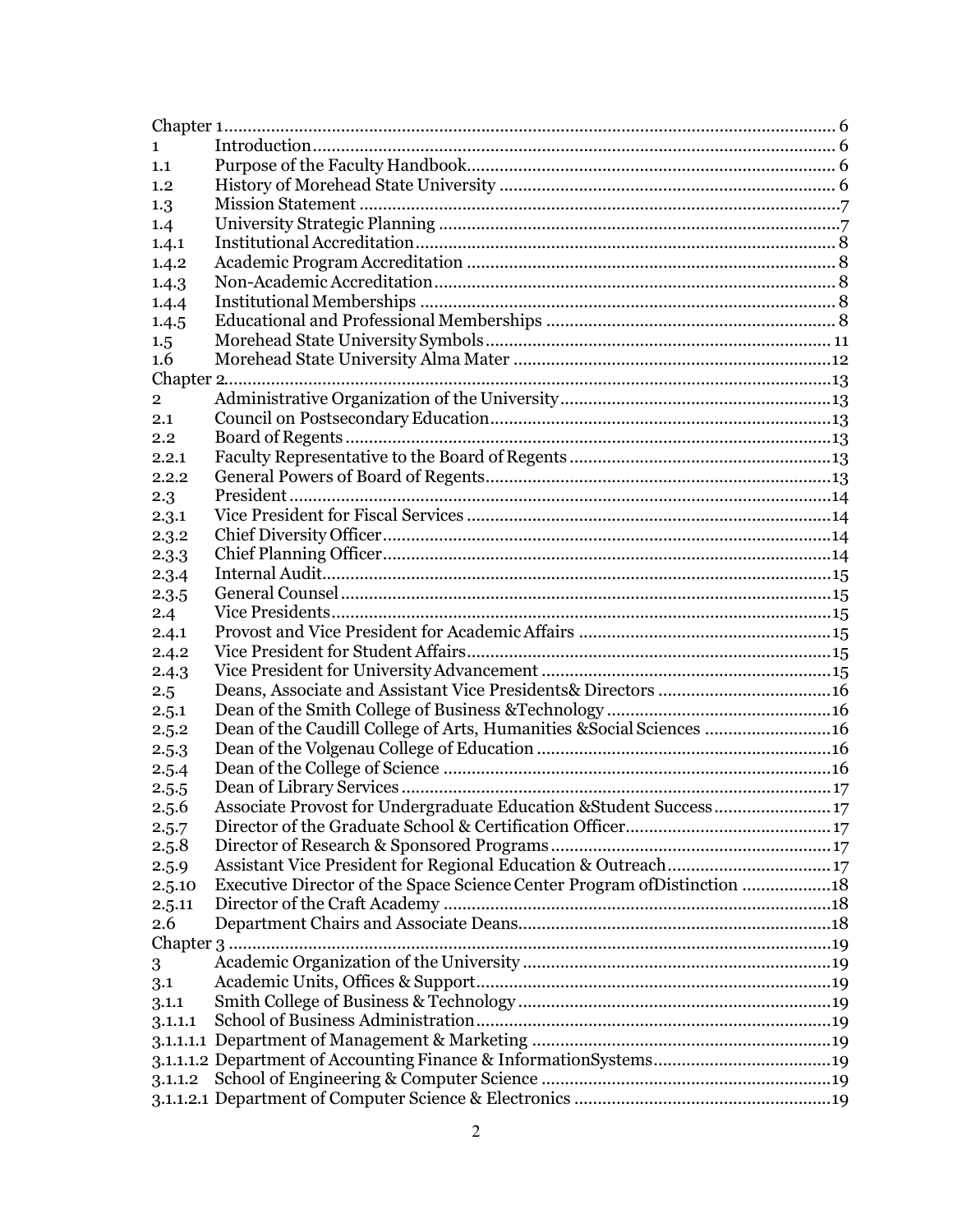|         | 3.1.2.3.1 Department of History, Philosophy, Politics, Global Studies & Legal Studies 21 |  |
|---------|------------------------------------------------------------------------------------------|--|
|         |                                                                                          |  |
|         |                                                                                          |  |
| 3.1.2.5 |                                                                                          |  |
| 3.1.2.6 |                                                                                          |  |
|         |                                                                                          |  |
| 3.1.3   | Department of Early Childhood, Elementary & SpecialEducation  22                         |  |
| 3.1.3.1 |                                                                                          |  |
| 3.1.3.2 |                                                                                          |  |
| 3.1.3.3 |                                                                                          |  |
| 3.1.3.4 |                                                                                          |  |
| 3.1.4   |                                                                                          |  |
| 3.1.4.1 |                                                                                          |  |
| 3.1.4.2 |                                                                                          |  |
| 3.1.4.3 | Department of Physics, Earth Science & Space SystemsEngineering 24                       |  |
| 3.1.4.4 |                                                                                          |  |
| 3.1.4.5 |                                                                                          |  |
| 3.1.4.6 |                                                                                          |  |
| 3.1.4.7 |                                                                                          |  |
| 3.2     |                                                                                          |  |
| 3.2.1   |                                                                                          |  |
| 3.2.2   |                                                                                          |  |
| 3.2.2.1 |                                                                                          |  |
| 3.2.2.2 |                                                                                          |  |
| 3.2.3   |                                                                                          |  |
| 3.2.3.1 |                                                                                          |  |
| 3.2.3.2 |                                                                                          |  |
| 3.2.3.3 |                                                                                          |  |
|         |                                                                                          |  |
|         |                                                                                          |  |
|         |                                                                                          |  |
|         |                                                                                          |  |
|         |                                                                                          |  |
|         |                                                                                          |  |
|         |                                                                                          |  |
|         |                                                                                          |  |
|         |                                                                                          |  |
| 3.2.4   |                                                                                          |  |
|         |                                                                                          |  |
|         |                                                                                          |  |
|         |                                                                                          |  |
|         |                                                                                          |  |
|         |                                                                                          |  |
|         |                                                                                          |  |
|         | 3                                                                                        |  |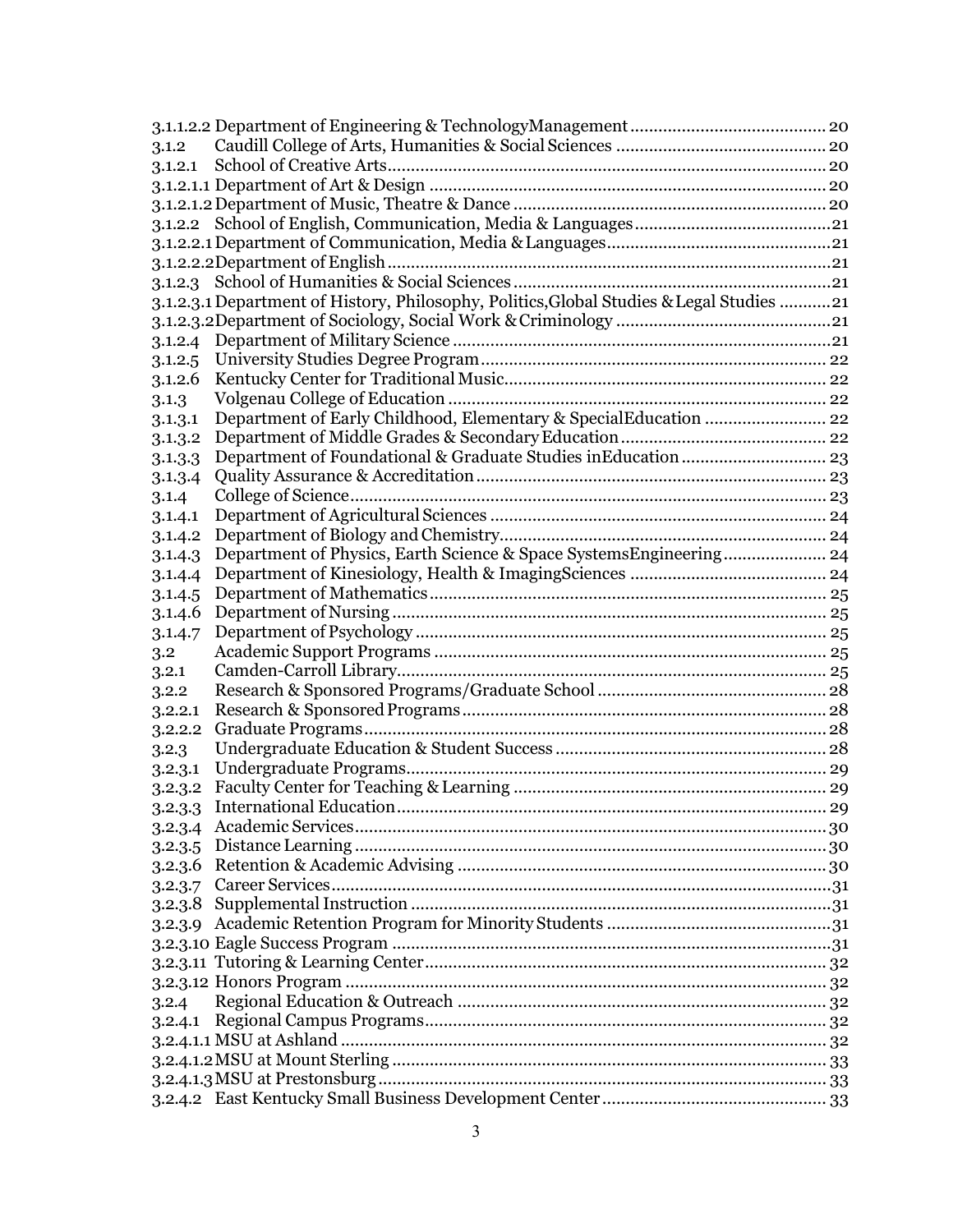| 3.2.4.3        |                                                                          |  |
|----------------|--------------------------------------------------------------------------|--|
| 3.2.4.4        |                                                                          |  |
| 3.2.5          |                                                                          |  |
| 3.3            |                                                                          |  |
| 3.4            |                                                                          |  |
| 3.5            |                                                                          |  |
| 3.6            |                                                                          |  |
| 3.7            |                                                                          |  |
|                |                                                                          |  |
| $\overline{4}$ |                                                                          |  |
| 4.1            |                                                                          |  |
| 4.2            |                                                                          |  |
| 4.2.1          |                                                                          |  |
| 4.2.2          |                                                                          |  |
| 4.3            |                                                                          |  |
| 4.4            |                                                                          |  |
| 4.5            |                                                                          |  |
| 4.5.1          |                                                                          |  |
| 4.5.2          | Selection, Orientation, and Supervision of Part-time Faculty Members  42 |  |
| 4.6            |                                                                          |  |
| 4.7            |                                                                          |  |
|                |                                                                          |  |
| 5              |                                                                          |  |
| 5.1            |                                                                          |  |
| 5.2            |                                                                          |  |
| 5.2.1          |                                                                          |  |
| 5.2.2          |                                                                          |  |
| 5.2.3          |                                                                          |  |
| 5.3            |                                                                          |  |
| 5.3.1          |                                                                          |  |
| 5.4            |                                                                          |  |
| 5.5            |                                                                          |  |
| 5.6            |                                                                          |  |
| 5.6.1          |                                                                          |  |
| 5.6.2          |                                                                          |  |
| 5.6.3          |                                                                          |  |
| 5.7            |                                                                          |  |
| 5.8            |                                                                          |  |
| 5.8.1          |                                                                          |  |
| 5.8.2          |                                                                          |  |
| 5.8.3          |                                                                          |  |
| 5.8.4          |                                                                          |  |
| 5.8.5          |                                                                          |  |
| 5.9            |                                                                          |  |
| 5.9.1          |                                                                          |  |
| 5.9.1.1        |                                                                          |  |
| 5.9.2          |                                                                          |  |
|                |                                                                          |  |
| 6              |                                                                          |  |
| 6.1            |                                                                          |  |
| 6.1.1          |                                                                          |  |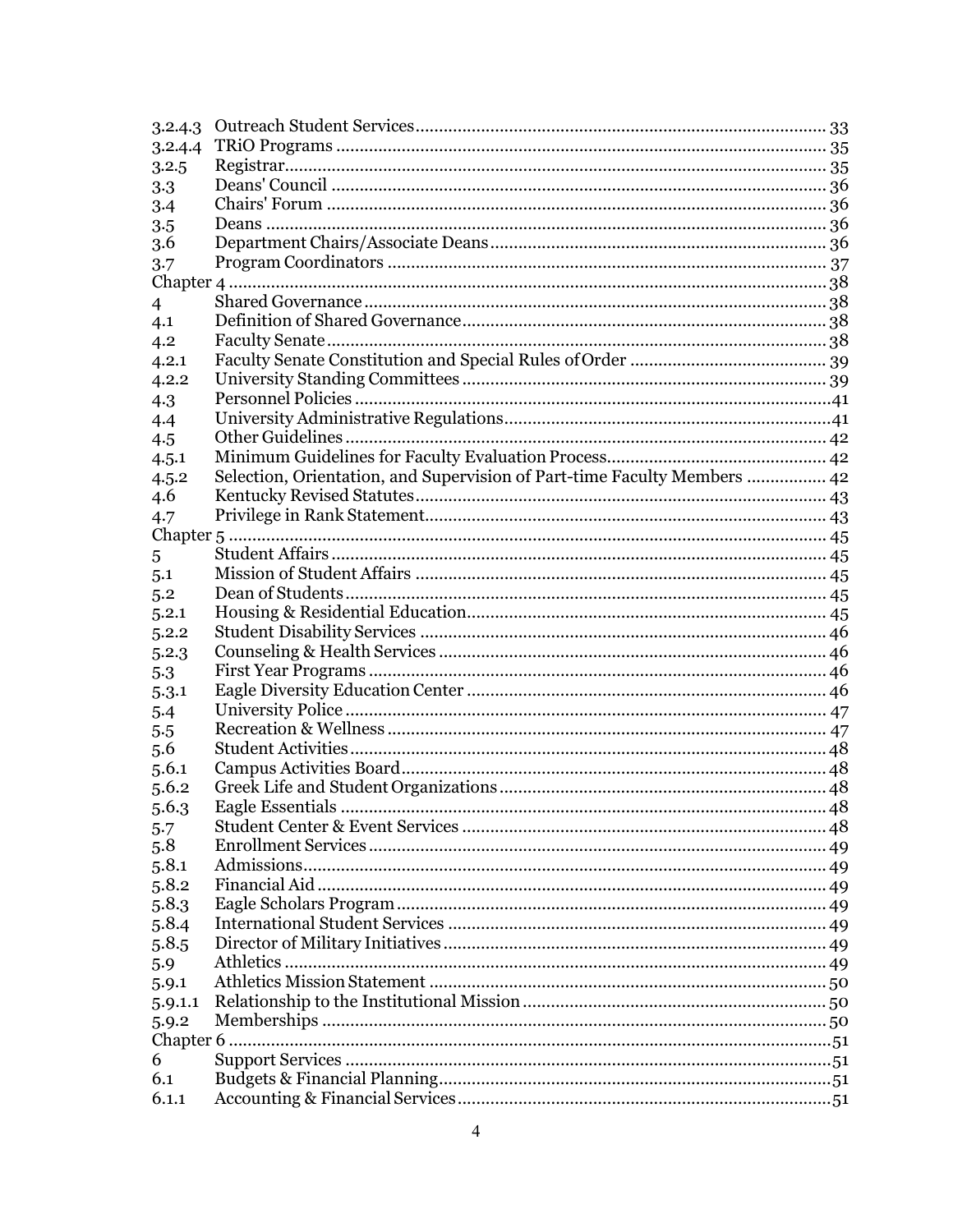| 6.1.2       |  |
|-------------|--|
| 6.2         |  |
| 6.3         |  |
| 6.4         |  |
| 6.5         |  |
| 6.6         |  |
| 6.7         |  |
| 6.7.1       |  |
|             |  |
| $7^{\circ}$ |  |
| 7.1         |  |
| 7.2         |  |
| 7.3         |  |
| 7.4         |  |
| 7.5         |  |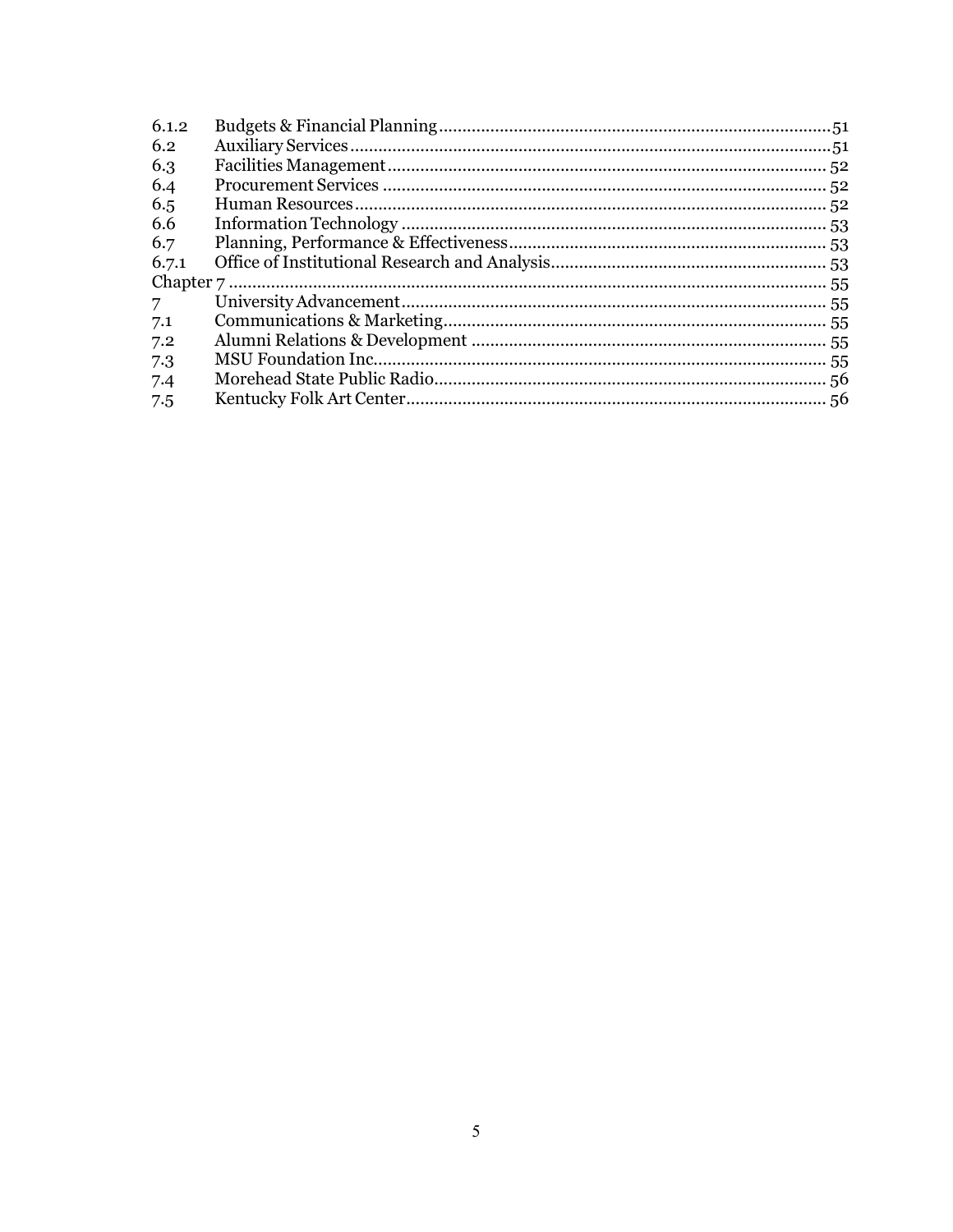# **Chapter 1**

## <span id="page-5-1"></span><span id="page-5-0"></span>**1 Introduction**

## <span id="page-5-2"></span>**1.1 Purpose of the Faculty Handbook**

The Morehead State University Faculty Handbook is designed to providebasic information and to serve as a convenient reference manual.

This Handbook is not to be interpreted as a contract. Any information contained in this handbook that seems inconsistent with Board of Regents approved policies will defer to those authoritative documents.

## <span id="page-5-3"></span>**1.2 History of Morehead State University**

In 1887, Morehead Normal School was founded on the site of the present campus andwas supported as a private school by the Kentucky Christian Missionary Society of the Disciples of Christ. After operating as a private school for 35 years, the normal school closed in 1922. The state began supporting the school in September, 1923. The name was changed to Morehead State Normal School, and, in 1926, to Morehead State Normal School and Teachers College. The growing college was then admitted to membership in the Kentucky Association of Colleges. The enrollment increased to 350 students and five buildings were added through state appropriations. At the end of the 1926-1927 academic year, the first four graduates earned diplomas and certificates to teach.

Morehead State Normal School and Teachers College became Morehead State Teachers College in 1930. During the thirties, the institution more than doubled in number ofstudents and faculty. It also sought and was granted membership in the Southern Association of Colleges and Secondary Schools, and the American Association of Teacher's Colleges, and the Southern Intercollegiate Athletic Association.

Morehead State Teachers College began the forties with an enrollment of 598 students. During World War II, many male faculty and students joined the armed forces, and the enrollment dropped to 166 students in fall 1944. In 1942, the college became the site of an electronic training school for a contingent of over 600 United States Navy personnel. In 1948, Morehead State Teachers College became Morehead State College.

Beginning in the early fifties, Morehead State College experienced phenomenal growthin student enrollment, facilities, and academic programming. The legislature financed the construction of 18 buildings between 1953 and 1965, and academic programs were expanded to serve the influx of post-war students. The philosophy of service to the region was greatly strengthened during this period, and Morehead State College became the center of regional activities.

In 1966, the Kentucky General Assembly granted university status, and MoreheadState University established academic schools, a graduate office, and the Office of Vice President for Academic Affairs. By 1970, other vice-presidential positions were added, thefaculty enlarged, and nine more buildings added to serve over 6,500 undergraduate and graduate students.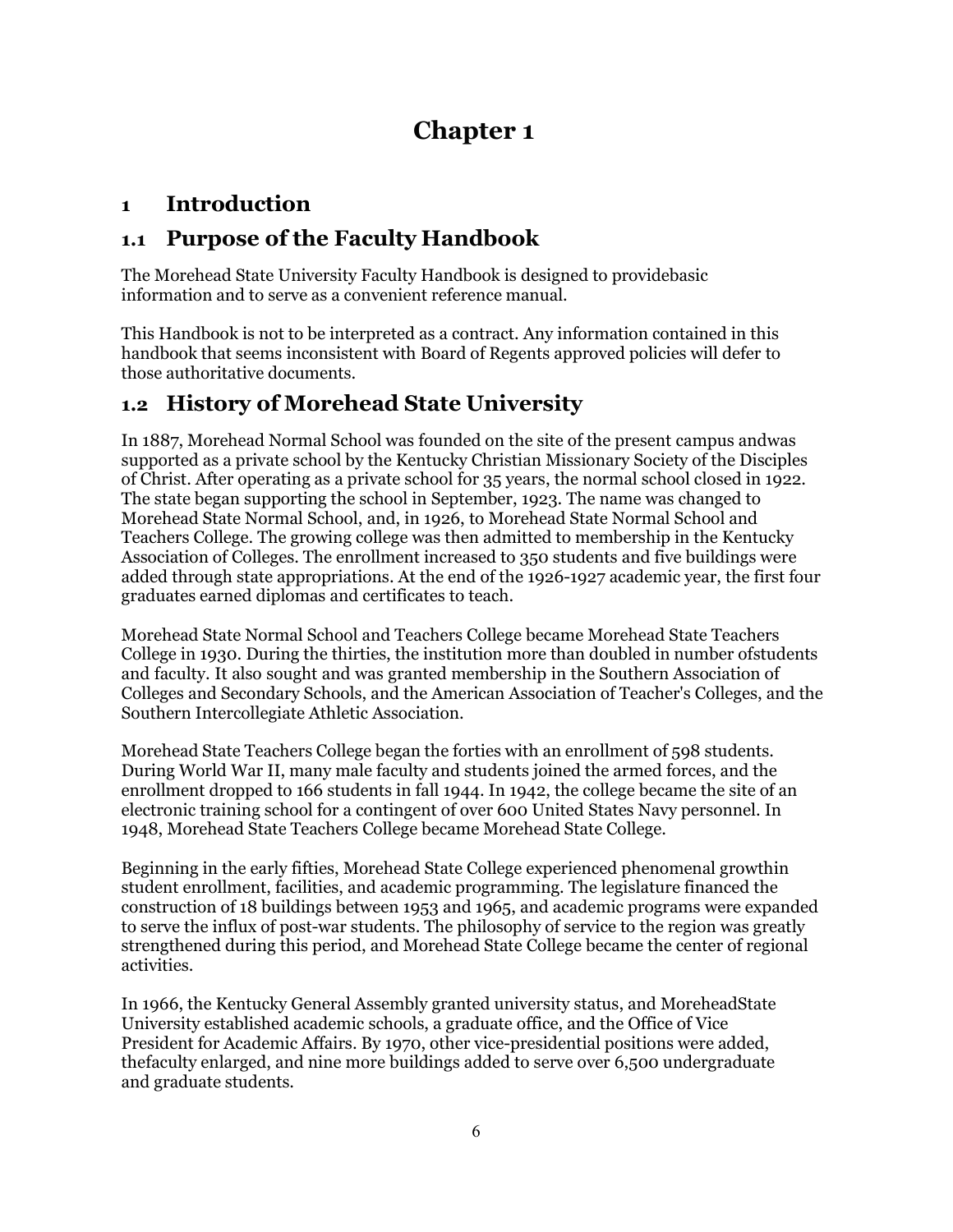During the early seventies, the university's enrollment continued to grow, and new programs and facilities were added to serve the needs of a growing population of graduate and associate degree students. The University expanded both research and service in the region.

The long tradition of service to the people of the Commonwealth of Kentucky has continued. The university's educational facilities include more than 50 major structures in a variety of contemporary and traditional architectural styles, a 320-acre experimentalfarm, and a 50-acre outdoor learning center.

Joseph (Jay) Morgan became the president of the university on July 1, 2017. Previous presidents include: Wayne D. Andrews, 2005-2017; Ronald G. Eaglin, 1992-2004; C. Nelson Grote 1987-1992; A. D. Albright, 1986-87; Herb. F. Reinhard, Jr., 1984-86; Morris L. Norfleet, 1977-84; Adron Doran, 1954-77; Charles Spain, 1951-54; William J. Baird, 1946- 51; William H. Vaughn, 1940-46; Harvey Babb, 1935-40; John H. Payne, 1930-35; Frank C. Button, 1922-30.

#### <span id="page-6-0"></span>**1.3 Mission Statement**

#### VISION

We aspire to be the best public regional university in the South.

#### MISSION STATEMENT

As a community of lifelong learners, we will:

- Educate Students for success in a global environment;
- Engage in scholarship;
- Promote diversity of people and ideas;
- Foster innovation, collaboration and creative thinking; and
- Serve our communities to improve the quality of life.

#### CORE VALUES

We strive to exemplify these core values in all that we do:

- PEOPLE come first and are treated with dignity and respect;
- LIFELONG LEARNING, SCHOLARSHIP and SERVICE;
- DIVERSITY and INCLUSION of people and thought;
- EXCELLENCE, HONESTY, INTEGRITY, and TRUST.

#### <span id="page-6-1"></span>**1.4 University Strategic Planning**

In 2018, Morehead State University published its current strategic plan, SOAR 2018-2022. Approved by the Board of Regents, the document serves as the road map to MSU's preferred future. It is an ambitious agenda designed to move the institution forward during a changing climate for higher education and challenging economic times in our nation, state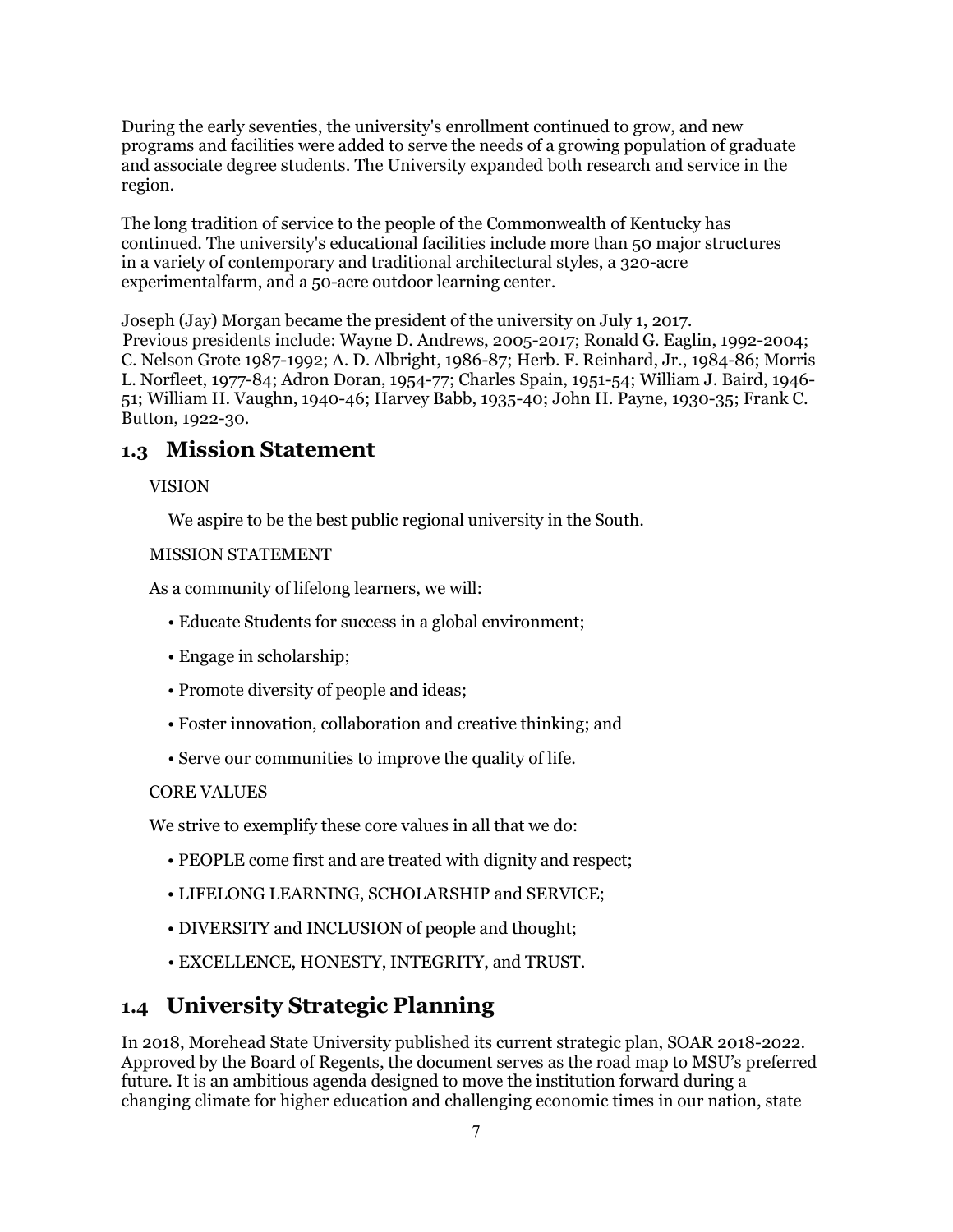and region. The planning process took place over 18 months and involved hundreds of people, including faculty, staff, and students.

<https://www.moreheadstate.edu/MSU/media/President/2018-22StrategicPlan.pdf>

## <span id="page-7-0"></span>**1.4.1 Institutional Accreditation**

• Southern Association of Colleges and Schools Commission on Colleges (SACSCOC).

## <span id="page-7-1"></span>**1.4.2 Academic Program Accreditation**

In recognition of its academic programs, the University is accredited by the following educational and professional organizations:

- Accreditation Commission for Education in Nursing (ACEN) (formerlyNLNAC)
- American Bar Association (ABA)
- American Veterinary Medical Association(AVMA)
- Association to Advance Collegiate Schools of Business International (AACSB)
- Association of Technology Management and Applied Engineering (ATMAE) (formerly NAIT)
- Commission on Accreditation of Allied Health Education Programs (CAAHEP)
- Joint Review Committee on Education in Diagnostic Medical Sonography(JRCDMS)
- Council for the Accreditation of Educator Preparation (CAEP)
- Commission on Collegiate Nursing Education (CCNE)
- Council on Social Work Education (CSWE)
- Joint Review Committee on Education in Radiologic Technology (JRCERT)
- Magnetic Resonance (JRCERT)
- Masters in Psychology and Counseling Accreditation Council (MPCAC)
- National Association of Schools of Art and Design (NASAD)
- National Association of Schools of Music (NASM)
- National Association of Schools of Public Affairs and Administration (NASPAA)
- National Association of Schools of Theatre(NAST)
- US Army Cadet Command

## <span id="page-7-2"></span>**1.4.3 Non-Academic Accreditation**

• Kentucky Association Chiefs of Police

## <span id="page-7-3"></span>**1.4.4 Institutional Memberships**

• Association of American Colleges and Universities

## <span id="page-7-4"></span>**1.4.5 Educational and Professional Memberships**

- African-American Public Radio Consortium
- American Angus Association
- American Association for Paralegal Education
- American Association of Colleges for Teacher Education
- American Association of Colleges of Nursing
- American Association of Collegiate Registrars and Admissions Officers
- American Association of School Librarians
- American Bar Association
- American College Personnel Association(ACPA)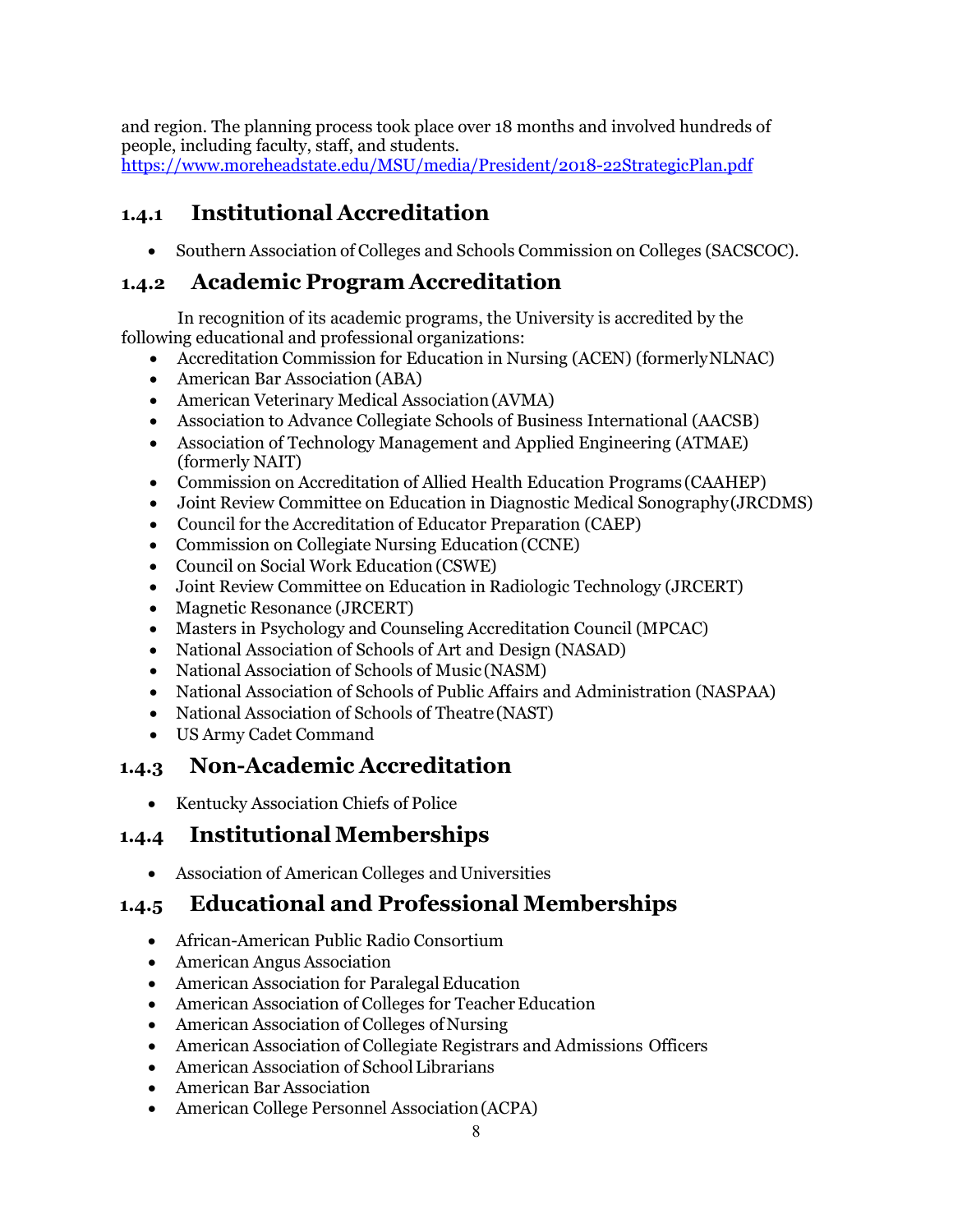- American Football Coaches Association
- American Library Association
- American Philosophical Association
- American Political Science Association
- American Sociological Association Graduate Programs
- American Volleyball Coaches Association
- Americana Music Association
- Association of the Heads of Departments of Psychology
- Associated Press
- Association of Writers and Writing Programs
- Association for Continuing Higher Education (ACHE)
- Association for Institutional Research
- Association for Library Collections and Technical Services
- Association for Student Conduct Administration
- Association of College and Research Libraries
- Association of College and University Auditors
- Association of College and University Housing Officers International (ACUHO-I)
- Association of Departments of English
- Association of Fundraising Professionals
- Association of Outdoor Recreation and Education(AORE)
- Association of Retirement Organizations in Higher Education (AROHE)
- Association of Specialized and Cooperative Library Agencies
- Association of Student Advancement Programs
- Association of Veterinary Technician Educators (AVTE)
- Bluegrass Golf Course Superintendents Association
- College and University Professional Association for HumanResources
- College Sports Information Directors of America
- Cooperative Center for Study Abroad Council for Adult and Experiential Learning (CAEL)
- Council for Advancement and Support of Education (CASEKY)
- Council for the Advancement and Support of Education (CASENational)
- Council for Opportunity in Education (COE)
- Council of Advancement in Support of Education—Student Alumni Association/Student Foundation Network (CASEASAP)
- Council of Applied Master's Programs in Psychology
- Council on Undergraduate Research
- EDUCAUSE
- Federation of Kentucky Academic Libraries (FoKAL)
- Folk Art Society of America
- Forum on Education Abroad
- Higher Education Recruitment Consortium
- International Academy of Astronautics
- International Association of Campus Law Enforcement Administrators
- International Collegiate Licensing Association
- International Bluegrass Music Association
- International Studies Association
- International Town and Gown Association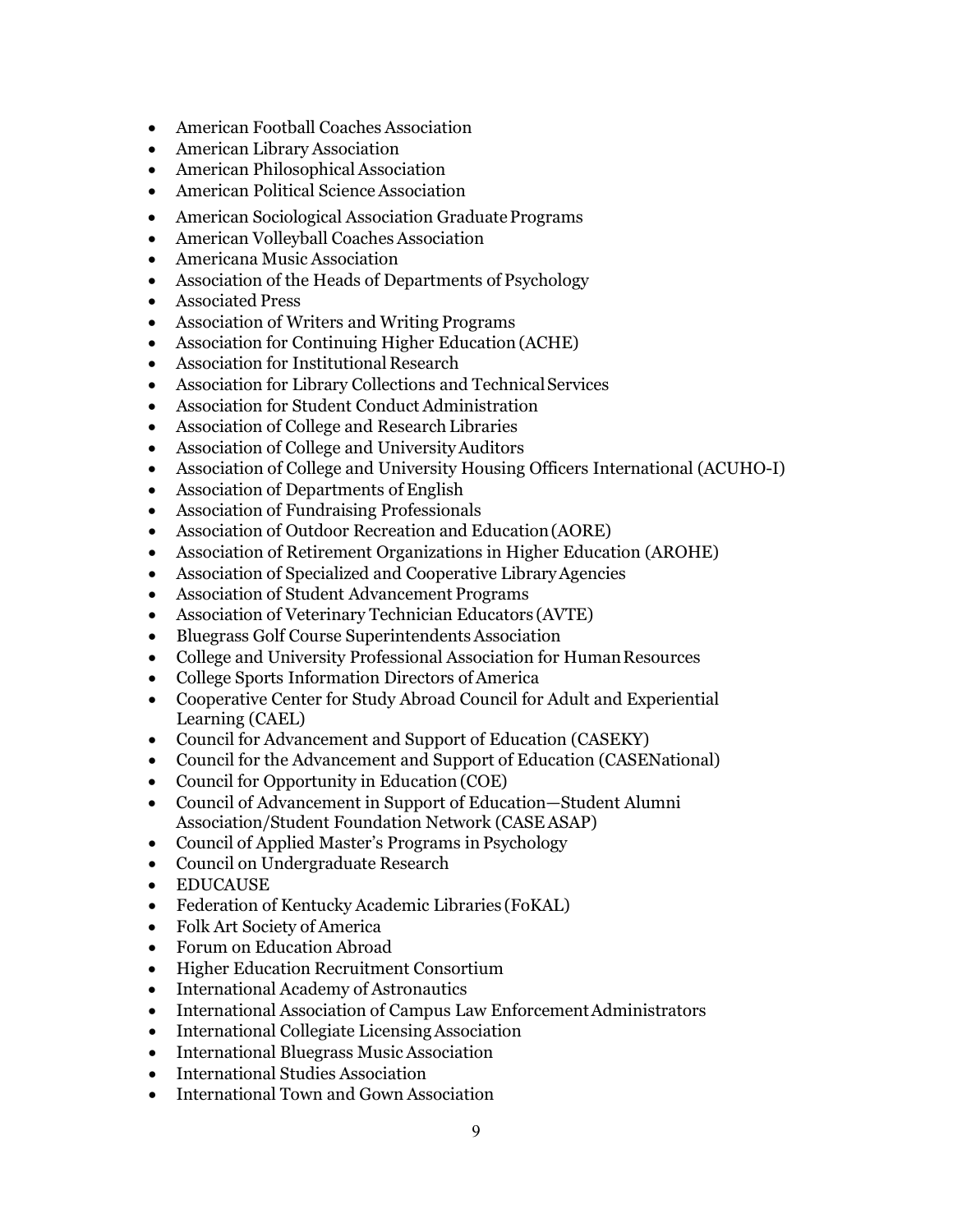- Kentucky Academy of Science
- Kentucky Association of Chiefs of Police
- Kentucky Association of Colleges and Employers
- Kentucky Association of College Music Departments
- Kentucky Association of Colleges for Teacher Education
- Kentucky Association of Collegiate Registrars and AdmissionsOfficers
- Kentucky Association for Institutional Research
- Kentucky Association of Student Receivable Officers (KASRO)
- Kentucky Association of University Law Enforcement Administrators
- Kentucky Bar Association
- Kentucky Broadcasters Association
- Kentucky Career Development Association
- Kentucky Council on Associate Degree Nursing
- Kentucky Counseling Association
- Kentucky Golf Association
- Kentucky Historical Society
- Kentucky Honors Roundtable
- Kentucky Institute for International Studies
- Kentucky Nonprofit Network
- Kentucky Public Procurement Association(KPPA)
- Kentucky Public University Business Officers (KYPUBO)
- Kentucky Science and Technology Corp
- Kentucky Turfgrass Association
- Kentucky Virtual Library (KYVL)
- Kentucky Space Grant Consortium
- Ladies Professional Golf Association
- Large Synoptic Survey Telescope (LSSY) Consortium
- Library Leadership and Management Association
- Library Orientation Exchange (LOEX)
- Magellan
- Magellan Exchange
- Magoffin County Historical Society
- Mathematical Association of America
- Morehead-Rowan County Chamber of Commerce
- Mt. Sterling-Montgomery County Chamber of Commerce
- National Association Basketball Coaches
- National Association for Campus Activities (NACA)
- National Association of Campus Card Users
- National Association of Campus Safety Administrators
- National Association of College and UniversityAttorneys
- National Association of College and University Business Officers
- National Association of College Auxiliary Services
- National Association of College Stores
- National Association of Colleges and Employers
- National Association of Collegiate Directors of Athletics
- National Association of Educational Procurement
- National Association of International Educators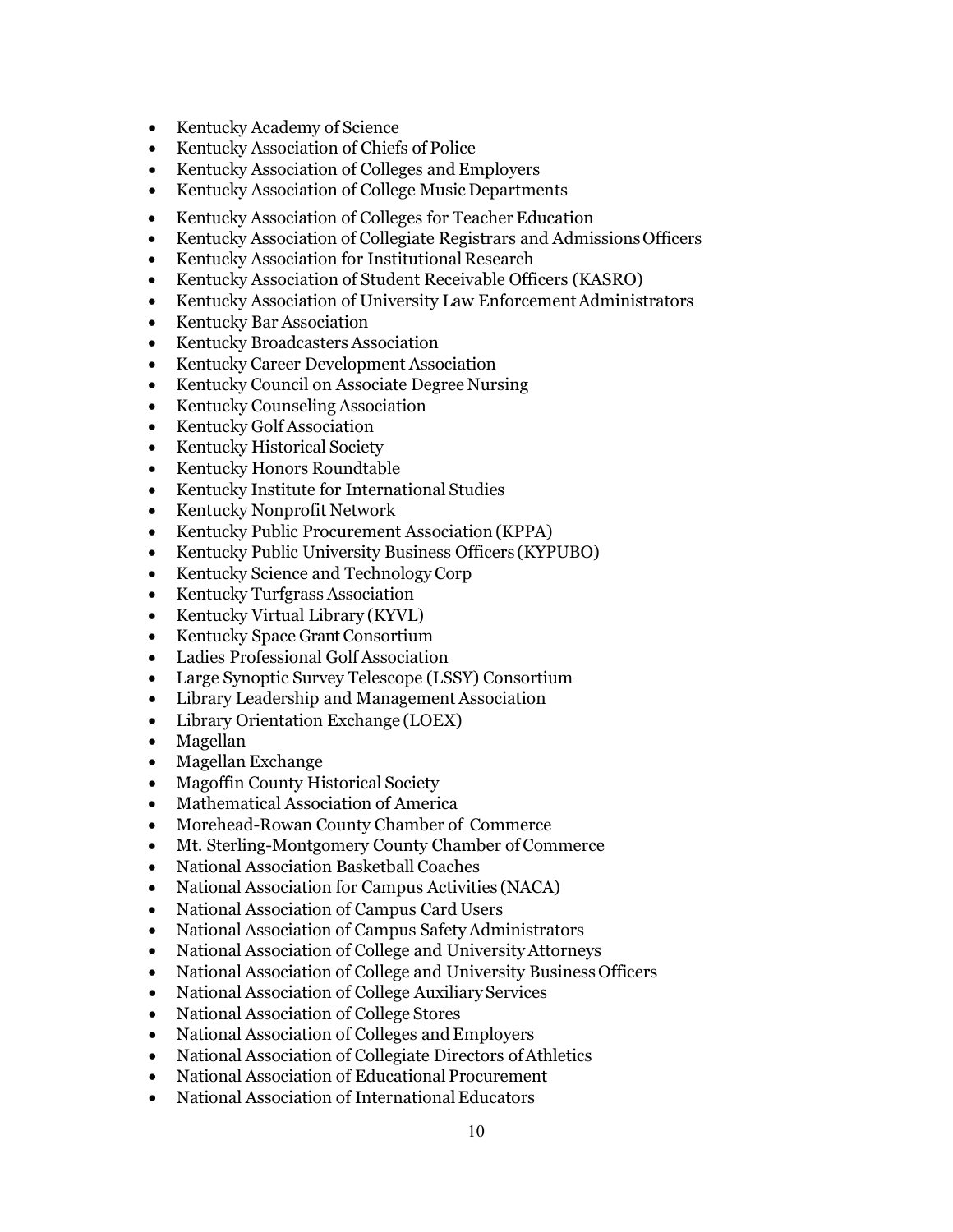- National Association of School Personnel Administrators
- National Association of Student Personnel Administrators-Student Affairs Administrators in Higher Education(NASPA)
- National Athletic Trainers Association
- **National Business Education Association**
- National Career Development Association
- National Collegiate Athletic Association Convention
- National Fastpitch Coaches Association
- National Institute of Government Purchasing
- National League for Nursing
- National Organization of Associate Degree Nursing
- National Public Radio
- National Intramural and Recreational Sports Association(NIRSA)
- National Space Society
- National Strength and Conditioning Association
- Non-Land-Grant Agricultural and Renewable Resources Universities (NARRU)
- Northern Kentucky Chamber of Commerce
- Ohio River Basin Consortium for Research and Education
- Ohio Valley Conference
- Organization for Associate Degree Nursing
- Philosophy of Science Association
- Pioneer Football League
- Public Radio International
- Public Relations Student Society of America
- Regional Organized Crime Information Center
- Research and Education Networks Information Sharing and Analysis Center
- Society for Human Resource Management
- Southern Association of College and University BusinessOfficers
- Southern Association of Colleges and Employers
- Southern Association of Collegiate Registrars and Admissions Officers
- Southern Business Administration Association
- Southern Regional Education Board
- State Assisted Academic Library Council of Kentucky (SAALCK)
- Statewide Consortium Membership Environmental Systems Research Institute (ESRI)
- United States Bowling Congress Collegiate (USBC)
- United States Track and Field and Cross-Country Coaches Association (USTFCCCA)
- University and College Designers Association
- University of Southern Mississippi Gulf Coast Research Lab
- Women's Basketball Coaches Association
- Women's Golf Coach Association

## <span id="page-10-0"></span>**1.5 Morehead State University Symbols**

The University logo is the registered service mark of Morehead State University. As such, it must be properly presented and must be used for approved purposes only. It should notbe altered, as to color or design. It may be resized to scale. Approved usage is granted by Communications & Marketing.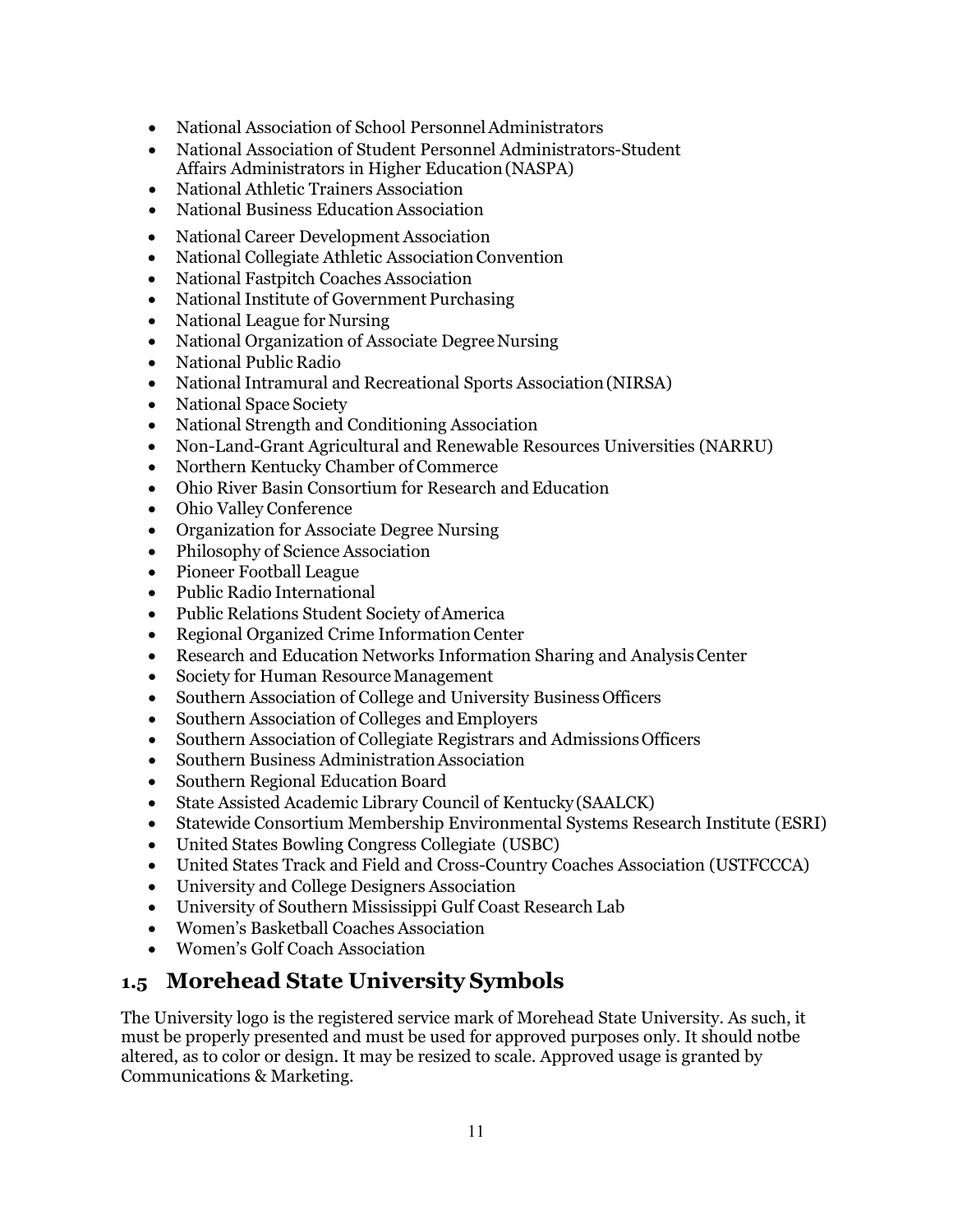The University seal is the official identification of Morehead State University on diplomas, commencement programs, academic certificates, and other legal documents. Use ofthe seal must be approved in advance by Communications & Marketing.

The Eagle Grab and Eagle Head logos are athletics symbols and are used on materials related to athletics. The Eagle Grab logo is intended specifically for officialMSU athletic use. The use of the Eagle Head logo requires prior approval for its use from Communications & Marketing. For more information, visit [www.moreheadstate.edu/ocm](http://www.moreheadstate.edu/ocm) or email [coma@moreheadstate.edu.](mailto:coma@moreheadstate.edu)

#### <span id="page-11-0"></span>**1.6 Morehead State University Alma Mater**

Far above the rolling campus Resting in the dale Stands the dear old Alma Mater We will always hail. Shout in chorus, raise your voices Blue and gold--praise you Winning through to fame and glory Dear old MSU.

Words by Elwood Kazee, Class of 1953. Music by Betty Jo Whitt, Class of 1952.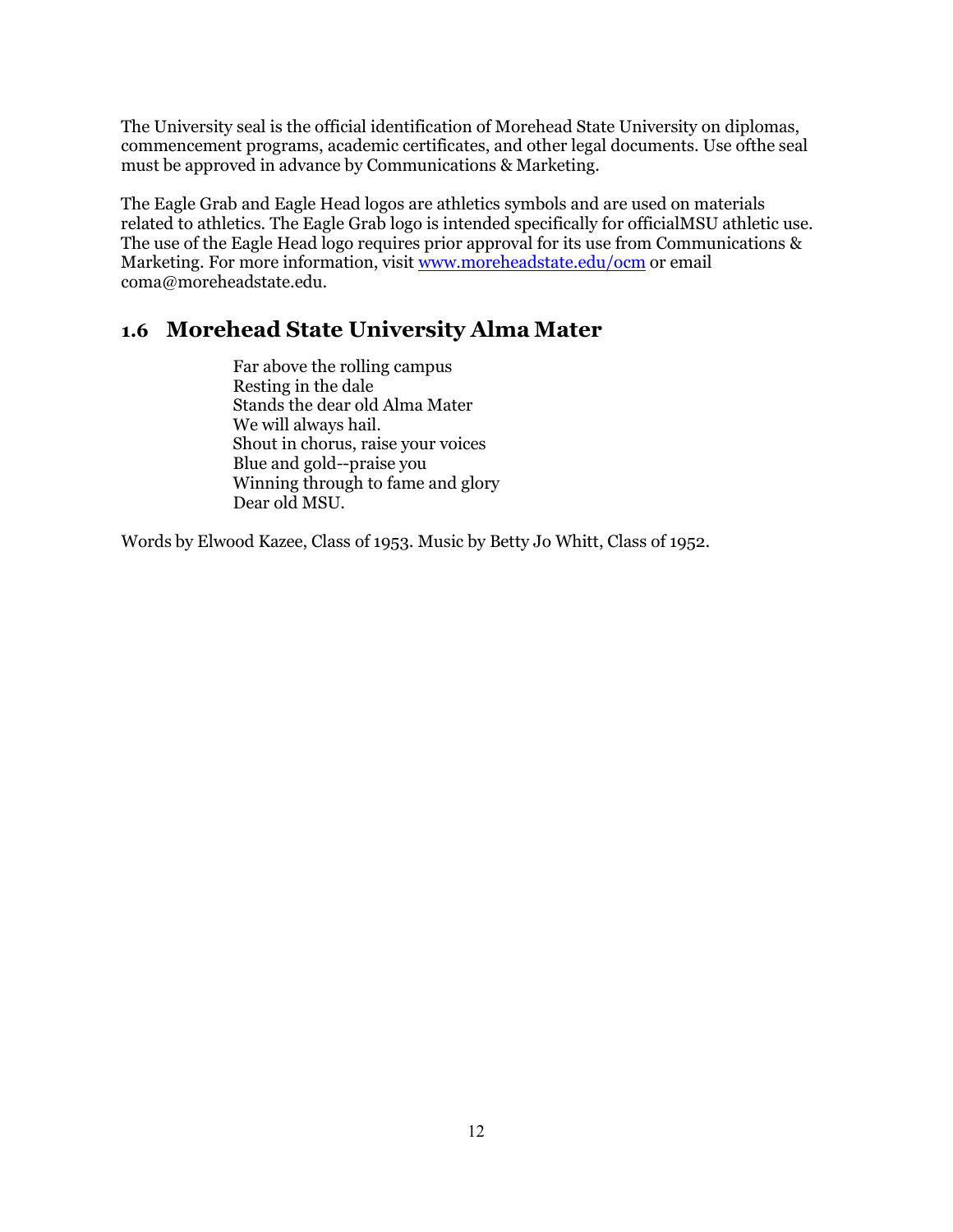# **Chapter 2**

# <span id="page-12-1"></span><span id="page-12-0"></span>**2 Administrative Organization of the University**

## <span id="page-12-2"></span>**2.1 Council on Postsecondary Education**

The Council on Postsecondary Education coordinates change and improvement in Kentucky's postsecondary education system as directed by the 1997 Kentucky Postsecondary Education Improvement Act.

The Council on Postsecondary Education was established in 1997 as a 15-member board with 12 citizens, one faculty member, and one student appointed by the Governor. The Commissioner of Education is an ex-officio member. <https://cpe.ky.gov/>

## <span id="page-12-3"></span>**2.2 Board of Regents**

The statutory body of the University is the Board of Regents (created by KRS 164.310; 4527.39: amend Acts 1948, Ch. 11, s 2.). This is a bipartisan board consisting of eleven members, eight appointed by the governor, one member of the teaching faculty elected by the faculty, one member of the staff elected by the staff, and the president of the Student Government Association, provided the elected person is a resident of Kentucky. If the president of the Student Government Association is a non-resident, a resident student is elected to the board by the students of the University. The members of the board elect a chairperson annually.

The appointed members hold office for six years. The student serves a one-year termand the faculty and staff members serve three-year terms.

Upon the recommendation of the President, the Board of Regents approves the budget; the employment, promotion, and release of all University personnel; and the generalpolicies for the operation of the University. <http://www.moreheadstate.edu/bor>

## <span id="page-12-4"></span>**2.2.1 Faculty Representative to the Board of Regents**

Kentucky Revised Statute 164.320 states that the faculty member shall be a teaching or research member of the faculty of their respective college with the rank of assistant professor or above. He shall be elected by secret ballot by all faculty members of hisuniversity or college of the rank of assistant professor or above. The faculty member shall serve for a term of three years and until his successor is elected and qualified. The faculty member shall be eligible for reelection, but he shall not be eligible to continue to serve as a member of such board if he ceases being a member of the teaching staff of the university orcollege. Elections to fill vacancies shall be for the unexpired term in the same manner as provided for original election.

## <span id="page-12-5"></span>**2.2.2 General Powers of Board of Regents**

Kentucky Revised Statute 164.350 states: General powers of Board of Regents. The government of each of the state universities and colleges is vested in its respective board of regents. Each board of regents, when its members have been appointed and qualified, shall constitute a body corporate, with the usual corporate powers, and with all immunities, rights, privileges and franchises usually attaching to the governing bodies of educational institutions. Each board may: (1) Receive grants of money and expend the same for the use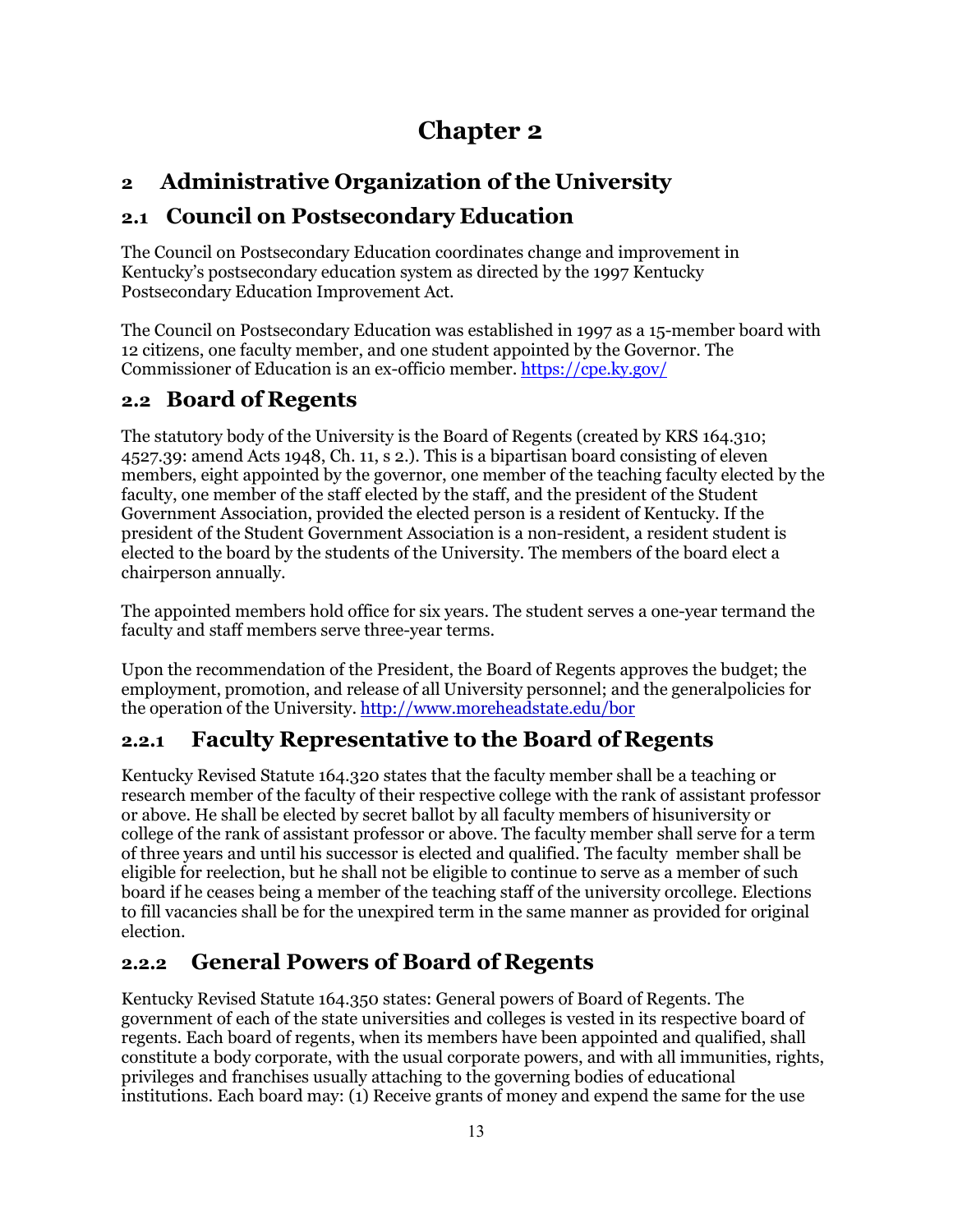and benefit of the university or college; (2) Adopt by-laws, rules and regulations for the government of its members, officers, agents and employees, and enforce obedience to such rules; (3) Require such reports from the president, officers, faculty and employees as it deems necessary and proper from time to time; (4) Determine the number of divisions, departments, bureaus, offices and agencies needed for the successful conduct of the affairs of the university or college; and (5) Grant diplomas and confer degrees upon the recommendation of the president and faculty. (1936, Ch. 44)

#### <span id="page-13-0"></span>**2.3 President**

The President of the University is the chief executive and academic officer of the University. The President is appointed by the Board of Regents for such term as they deem advisable, not to exceed four years as required by KRS 164.360. The President acts as advisor to the Board of Regents, attends all meetings of the Board, and develops rules and regulations necessary to carry out the purposes of the policies established by the Board. TheBoard of Regents has the exclusive responsibility for reviewing the performance of the President.

#### <span id="page-13-1"></span>**2.3.1 Vice President for Fiscal Services**

The Vice President for Fiscal Services is the chief financial officer (CFO) and the chief budget officer of the institution. The CFO is a member of the President's leadership team and reports directly to the President on all financial matters. The CFO is responsible for developing, implementing and administering the University Operating Budget and for the University's strategic fiscal activities for administrative units including Accounting and Financial Services and Budgets and Financial Planning. The CFO reports directly to the President and supervises directors, and office support staff.

#### <span id="page-13-2"></span>**2.3.2 Chief Diversity Officer**

The Chief Diversity Officer provides leadership and support to the cause of equal opportunity and affirmative action throughout the University community. The incumbent is responsible for the effective organization, implementation, and administration of the Morehead State University Diversity Plan, as required by the Kentucky Council on Postsecondary Education's Policy for Diversity, Equity and Inclusion. In conjunction with Human Resources and the General Counsel, the Chief Diversity Officer assists in ensuring the University follows all applicable laws and orders.

## <span id="page-13-3"></span>**2.3.3 Chief Planning Officer**

The Chief Planning Officer provides operational leadership, direction, and administration for the office of Planning, Performance, and Effectiveness and the Testing Center. The Chief Planning Officer leads and coordinates the University's strategic planningprocess, institutional research, student testing services, and institutional assessment. Additionally, the Chief Planning Officer serves as the SACSCOC Accreditation Liaison and leads the SACSCOC institutional accreditation process. The Chief Planning Officer ensures the availability of timely and accurate information, reporting, analyses, and analytic tools to facilitate priority-setting, resource allocation, policy development, decision-making, and continuous improvement.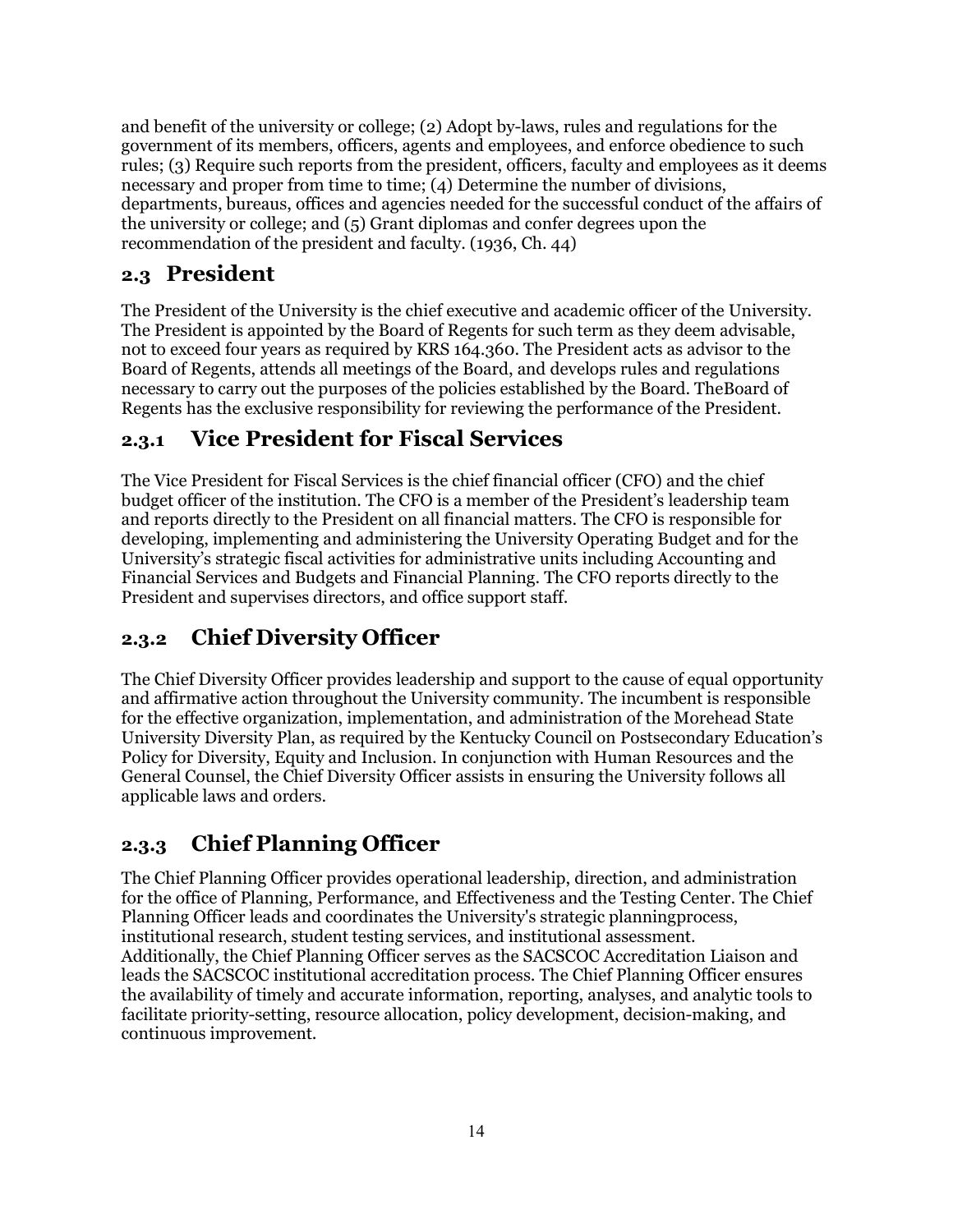## <span id="page-14-0"></span>**2.3.4 Internal Audit**

The Office of Internal Audit performs audits and reviews of the University departments, auxiliaries, and subsidiaries. The office serves as an independent control andappraisal activity established to review the fiscal and administrative operations of the financial areas of the University. The primary function of the office is to examine and evaluate existing internal controls and offer recommendations for improvement.

For current information about the office, please refer to the [Internal](http://www.moreheadstate.edu/audit/) Audit web site. <https://www.moreheadstate.edu/Leadership/Office-of-the-President/Internal-Audits>

## <span id="page-14-1"></span>**2.3.5 General Counsel**

The General Counsel serves as chief legal advisor to the Board of Regents, the President and other campus administrators. For current information about the office, please refer to the General [Counsel](http://www.moreheadstate.edu/content_template.aspx?id=2147486810) web site.

[https://www.moreheadstate.edu/Leadership/Office-of-the-President/General-](https://www.moreheadstate.edu/Leadership/Office-of-the-President/General-Counsel)**Counsel** 

## <span id="page-14-2"></span>**2.4 Vice Presidents**

#### <span id="page-14-3"></span>**2.4.1 Provost and Vice President for Academic Affairs**

The Provost and Vice President for Academic Affairs (Provost) is the chief academic officer of the institution who reports directly to the President on all academic matters and supervises academic deans, associate provosts, assistant vice presidents, the registrar, and directors of academic supportunits. The Provost also works on a regular basis with accrediting agencies to seek and maintain University and program accreditations and with the Council on Postsecondary Education in all academic matters.

## <span id="page-14-4"></span>**2.4.2 Vice President for Student Affairs**

The Vice President for Student Affairs (VPSA) is responsible for establishing and maintaining a student environment that facilitates learning, provides a sense of community, and allows students to fulfill their growth potential through responsible participation and involvement in the total life ofthe University.

Working in cooperation with faculty and staff, the VPSA supports the strategic management of enrollment services, student affairs, housing and residential education, athletics, orientation and first college year initiatives, recreation and wellness, university police, parking, counseling & health services, and student leadership and student activities to support a vibrant learning community. The VPSA reports directly to the President on student affairs matters.

#### <span id="page-14-5"></span>**2.4.3 Vice President for University Advancement**

The Vice President for University Advancement is the chief public relations officer ofthe University and reports directly to the President. The incumbent supervises administrators who report directly to the Vice President for University Advancement. This person works regularly with local, regional, state, and national agencies, institutions, and organizations to develop relations, understanding, and support for the University.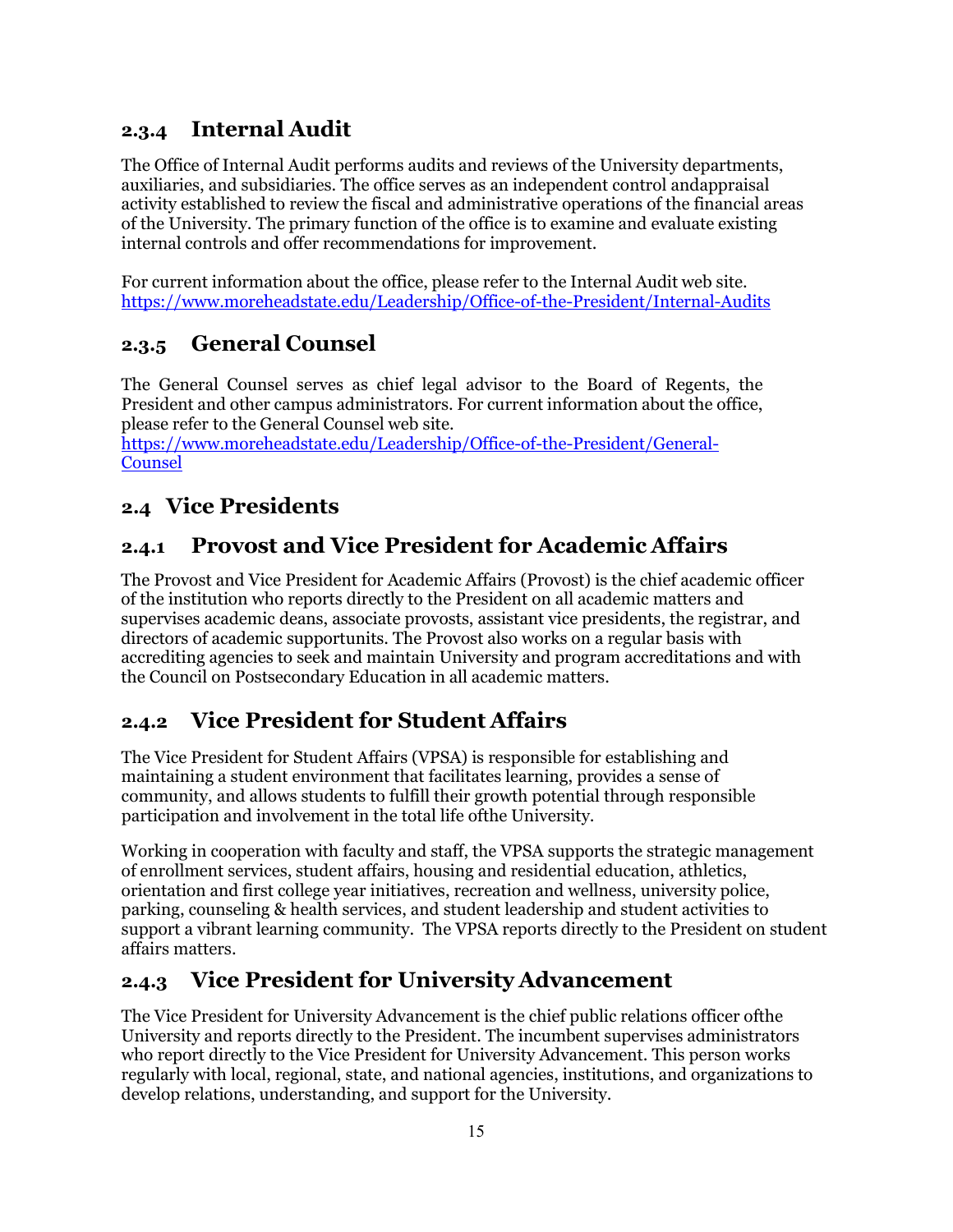The Vice President for University Advancement is the chief development officer of the University and has primary responsibility for the cultivation, solicitation, and acknowledgement of gifts from private, non-governmental sources on an annual, planned and endowed basis. The Vice President for University Advancement assists the President in the cultivation, solicitation, and stewardship of major gifts; establishes and maintains productive,continued relationships with alumni and other friends of the University; functions as the Chief Executive Officer of the MSU Foundation, Inc.; and is responsible for the management and oversight of the University's alumni relations program.

## <span id="page-15-0"></span>**2.5 Deans, Associate and Assistant Vice Presidents & Directors**

## <span id="page-15-1"></span>**2.5.1 Dean of the Smith College of Business &Technology**

The Dean of the Elmer R. Smith College of Business & Technology is responsible for administering and providing direct and effective leadership in undergraduate and graduate program development, evaluation, staffing, budgeting and resource management to faculty and staff in the School of Business Administration and the School of Engineering & Computer Science. Associate deans, MBA Director, and Booth Entrepreneurship Director report to the Dean.

## <span id="page-15-2"></span>**2.5.2 Dean of the Caudill College of Arts, Humanities & Social Sciences**

The Dean of the Caudill College of Arts, Humanities & Social Sciences is responsiblefor administering and providing direct and effective leadership in undergraduate and graduate program development, evaluation, staffing, budgeting and resource management tofaculty and staff in the School of Creative Arts; the School of English, Communication, Mediaand Languages; the School of Humanities & Social Sciences; Kentucky Center for Traditional Music and Military Science; as well as the MSU Arts and Humanities Council. Associate Deans and coordinators report to the Dean.

## <span id="page-15-3"></span>**2.5.3 Dean of the Volgenau College of Education**

The Dean of the Volgenau College of Education is responsible for administering and providingdirect and effective leadership in undergraduate and graduate program development, evaluation, staffing, budgeting and resource management to faculty and staff in the departments Early Childhood, Elementary & Special Education; Middle Grades & Secondary Education; and Foundational & Graduate Studies in Education (including the Master of Arts in Teaching [MAT], the Teacher-Leader Master's Program and the Ed. D. program); projects and auxiliary services including Teacher Education Services, MSUTeach, Quality Assurance & Education, Kentucky Teacher Internship Program, Educational Unit for Childcare Services. Department chairs, coordinators and directors report to the Dean.

#### <span id="page-15-4"></span>**2.5.4 Dean of the College of Science**

The Dean of the College of Science is responsible for administering and providing direct and effective leadership in undergraduate and graduate program development, evaluation, staffing, budgeting and resource management to faculty and staff in the departments of Agricultural Sciences; Biology & Chemistry; Kinesiology, Health & Imaging Sciences; Mathematics; Nursing; Physics, Earth Science & Space Systems Engineering; and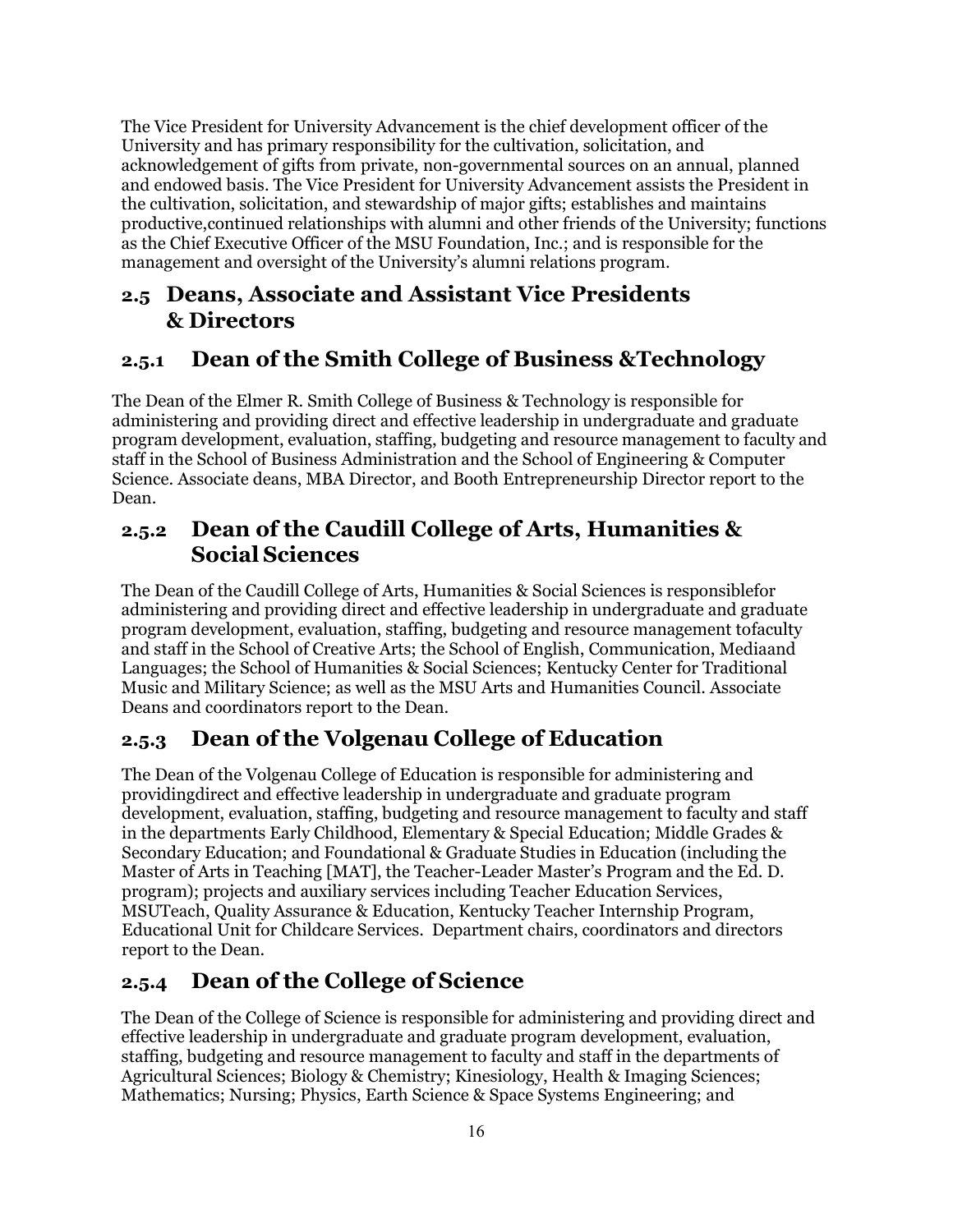Psychology. In addition, the Dean coordinates the Derrickson AgriculturalComplex and the Browning Orchard. The Dean serves as liaison for the MSU/UK Physician Assistant Program. Department chairs and directors report to the Dean.

#### <span id="page-16-0"></span>**2.5.5 Dean of Library Services**

The Dean of Library Services is the chief officer of library operations and is responsible for the leadership, management, and administration of the Camden-Carroll Library. The Dean reports directly to the Provost and supervises all library employees. The Dean works with all University administrators, as well as the Library Committee, to fulfill alllibrary aspects of the University mission.

#### <span id="page-16-1"></span>**2.5.6 Associate Provost for Undergraduate Education & Student Success**

The Associate Provost for Undergraduate Education & Student Success serves in an advisory capacity to the Provost and coordinates the undergraduate education curriculum process. The Associate Provost for Undergraduate Education & Student Success reviews and assesses undergraduate programs. The Associate Provost for Undergraduate Education & Student Success is responsible for the effective administration of Academic Advising & Retention; Honors Program, Distance Education and Instructional Design; Career Services; English as a Second Language; Faculty Center for Teaching and Learning; Education Abroad; Service Learning and the Center for Experiential Education. Additionally, university grading issues, student academic probation and appeals processes, and student hardship cases are addressed through this office as well as systems/processes relevant to the management of all phases of students' academic records.

## <span id="page-16-2"></span>**2.5.7 Director of the Graduate School & Certification Officer**

The Director of the Graduate School & Certification Officer is responsible for the execution of policies and regulations governing graduate study. This includes, but is not limited to: graduate admissions, graduate advising, graduate assistantship awards, graduate curricula, graduate student theses, comprehensive exams, and graduate certification programs.

## <span id="page-16-3"></span>**2.5.8 Director of Research & Sponsored Programs**

The Director of Research & Sponsored Programs is responsible for the administration of that office whose mission is to provide the best possible support for the faculty, staff, and students of MSU in their pursuit of funding for research, other scholarly and creative activities, instruction, and service. The office provides support, training, and leadership in the areas of pre-award administration, post-award administration, and research enhancement. The office handles compliance issues with regard to use of human and animal subjects, state and federal regulations, intellectual property and contract negotiations.

## <span id="page-16-4"></span>**2.5.9 Assistant Vice President for Regional Education & Outreach**

The Assistant Vice President for Regional Education & Outreach provides the overall leadership for policies, programs and services related to adult education, regional education & outreach programs. Develops, implements, manages, and assesses, in collaboration with college deans, department chairs/associate deans, senior administration, faculty, and staff policies and programs regarding regional education, adult education, adult learning, and college access and success for low income and first-generation students. The Assistant Vice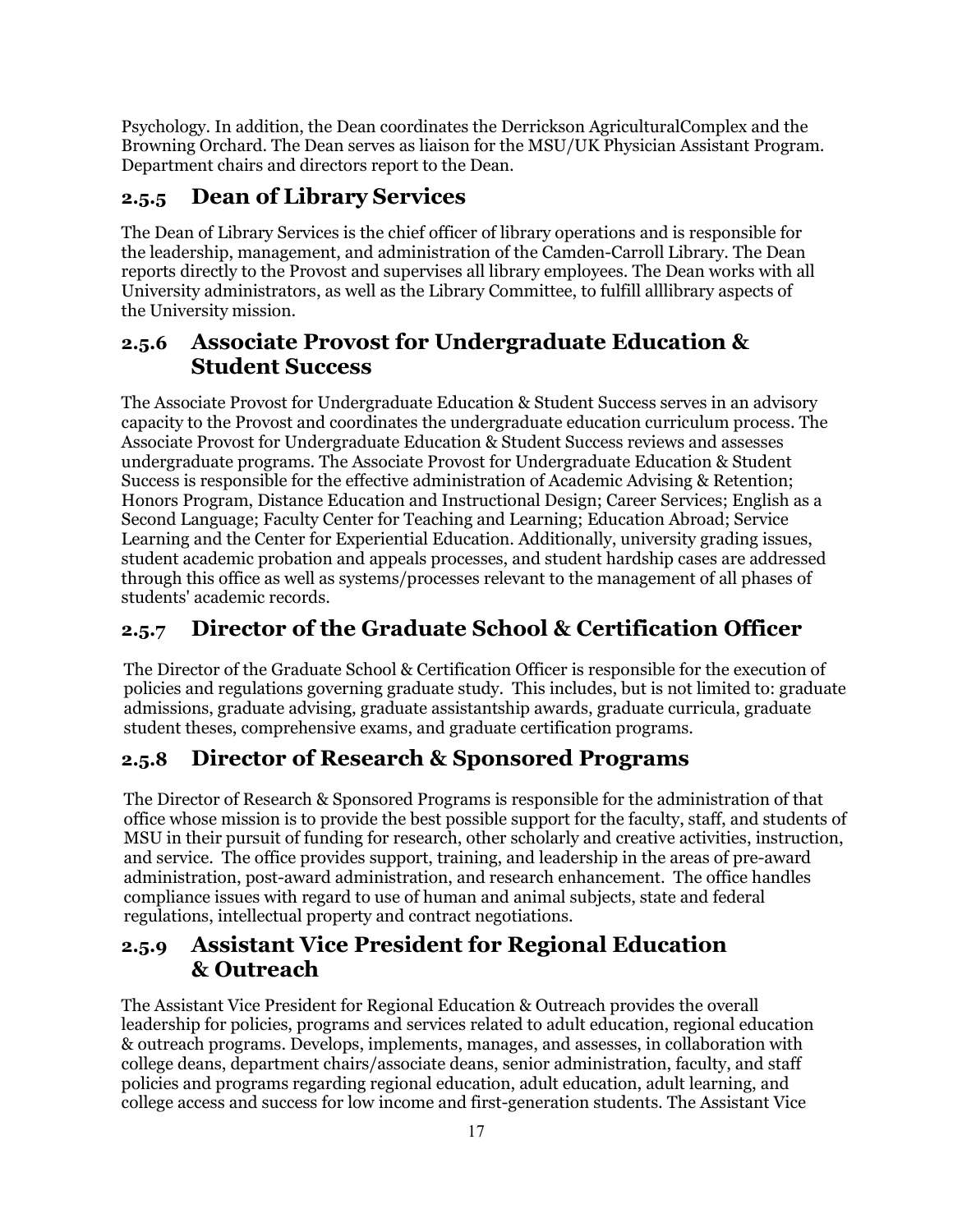President Regional Education & Outreach interacts with public school personnel, community and technical college, university, community, regional, state and national leaders. He/she is responsible for staff supervision, budgeting, grant writing and management for Regional Education, Adult Education Academy, Adult Learning Centers, Commonwealth Educational Opportunity Center, Educational Talent Search, Upward Bound Classic and Math/Science, Student Support Services, Kentucky AHED, MSU Corps, Retired Senior Volunteer Program, Today's Youth, Gear-Up Kentucky, Credit for Prior Learning and the Academic Common Market.

#### <span id="page-17-0"></span>**2.5.10 Executive Director of the Space Science Center Program ofDistinction**

The Executive Director of the Space Science Center Program of Distinction is responsible for executive management of the Space Science Center (SCC) and its R&D, economic development and public outreach programs. The Executive Director also provides visionary leadership in the development and substantial growth of theSSC's current areas of expertise and in the potential commercialization of these technologiestoward regional economic development. The Executive Director manages the Center's staff and associated faculty, along with the Center's research infrastructure that includes nanosatellite development, integration and testing facilities, associated laboratories, and the SCC's 21 m satellite tracking station. In addition, theExecutive Director exhibits leadership and direction for research that involves graduate and undergraduate students in relevant academic programs. The Executive Director is actively engaged with community, state, national, and international leaders; executives of partner agencies and organizations; alumni; donors; and other stakeholders.

#### <span id="page-17-1"></span>**2.5.11 Director of the Craft Academy**

The Craft Academy is a statewide residential school for high achieving high school juniors and seniors interested in careers in STEM fields. The academic rigor of the Craft Academy challenges students to excel at the highest levels, while drawing connections between the classroom and real-world research options. The Director of the Craft Academyworks with University and local stakeholders. The Director collaborates with deans and department chairs to develop curriculum, application criteria, policy, and is active in the recruitment and selection process of students. The Director is responsible for staff supervision, budgeting, and management.

#### <span id="page-17-2"></span>**2.6 Department Chairs and Associate Deans**

Department chairs and associate deans are directly responsible for the administrationof programs in their academic departments/schools in concert with the departmental/school faculty and under the supervision of the dean of the college. The department chair and associate dean are the link in the administrative chain of command between the faculty and dean regarding the duties and responsibilities of faculty. In addition to teaching on a regular basis and staying professionally engaged within her or his discipline, the department chair/associate dean is responsible for developing and managing the department/school's class schedules each semester; evaluating and counseling faculty performance with regard to their professional growth, annual merit awards, tenure and promotion; providing leadership in the continuous process of assessing the quality of the department/school's academic programs and in the development of new programs; and communicates the achievements and needs of the department/school programs, faculty and students to both internal and external audiences.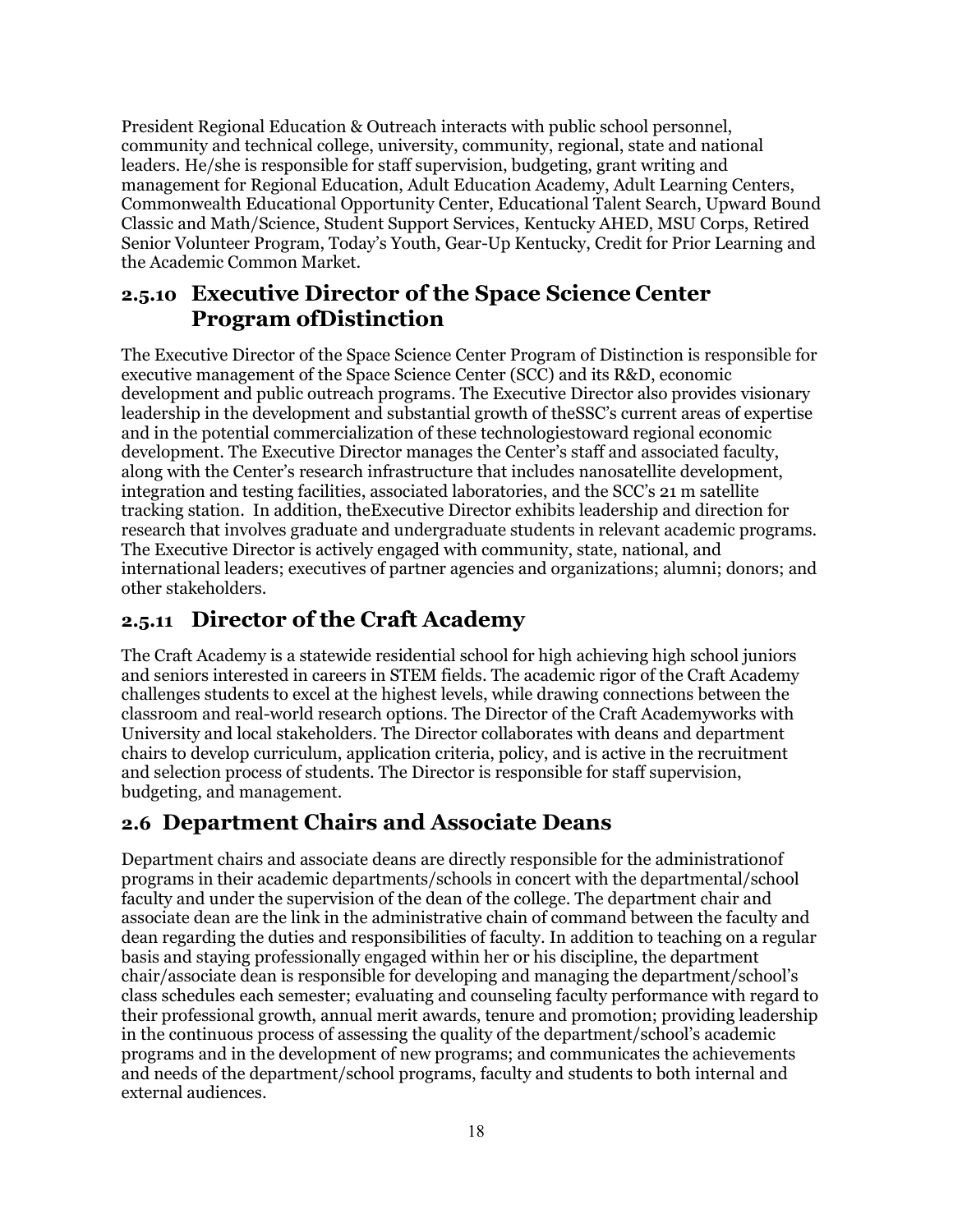# **Chapter 3**

## <span id="page-18-1"></span><span id="page-18-0"></span>**3 Academic Organization of the University**

## <span id="page-18-2"></span>**3.1 Academic Units, Offices & Support**

## <span id="page-18-3"></span>**3.1.1 Smith College of Business & Technology**

The Elmer R. Smith College of Business & Technology includes undergraduate programs in accounting, finance, management, marketing, general business, small business management/entrepreneurship, computer information systems, business and marketing education, sport management, computer science, engineering technology, engineering management, industrial education, and technology management. The Elmer R. Smith College of Business & Technology offers a Master's of Business Administration program, a Master'sof Art in Sport Management, and a Master's of Science in Engineering and Technology Management, and a Master's of Science in Career and Technical Education.

## <span id="page-18-4"></span>**3.1.1.1 School of Business Administration**

The School of Business Administration contains two departments, both offering undergraduate degrees: the Department of Management & Marketing, and the Department of Accounting, Finance, & Information Systems. The school offers two graduate programs: a Master of Business Administration and a Master of Arts in Sport Management; and graduate business certificate programs in Health Systems Leadership and Health Systems Management.

## <span id="page-18-5"></span>**3.1.1.1.1 Department of Management & Marketing**

The department offers the following undergraduate programs: an Associate of Applied Business in Business Studies; a Bachelor of Arts with an Area in Sport Management; and a Bachelor of Business Administration with tracks in general business, management, marketing, small business management and entrepreneurship and business and marketing education. The department also offers minors in general business and marketing.

## <span id="page-18-6"></span>**3.1.1.1.2 Department of Accounting Finance & Information Systems**

The department offers an undergraduate Bachelor in Business Administration degree with tracks in accounting, finance, and information systems. The department also offers a minor in computer information systems.

## <span id="page-18-7"></span>**3.1.1.2 School of Engineering & Computer Science**

The School of Engineering & Computer Science includes two departments: the Departmentof Engineering & Technology Management and the Department of Computer Science & Electronics.

## <span id="page-18-8"></span>**3.1.1.2.1 Department of Computer Science & Electronics**

The department offers the following undergraduate degree programs: an Associate of Applied Science degree in Engineering Technology with a track in electronics and computer engineering technology; a Bachelor of Science with a Major in Computer Science; a Bachelor of Science with an Area in Computer Science and tracks in computer gaming, general computer science, and computer and networking security; and a Bachelor of Science in Engineering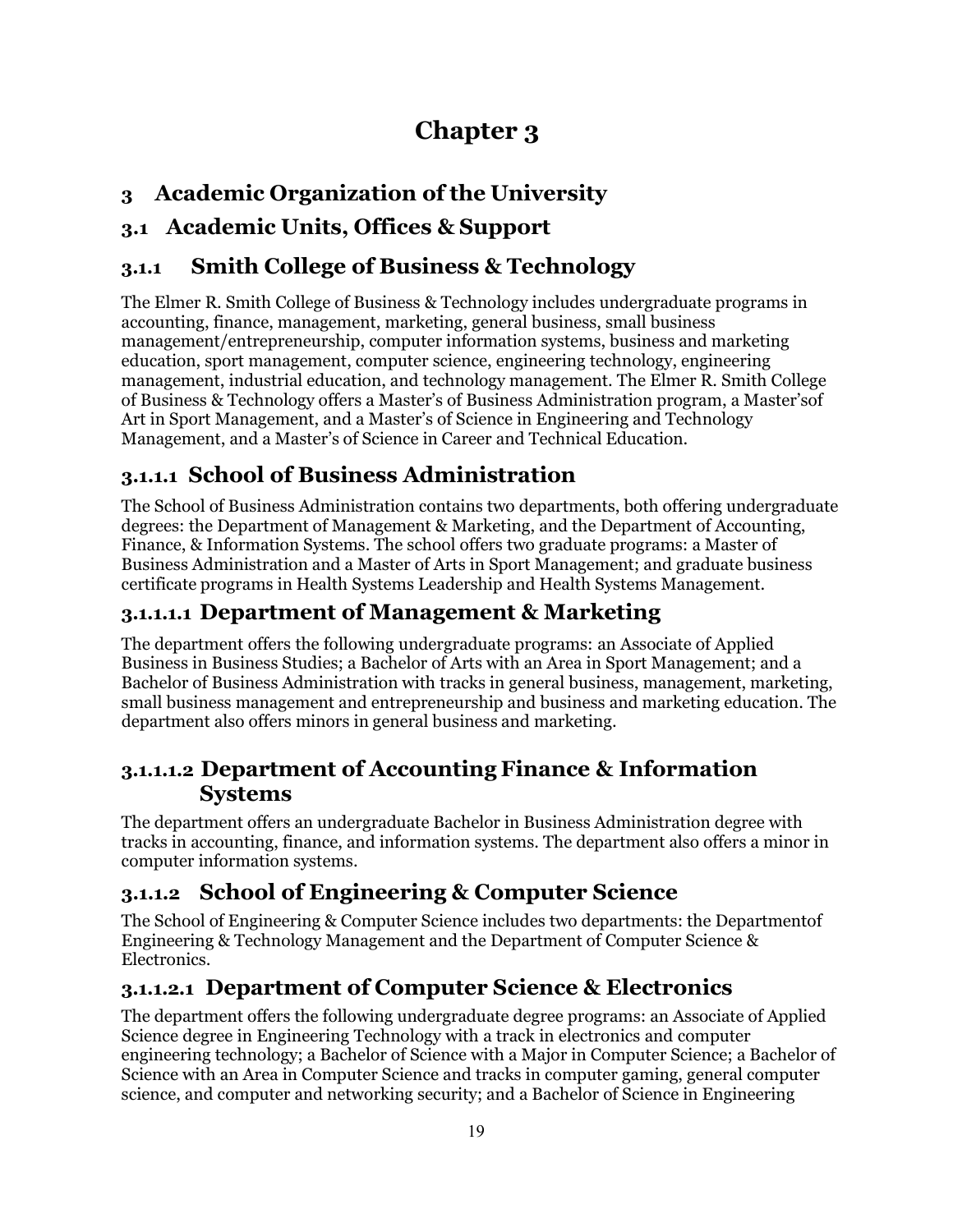Technology with a track in Electronics & Computer Engineering Technology. The department also offers minors in computer science and computer gaming.

#### <span id="page-19-0"></span>**3.1.1.2.2 Department of Engineering & Technology Management**

The department offers both undergraduate and graduate programs. At the undergraduate level, there is an Associate of Applied Science degree in Engineering Technology with tracks in design and manufacturing engineering technology, construction management and civil engineering technology, electronics and computer engineering technology, and occupationbased career and technical training, plus the following Bachelor of Science degree programs: an Area in Engineering Management; an Area in Engineering Technology with tracks in design and manufacturing engineering technology, and construction management and civil engineering technology, and electronics and computer engineering technology; an Area in Industrial Education with tracks in engineering and technology and in occupation-based career and technical education; and an Area in Technology Management with tracks in computer information systems and in technology management. At the graduate level, the department offers Master of Science degrees in Career and Technical Education and in Engineering and Technology Management with tracks in computer information systems and analytics and in engineering and technology management.

#### <span id="page-19-1"></span>**3.1.2 Caudill College of Arts, Humanities & Social Sciences**

The Caudill College of Arts, Humanities & Social Sciences is divided into three schools. The School of Creative Arts includes the Departments of Art & Design, and that of Music, Theatre & Dance; The School of English, Communication, Media & Languages includes the Departments of Communication, Media & Languages and the Department of English. The School of Humanities and Social Sciences includes the Departments of History, Philosophy, Politics, Global Studies & Legal Studies, and that of Sociology, Social Work & Criminology and Military Science. The schools are led by associate deans and Military Science by a chair.

#### <span id="page-19-2"></span>**3.1.2.1 School of Creative Arts**

#### <span id="page-19-3"></span>**3.1.2.1.1 Department of Art & Design**

The department offers undergraduate and graduate programs. Undergraduate degrees include a Bachelor of Fine Arts with two program tracks (Area in Art and Area in Art Education with secondary teaching certification) and a Bachelor of Arts with two program tracks (Major in Art and Area in Art Education with secondary teaching certification). There are also minors in Art History, Arts Entrepreneurship, Studio Art, and Visual Communication. At the graduate level, the department offers a Master of Arts degree with three tracks: Art Education, Graphic Design, and Studio Art.

#### <span id="page-19-4"></span>**3.1.2.1.2 Department of Music, Theatre & Dance**

The Department offers undergraduate and graduate programs. Undergraduate degrees include the following Bachelor of Arts degrees: an Area in Theatre with secondary teaching certification; a Major in Theatre; Majors in Music and in Traditional Music Studies; a Bachelor of Music Education with tracks in keyboard, percussion, voice, and woodwind and brasswind; a Bachelor of Music with tracks in collaborative keyboard, jazz studies, keyboard, percussion, voice, and woodwind, brasswind, and minors in music, theater, and dance. At the graduate level, the department offers a Master of Music degree with concentrations in music education and in performance.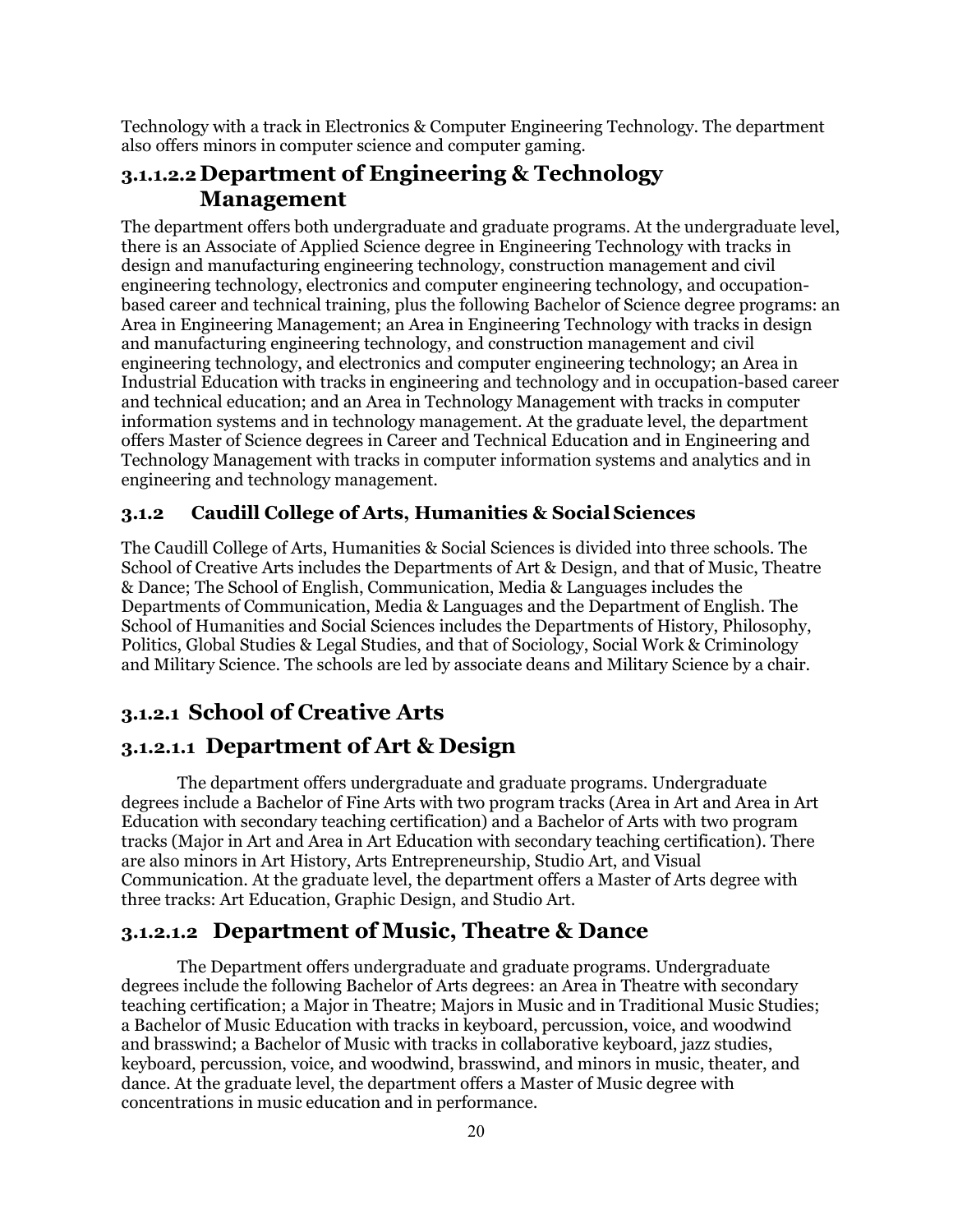# <span id="page-20-1"></span><span id="page-20-0"></span>**3.1.2.2 School of English, Communication, Media & Languages 3.1.2.2.1 Department of Communication, Media & Languages**

The department offers both undergraduate and graduate programs. Undergraduate degrees include the following: an Area in Convergent Media, an Area in Strategic Communication, a Major in Spanish, and a Major in Spanish with secondary teaching certification. The department also offers minors in French, Spanish, public relations and event planning, social media, and strategic communication and leadership. The departmentoffers a graduate program culminating in a Master of Arts in Communications.

## <span id="page-20-2"></span>**3.1.2.2.2 Department of English**

The department offers undergraduate and graduate programs. The undergraduate degrees include a Bachelor of Arts with an Area in English with secondary teaching certification, a Bachelor of Arts with a Major in English, and a Bachelor of Fine Arts in Creative Writing. The department also offers a Master of Arts in English.

## <span id="page-20-3"></span>**3.1.2.3 School of Humanities & Social Sciences**

## <span id="page-20-4"></span>**3.1.2.3.1 Department of History, Philosophy, Politics, Global Studies &Legal Studies**

The department offers both undergraduate and graduate programs. On the undergraduate level Bachelor of Arts degree programs include an Area in Public History, a Major in History, an Area and Major in Legal Studies, an Area in Philosophy, a Major in Philosophy with tracks in philosophy and religious studies, a Major in Global Studies, a Majorin Political Science, a Major in Political Science with a public policy track. The department offers a wide range of minors including Appalachian studies, Canadian studies, geography, political science, history, global studies, legal studies, public history, philosophy, regional analysis and public policy, religious studies, and gender studies. A Master of Public Administration degree is offered at the graduate level. The department also offers anEnvironmental Education endorsement on the graduate level.

## <span id="page-20-5"></span>**3.1.2.3.2 Department of Sociology, Social Work & Criminology**

The department offers undergraduate and graduate programs. Undergraduate degreesinclude two Bachelor of Arts programs (an Area in Criminology and Criminal Justice and a Major in Sociology) and a Bachelor of Social Work. There are also minors in chemical dependency counseling, social work, criminology, and sociology. The graduate program includes a Master of Arts in Sociology with tracks in interdisciplinary social sciences, general sociology, criminology, and a chemical-dependency certification.

## <span id="page-20-6"></span>**3.1.2.4 Department of Military Science**

The department houses the University's Army ROTC unit, offering military training and leadership curriculum in two- and four-year programs that prepare successful Morehead State students for officer responsibilities. Following graduation, students may be commissioned as Second Lieutenants in the U.S. Army, Army Reserve, or Army National Guard.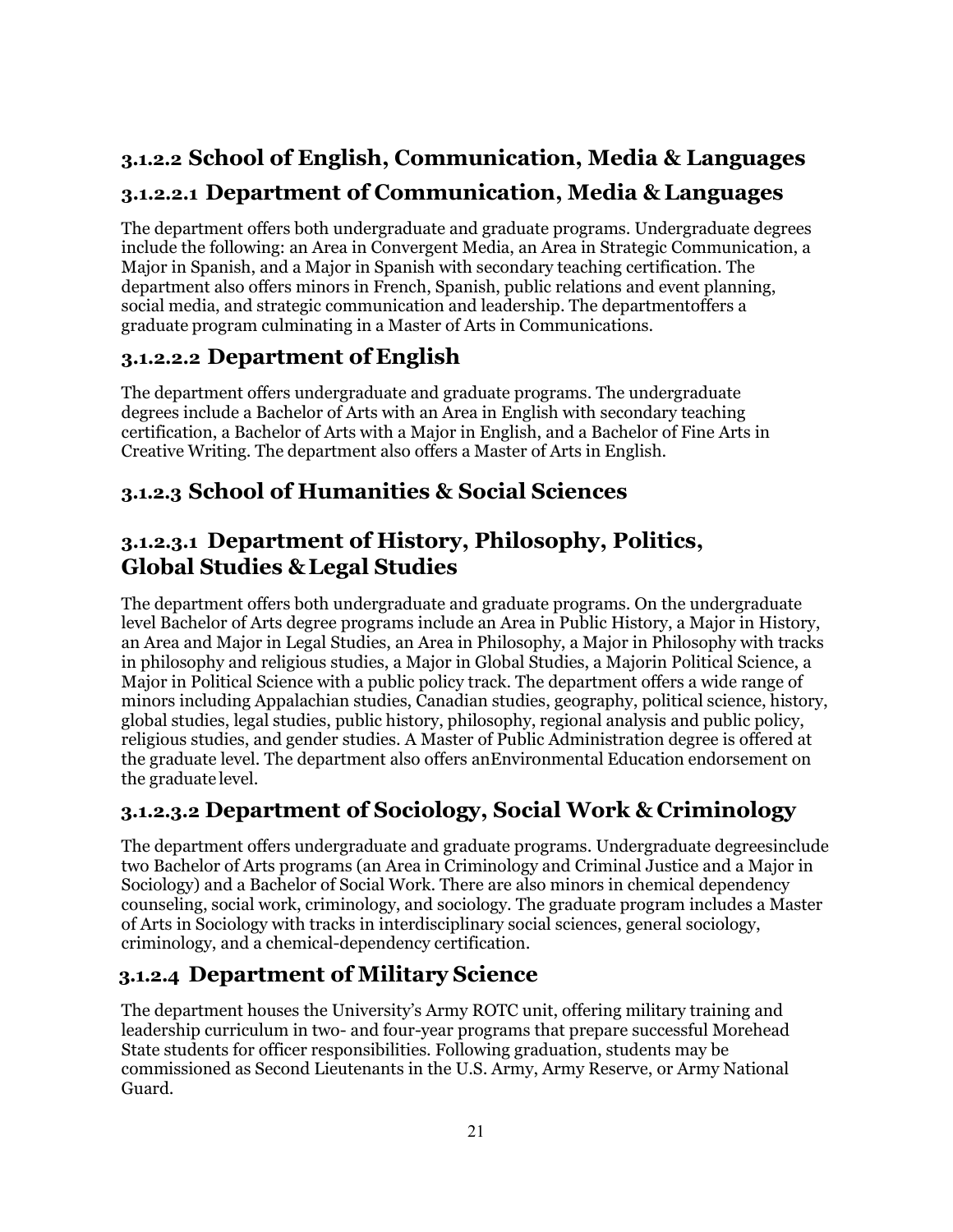## <span id="page-21-0"></span>**3.1.2.5 University Studies Degree Program**

The university studies program is intended for students who want to design their own degree program or adults who are returning to the University to complete a degree. Students completing the university studies degree must fulfill general education requirements and then work with an advisor to design an academic program to meet their educational needs.

## <span id="page-21-1"></span>**3.1.2.6 Kentucky Center for Traditional Music**

The Kentucky Center for Traditional Music combines four equally important responsibilities:

- Provide a nationally accredited, quality education in Traditional Music styles
- Preserve, develop, and celebrate our cultural heritage
- Collect, maintain, and provide access to culturally significant materials to foster better understanding of Traditional Music
- Represent our cultural heritage through performance, educational outreach, and interaction

# <span id="page-21-2"></span>**3.1.3 Volgenau College of Education**

The College of Education includes the Department of Early Childhood, Elementary & Special Education, the Department of Foundational & Graduate Studies in Education, and the Department of Middle Grades & Secondary Education. Department chairs for these departments and some coordinators and directors of auxiliary programs report to the college Dean.

#### <span id="page-21-3"></span>**3.1.3.1 Department of Early Childhood, Elementary & Special Education**

The department offers undergraduate and graduate programs. Undergraduate degreesinclude a Bachelor of Arts with areas in Interdisciplinary Early Childhood Education; Child Development; Early Elementary Education (P-5); Early Elementary Education (P-5) and Learning and Behavioral Disorders (LBD); Early Elementary Education (P-5) and Moderate and Severe Disorders (MSD); and a Major in Community Support Services. There is also a minor in community support services. The Educational Unit for Child Care services within the department offers several non-degree training programs: Child Development Associate training and the KY Director Credential program. On the graduate level, the department offers both a Master of Arts in Teaching with certification in Interdisciplinary Early ChildhoodEducation and post-baccalaureate certification in Special Education. The department offers areas of concentration within the Teacher Leader Master of Arts programs, and add-on certification programs in elementary education, LBD, MSD, and Director of Special Education.

## <span id="page-21-4"></span>**3.1.3.2 Department of Middle Grades & Secondary Education**

The department offers undergraduate and graduate programs. The department offersthe following Bachelor of Arts degrees: an Area in Middle Grades Education P-5 with academic components in science, language arts, social studies, and mathematics; an Area in Middle Grades Education P-5 with Learning and Behavioral Disorders; an Area in Middle Grades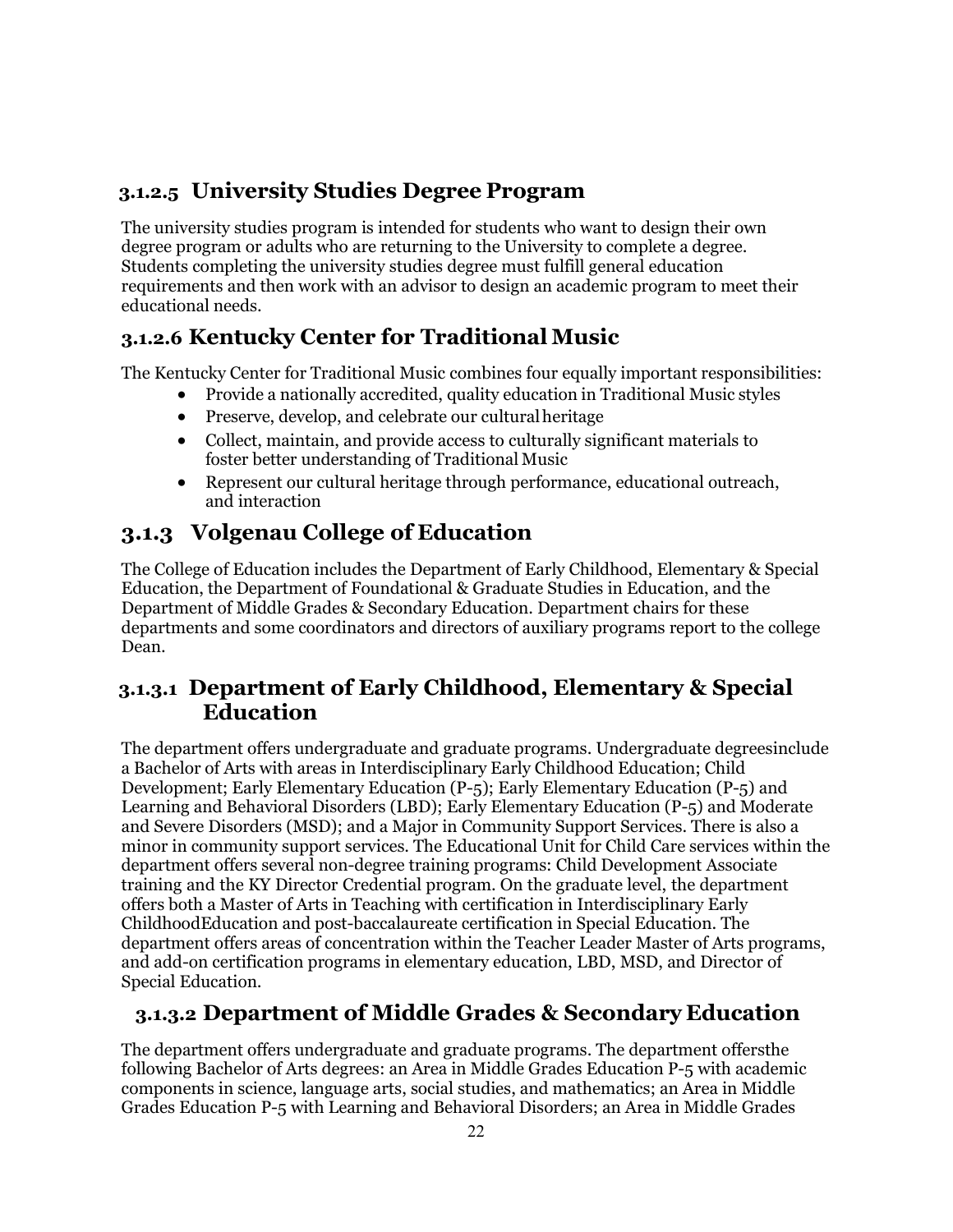Education P-5 with Moderate to Severe Disorders; and an Area in Social Studies with secondary teaching certification. The department shares responsibility for undergraduate secondary and P- 12 programs, except for special education, with content departments outside the College of Education. On the graduate level, the department offers a Master of Arts in Teaching in Middle Grades Education 5-9 with concentrations in English, mathematics, science, and social studies; and Secondary Education in content areas outside the College of Education.

#### <span id="page-22-0"></span>**3.1.3.3 Department of Foundational & Graduate Studies in Education**

The department offers the Educational Foundations courses that serve other teaching programs throughout the University but offers only graduate degrees and certifications. Specifically, the department offers two Master of Arts programs in Adult and Higher Education and Counseling; a Master of Arts in Education—Teacher Leader program (with concentrations in Biology, Business and Marketing Content, Business and Marketing Technology, Educational Technology, English, Environmental Education, Fifth-Year enhancements, Gifted Education, Health and Physical Education, Interdisciplinary P-5, Literacy Specialist Endorsement, Mathematics, Middle Grades 5-9, National Board Certification, School Community Leader, Social Studies, and Special Education); a Master of Arts in Education—Teacher Leader program in Educational Technology with Instructional Computer Technology endorsement; and a stand- alone Educational Technology endorsement.

In addition, the department offers Rank I designations as follows: Counseling, an Environmental Education Endorsement, General Pedagogy, Gifted Studies P-12 Endorsement, Literacy Specialist P-12 Endorsement, Teaching English to Speakers of Other Languages (TESOL) P-12 Endorsement, Educational Technology with Instructional Computer Technology Endorsement, and a Gifted Education Endorsement. The department also offers a Specialist in Education degree in Adult and Higher Education, Counseling (resulting in Licensed Professional Counseling Associate credentialing), Counseling (resulting in School Counseling credentialing), Instructional Leadership, and Curriculum and Instruction—Rank I. Leadership Certification Programs include Director of Special Education Certification and School Superintendent. The department also offers a Doctorate of Education with specializations in Adult and Higher Education Leadership, P-12 Administrative Leadership, and Educational Technology Leadership.

#### <span id="page-22-1"></span>**3.1.3.4 Quality Assurance & Accreditation**

The Teacher Education Services unit is actively involved with teacher education candidates, faculty, and public school partners in the preparation of teachers. This unit provides coordination and services in the areas of teacher recruitment, field experiences, clinical practice, teacher certification, and first-year internships for Kentucky teachers and principals.

## <span id="page-22-2"></span>**3.1.4 College of Science**

The College of Science includes the Departments of Agricultural Sciences; Biology & Chemistry; Kinesiology, Health & Imaging Sciences; Mathematics; Nursing; Physics,Earth Science & Space Systems Engineering; and Psychology.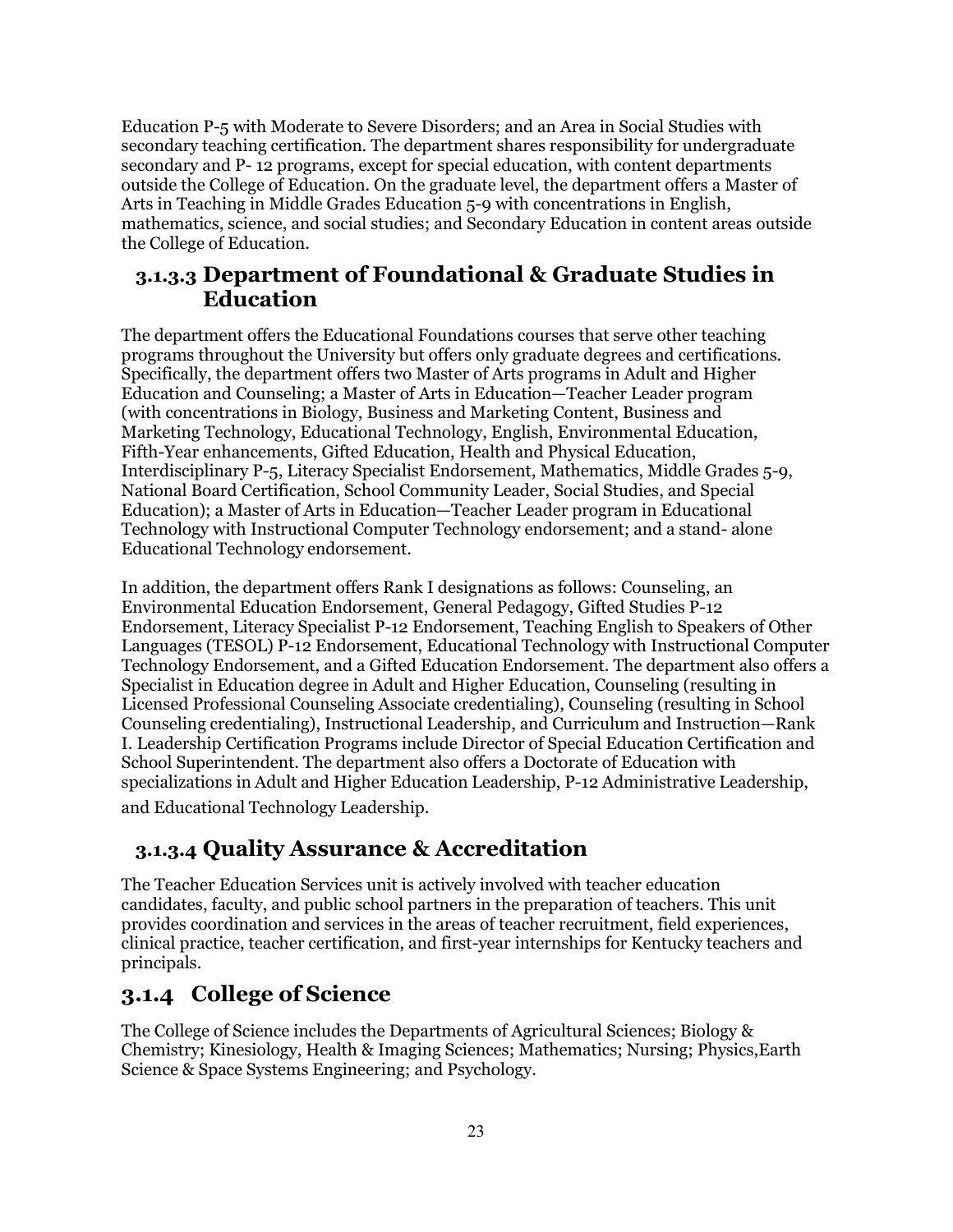#### <span id="page-23-0"></span>**3.1.4.1 Department of Agricultural Sciences**

The department offers programs at undergraduate and graduate levels. Undergraduate degrees include an Associate of Applied Science in Veterinary Technology and the following Bachelor of Science degrees: an Area in Veterinary Technology; an Area in Veterinary Science; an Area in Agricultural Sciences with tracks in agribusiness, agriculture education, agronomy, animal science, equine science, general agriculture, golf course management, and horticulture; and a Major in Agriculture. In addition, the department offers pre-veterinary medicine and pre- forestry programs and academic minors in agriculture and horsemanship. At the graduate level, the department offers the agriculture track of the multidisciplinary Master of Science in Career and Technical Education.

#### <span id="page-23-1"></span>**3.1.4.2 Department of Biology and Chemistry**

The department offers courses in botany, zoology, microbiology, ecology, genetics, physiology, anatomy, cell/molecular biology, and environmental sciences. The department offers programs at the undergraduate and graduate levels. The following Bachelor of Science degrees are offered: an Area in Biological Sciences with tracks in biology and biology with secondary teaching certification; an Area in Biomedical Sciences; an Area in Chemistry with tracks in biomedical chemistry and professional chemistry; and a Major in Chemistry with tracks in general chemistry, environmental chemistry, and chemistry with secondary teaching certification. In addition, the department offers pre-professional programs in several areas (pre- chiropractic, pre-dentistry, pre-medical technology, pre-medicine, pre-optometry, prepharmacy, pre-physician assistant, pre-physical therapy, and pre-podiatry) and academic minors in biology, integrated science, and chemistry. At the graduate level, the department offers a Master of Science in Biology and a Master of Science in Biology with a Concentration in Regional Analysis and Public Policy.

#### <span id="page-23-2"></span>**3.1.4.3 Department of Physics, Earth Science & Space Systems Engineering**

The department offers programs at undergraduate and graduate levels. The following Bachelor of Science degrees are offered: an Area in Earth Systems Science (geology); an Area in Space Systems Engineering; an Area in Physics with tracks in astrophysics, computational physics, engineering physics (mechanical and electrical), and physics with secondary teacher certification; a Major in Physics with tracks in professional and applied physics. In addition, the department offers a pre-engineering program and academic minors in astronomy, geology, and integrated science. At the graduate level, the department offers a Master of Science in Space Systems Engineering. The academic programs are connected to the Space Science Center, which provides both a state-of-the-art teaching and research facility for undergraduate students in physics, astrophysics, satellite design, fabrication, and telecommunications and additional faculty and staff who teach supporting courses in the areas described above.

#### <span id="page-23-3"></span>**3.1.4.4 Department of Kinesiology, Health & Imaging Sciences**

The department offers programs at undergraduate and graduate levels.

Undergraduate degrees include an Associate of Applied Science in Radiologic Science, an Associate of Applied Science in Respiratory Care as part of a consortium led by Maysville Community and Technology College (Rowan Campus), and the following Bachelor of Science or Arts degrees: an Area and Major in Health Promotion, an Area in Health and Physical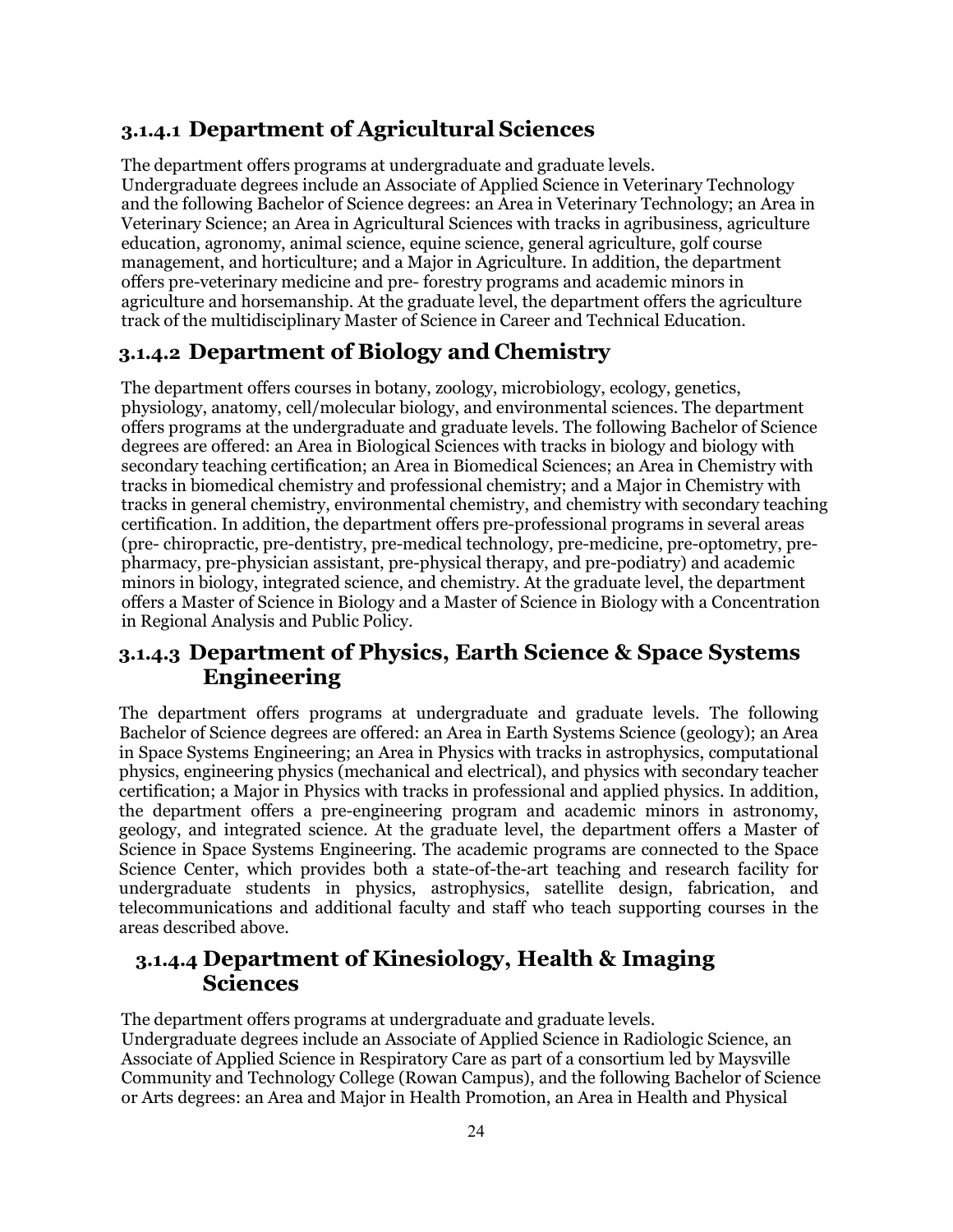Education with secondary teaching certification, a Major in Health Education with secondary teaching certification, a Major in Physical Education with secondary teaching certification, and an Area in Exercise Science. The department also offers the following Bachelor of Science in Imaging Sciences degrees: an Area in Computed Tomography/Magnetic Resonance, an Area in Diagnostic Medical Sonography, and an Area in Leadership in Medical Imaging. The department also offers an academic minor in health. At the graduate level, the department offers a Master of Arts in Wellness Promotion.

## <span id="page-24-0"></span>**3.1.4.5 Department of Mathematics**

The department offers undergraduate courses and programs and graduate courses. The following Bachelor of Science degrees are offered: an Area in Mathematics; an Area and Major in Mathematics with secondary teacher certification; a Major in Mathematics with tracks in general mathematics, computational mathematics, applied statistics, data analytics, and actuarial science. In addition, the department offers a minor in mathematics and two minors in statistics (one calculus based and one non-calculus based). The department also offers mathematics courses that support components for the pre-service teachers in elementary (P-5), middle school mathematics (5-8), and secondary teaching (9-12). Courses are offered at the graduate level to support several graduate programs in education.

#### <span id="page-24-1"></span>**3.1.4.6 Department of Nursing**

The department offers programs at undergraduate and graduate levels. The Associate of Applied Sciences in Nursing program has cohorts at the main MSU campus and at the regional campus in Mt. Sterling, Kentucky. The department offers a pre-licensureBachelor of Science in Nursing degree. Both programs are preparatory for licensure as a registered nurse. In addition, the department offers an online program for both internal and external associate degree graduates with current nursing licensure to obtain a Bachelor of Science in Nursing. The department offers a graduate degree that leads to the Master of Science in Nursing, with a primary care focus as a Family Nurse Practitioner (FNP). Upon completion of the Master of Science in Nursing Family Nurse Practitioner program, students are eligible to sit for the national FNP certification exam.

## <span id="page-24-2"></span>**3.1.4.7 Department of Psychology**

The department offers programs at undergraduate and graduate levels. The following Bachelor of Science degrees are offered: an Area in Psychology, a Major in Psychology coupled with a minor program in a science department, and an Area in Neuroscience. A Bachelor of Arts degree with a Major in Psychology coupled with a minor in a non-science department is also offered. The psychology department also offers a minor in Psychology. At the graduate level, the department offers a Master of Science in Clinical Psychology and a Master of Science in Counseling Psychology.

#### <span id="page-24-3"></span>**3.2 Academic Support Programs**

#### <span id="page-24-4"></span>**3.2.1 Camden-Carroll Library**

As one of the region's best student-oriented libraries in terms of service and up-to-date materials, Camden-Carroll Library offers both traditional and electronic resources, accessible through a well-designed website. Resources include a print collection of over three hundred thousand volumes, more than 800 current subscriptions. DVDs, videos, CD's, and other non-print materials are available for check-out, and print materials not owned by CCL may be requested through Interlibrary Loan.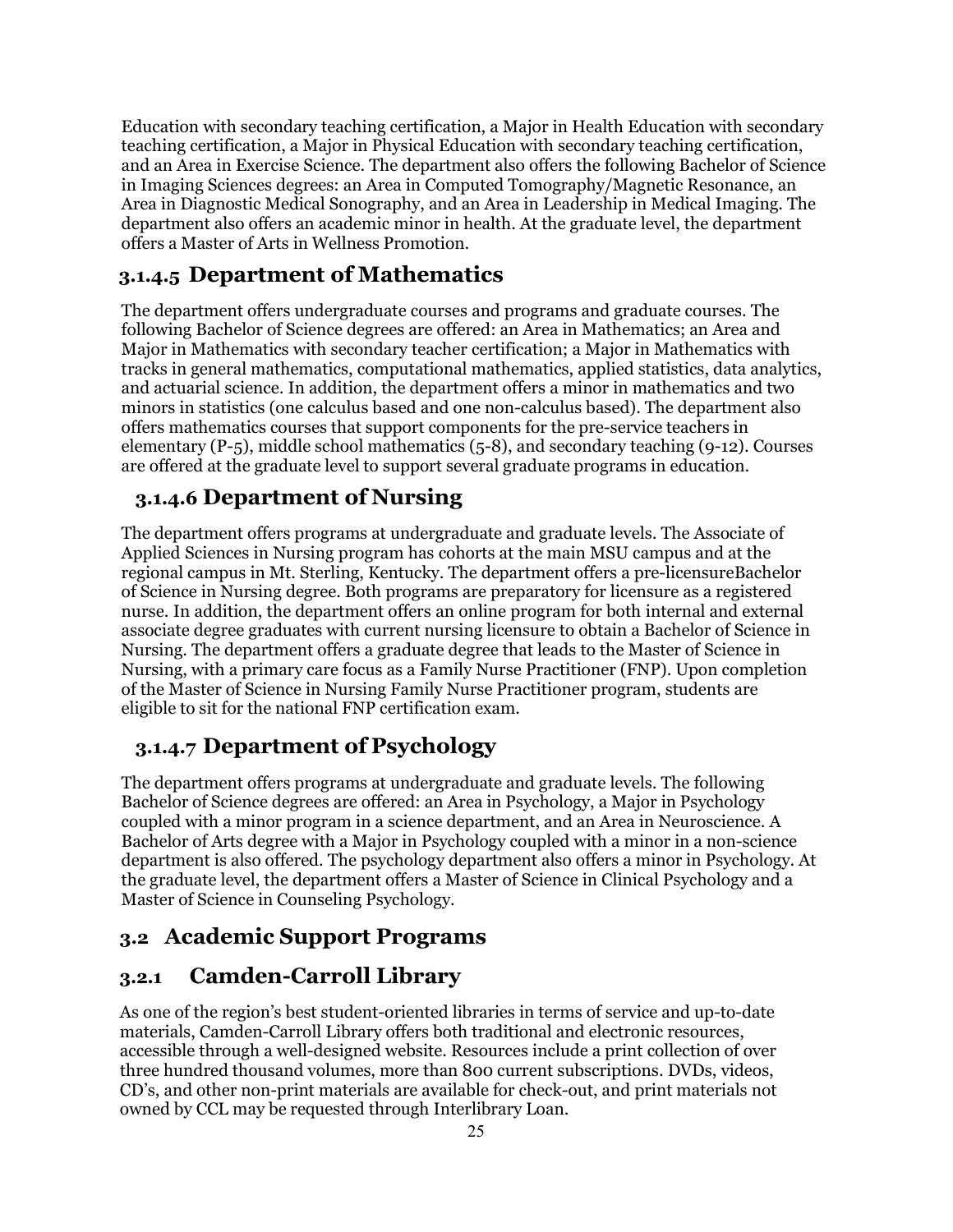**Additional Resources**: Electronic resources such as full-text online journals, eBooks, streaming media and over 150 databases in all subject areas complement the collection. In addition, Camden-Carroll Library is a selective depository for United States government documents. A learning technology lab houses multimedia software and equipment for student and faculty course work. Information about and access to the Library'scollection, online resources, and services is gained through the Library's home page [\(https://research.moreheadstate.edu/home\). O](http://www.moreheadstate.edu/library))ther services to faculty include an office delivery service, electronic and traditional course reserves, a current publication awareness service, and carrels for research and study.

**Collection Development and the Library Liaison Program**: Each academic department is assigned a librarian to serve as liaison with the department. Faculty members are encouraged to work with their library liaison to build the Library's collection and guide students in learning to use information and library resources. Library liaisons welcome opportunities to collaborate with faculty in providing specialized instruction in information literacy and the use of library resources.

**Circulation**: Books, audio-visual materials, and government documents are checkedout at the circulation desk. An MSU faculty-staff I.D. must be presented at the time of check- out. Faculty members may keep most materials for nine weeks, and materials are renewable. Best sellers, DVDs, videos, CDs, and computer software have shorter circulation periods. The Library requires that others who check out materials in a faculty member's name must present the faculty member's identification card along with a note from the faculty member authorizing the checkout. Library materials can be renewed online.

**Reserves**: Course reserves for traditional and/or electronic reserve may be placed atthe circulation desk. Two to three days' notice is needed to prepare materials for reserve. The check- out period for each reserve item is designated by the faculty member. Photocopied materials can be placed on both electronic reserve and regular reserve. Obtaining copyright permission is the responsibility of the faculty member.

**Instruction**: The Library supports the course work and success of MSU students, faculty, and staff by providing them with instruction in research and library use. Services include: one-on-one help at the research help desk or by appointment, links to online research guides and other information resources, Library orientations and tours, and course-specific and assignment-specific library use instruction sessions. The Library also provides Embedded Library Services in online or online-enhanced courses. With this service, faculty may have a library staff member provide online instruction and assistance directly in a Blackboard course. See the Library's website for information on this service.

**Interlibrary Loan**: Books, articles, and microforms not owned by the Library maybe requested from other libraries.

**Delivery Service**: Faculty and staff who work on the main campus of Morehead State University can place a "Delivery Service" request through the Library's discovery interface for delivery of circulating items held by the Library. Student workers will deliveritems to department or unit offices. Faculty members working away from the Morehead campus may also use the Library's Off-Campus Delivery Service. See the Library's websitefor instructions how to use these services.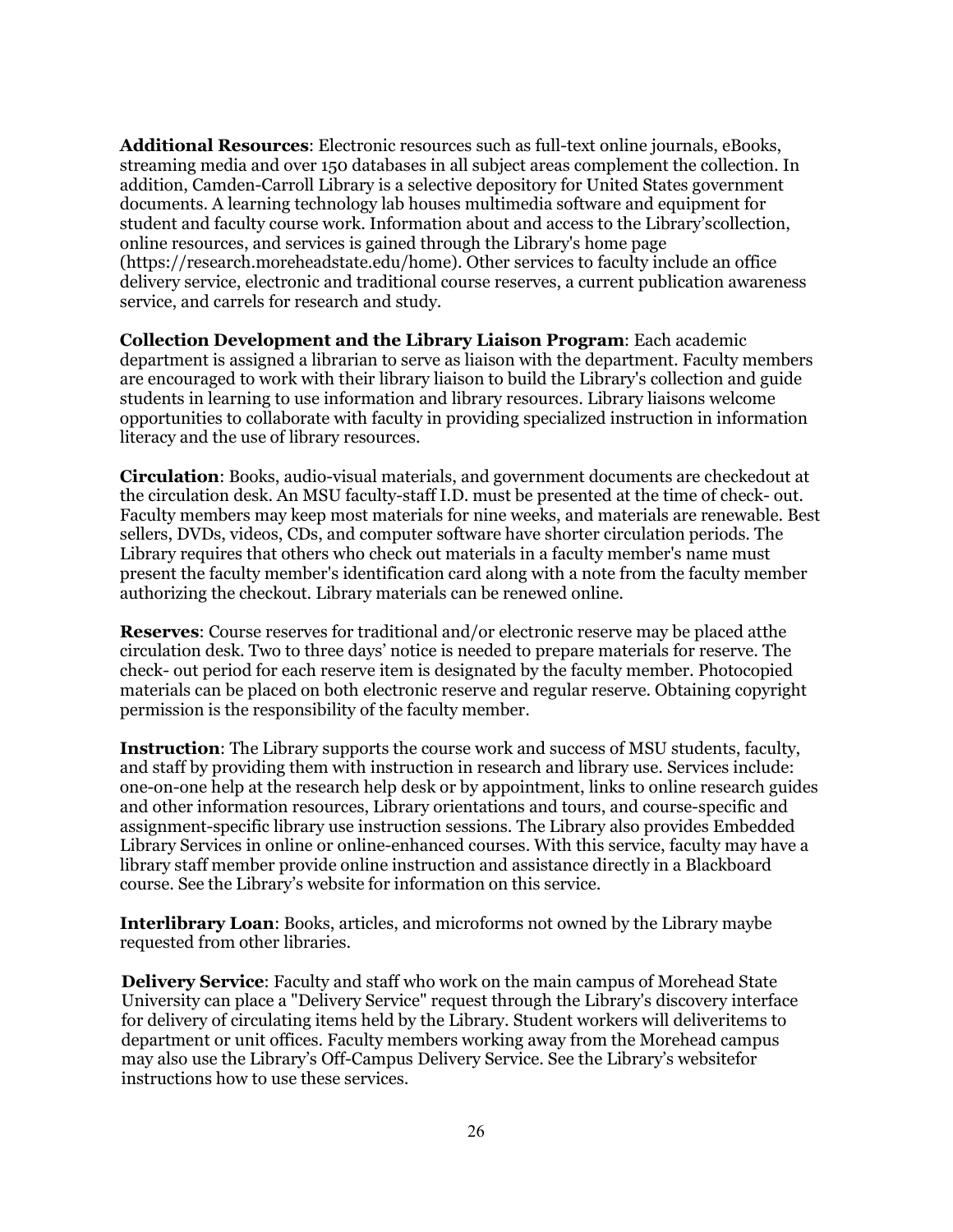**Learning Resource Center**: The Learning Resource Center (LRC) is a multimedia center containing computer software, videos, CDs, DVDs, audiocassettes, andother nonprint formats. It also houses a preschool-grade 12 collection of books, curriculum guides and teaching aids. Faculty may reserve the LRC space for their classes,groups, or meetings. Equipment available for use in the LRC includes: computers for previewing software, audiocassette/CD players, TV, a TV/DVD player, a public print station, mobile smartboards, and several computers with access to the Library's catalog, electronic databases, and the internet.

**Regional Campus Services**: The Library provides special services to faculty teaching off-campus and their students. Faculty may place course reserve materials in cooperating libraries at the regional campus locations by notifying the Regional Campus Library Services office. The Distance Instruction Librarian also provides library instructionand orientation sessions for off-campus classes and coordinates document delivery servicesto distance learning and extended campus students.

**Learning Technology Lab**: The LTL provides students and faculty access to multimedia software and equipment for their course work. Students and faculty can scan pictures and documents, capture video, edit photos, print documents, create Web pages, design and create student research posters, and use presentation and desktop publishing software. The Lab coordinator and staff conduct class orientations, provide on-site consultations, approve student posters for printing, and can assist individuals who visit theLab. The LTL also assists faculty with video conversion from analog to digital formats for their courses and can create digital files for Blackboard courses. Obtaining copyright permission to digitize videos is the responsibility of the faculty member.

**Special Collections & Archives:** The Special Collections & Archives is a research center that provides students, faculty and visiting scholars access to unique and rare materials associated with the history of Central Appalachian region and Morehead State University. The center houses the Appalachian Kentucky Collection of published and printed materials, microfilm and maps that focus upon the rich history and culture of the Central Appalachian region and Kentucky; a Manuscript Collection that consists of diaries, correspondence, business records, photographs and ephemera that focus upon the rich history and culture of the Appalachian region of northeastern Kentucky; Rare Book Collections that consists of published and printed materials classified as being too rare and valuable to circulate, including the works of prominent authors, musicians, and academicians from the Central Appalachian region, such as **Jesse Stuart, James Still and Roger W. Barbour, and Jay Flippin;** the University Archives, which serves as the repository for the official and unofficial records that document the history of the university; an Oral History Collection that consists of audio and video recordings of interviews made with individuals on historic events from the Appalachian region of northeastern Kentucky and the history of the university; a Video Archives contains digitized films and digitally born videos of campus events and oral history interviews from the 1930s to the present; a Genealogy Collection that consists of publications related to the families that settled in Central Appalachia during the 18th and 19th centuries; and masters' theses and doctoral dissertations published by Morehead State University graduate students. Over 24,000items from these collections may be viewed online at [https://scholarworks.moreheadstate.edu/.](https://scholarworks.moreheadstate.edu/)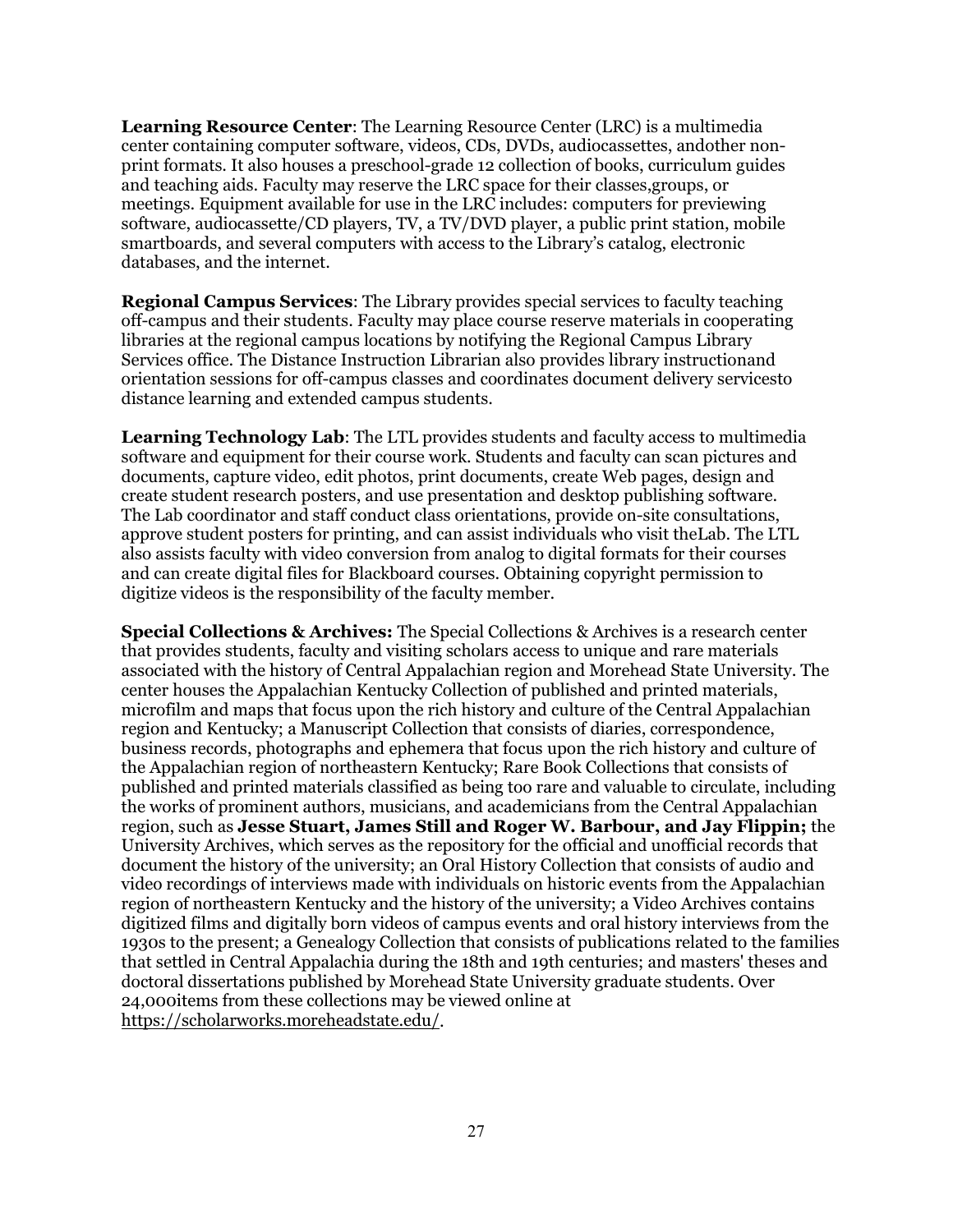## <span id="page-27-0"></span>**3.2.2 Research & Sponsored Programs/Graduate School**

## <span id="page-27-1"></span>**3.2.2.1 Research & Sponsored Programs**

Research & Sponsored Programs provides services essential for all phases of proposal development, including budgets that may result in a grant or contract between an external funding source and the University. In coordinating proposal developmentservices, the office serves as the University's official administrative unit to review and submit all proposals to external sources. The resources and services of the office assist faculty and staff members in conducting research, delivering public services, and promoting professional growth through the use of external funds.

The office also provides administrative support for the Research and Creative Productions Committee, Institutional Animal Care and Use Committee, and the Institutional Review Board for the Protection of Human Subjects in Research.

#### <span id="page-27-2"></span>**3.2.2.2 Graduate Programs**

The Director of the Graduate School & Certification Officer coordinates the University's doctorate, master's, education specialist, and graduate certification programs.

The Graduate School includes oversight of the graduate curriculum. Doctorate programs are available in Adult and Higher Education Leadership, P-12 Administrative Leadership, and Educational Technology Leadership. Programs at the master's degree level are offered in the areas of art; biology; business administration; career and technical education; communications; education with emphasis on teacher leader, adult and higher education, counseling, literacy, special education, and teaching; English; music; nursing, psychology; public administration; space systems engineering; sociology; sport management; wellness promotion; and engineering and technology management.

Morehead State University has post-baccalaureate 5th year programs in teacher leader and Rank I programs in career and technical education, counseling, educational technology, environmental education, general pedagogy, gifted, literacy specialist, and TESOL. In addition, the following certification programs are offered: director of pupil personnel, director of special education, English as a second language, gifted education, health systems leadership, health systems management, instructional computer technology, learning and behavior disorders, moderate and severe disabilities, school principal, supervisor of instruction, and superintendent. Education specialist degrees are offered in adult and higher education, curriculum and instruction, school counseling, and instructional leadership.

The Graduate School also serves as the certification office for completion of graduate educational certification forms for the Educational Professional Standards Board.

## <span id="page-27-3"></span>**3.2.3 Undergraduate Education & Student Success**

The Associate Provost for Undergraduate Education and Student Success has responsibility for a wide range of academic support services.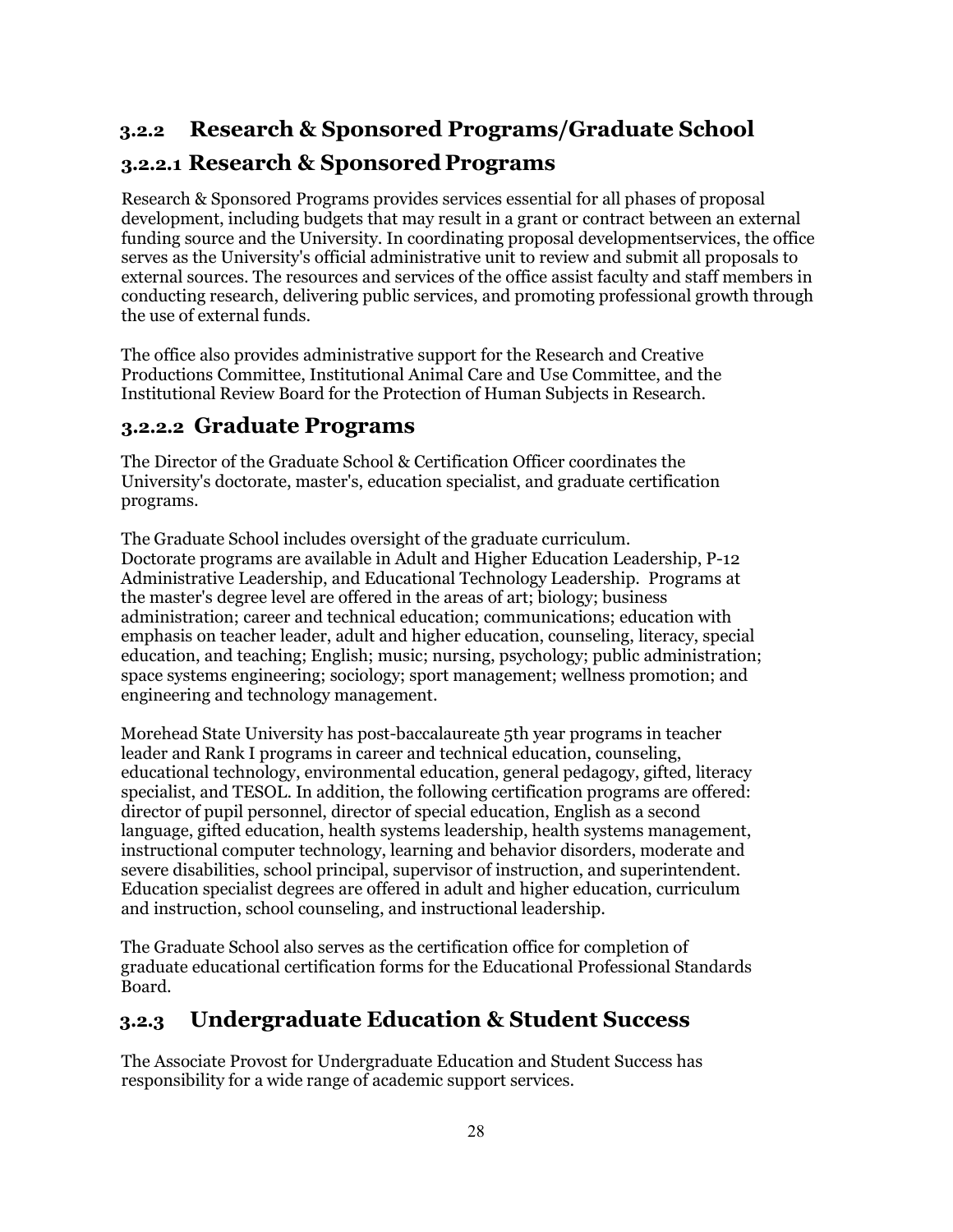#### <span id="page-28-0"></span>**3.2.3.1 Undergraduate Programs**

The Associate Provost for Undergraduate Education & Student Success overseesthe undergraduate curriculum and the general education curriculum proposal and assessment process. The Associate Provost is also responsible for monitoring academic success of students and facilitating undergraduate academic appeals.

## <span id="page-28-1"></span>**3.2.3.2 Faculty Center for Teaching & Learning**

The Faculty Center for Teaching and Learning is charged with coordinating professional development activities on campus and gathering data from faculty about professional development needs and interests. The center supports a variety of professional development activities including utilizing information technology as a medium for deliveringand enhancing instruction; various forms of the scholarship of teaching and learning; disciplinespecific approaches to teaching; support to attend teaching-related conferences; support for engaging in scholarship of teaching and learning projects; purchasing desired resources such as books, software, video resources, and periodicals; desired services such as planning and interpreting formative teaching evaluations, and support for collaboration/ mentoring; offering a variety of formats for professional development such as collaboration, self-guided groups, workshops and presentations, and teleconferences. The Faculty Center for Teaching and Learning is also a liaison with the Council on Postsecondary Education's (CPE) faculty development initiatives.

#### <span id="page-28-2"></span>**3.2.3.3 International Education**

Morehead State University provides education abroad opportunities around the world through faculty-led trips throughout the year by its faculty, via partnerships with other institutions, and through membership in two consortia. Faculty-led trips are offered to many countries, and can occur during any academic term, and typically involve associated coursework. In addition, as a member of the Cooperative Center for Study Abroad consortium, the University is able to send faculty and students to English-speakingnations for educational offerings in a variety of subject areas. Programs include a winter interim and two summer sessions. As participants in the Kentucky Institute for International Studies Consortium (KIIS), University faculty and students can travel to study centers in Europe, Asia, and South and Central America. Courses are offered during the summer and focus on languages, humanities, and social sciences. KIIS also offers several semester programs in Germany, France, Spain, and Mexico.

In addition to faculty-led experiences and those arranged through the consortia, MSUworks in cooperation with other universities to allow for additional education abroad opportunities for students. MSU participates in the Fulbright Scholarship program, and has partnerships with universities around the world where students may visit and take classes. Students also may complete international internships. Students interested in study abroad opportunities should contact the Office of Education Abroad at [educationabroad@moreheadstate.edu.](mailto:educationabroad@moreheadstate.edu)

MSU also welcomes international students from all over the world. The Office of International Students Services promotes intercultural interchanges through a series of activities. MSU also offers English as a Second Language (ESL) instruction for international students and U.S. students have the opportunity to assist as conversation partners with ESL students.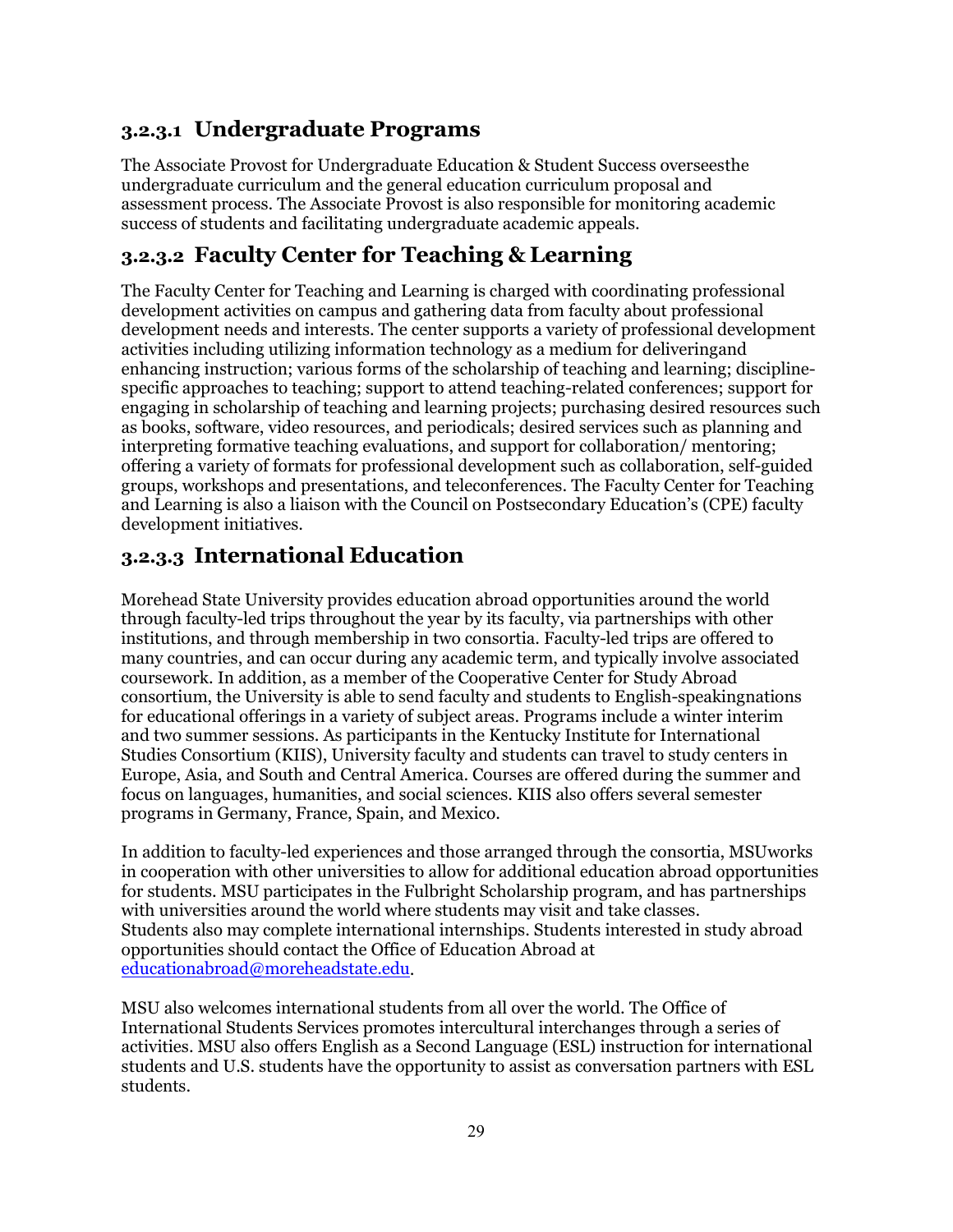#### <span id="page-29-0"></span>**3.2.3.4 Academic Services**

**Services for Students with Disabilities**: Professional staff assists physically handicapped and learning-disabled students in the acquisition of academic aids such as taped textbooks, note-takers, interpreters, and tutors. The staff coordinates efforts to address the accessibility and class accommodations with instructors of handicapped and learning-disabled students. Students may participate in individual counseling with the staff.Faculty resources related to disability services can be found at [https://www.moreheadstate.edu/Student-Affairs/Disability-Services/Faculty-Resources.](https://www.moreheadstate.edu/Student-Affairs/Disability-Services/Faculty-Resources)

**Provisional Studies Program**: The Provisional Studies Program specifically addresses the needs of students who may be initially underprepared to successfully completea collegelevel program of study. The program provides advising, counseling, and academic support to assist these students in preparing to complete a college education. The staff meetswith the students individually to encourage and aid with study habits, personal concerns, or other problems that students may encounter. Students are required to attend regularly scheduled advising sessions, and study tables a minimum of three times a week, Students in the Provisional Studies Program also must complete required corequisite (or Enhanced) courses.

#### <span id="page-29-1"></span>**3.2.3.5 Distance Learning**

The Distance Education and Instructional Design (DEID) office supports faculty,staff, and students with course design, technology use issues, and integrating digital technologies into teaching and learning. DEID is located on the first floor in Camden-Carroll Library, where frequent professional development sessions are offered to faculty. DEID also assists faculty and students via their Help Desk (606-783-2140).

**Online Education (Blackboard)**: Courses offered via the internet use the learning management system called Blackboard that can be accessed from any internet capable computer or mobile device. Blackboard is a tool to be used by the faculty to enable the course to be delivered entirely online or as a component to any course at the University. The DEID office automatically creates a Blackboard shell for every course offered.

#### <span id="page-29-2"></span>**3.2.3.6 Retention & Academic Advising**

This office assists students in successfully completing their academic pursuits from beginning of the educational career through graduation. This office provides academic guidance and counseling, peer coaching, tutoring, supplemental instruction, and other educationally-focused support to all students, with a focus on first-year students. The Office of Retention & Academic Advising is the centralized hub for the Student Service Centers across campus and oversees the Eagle Success Program, The Tutoring & Learning Center, Advise (Ellucian retention software), Retention Alert, the Academic Recovery Program, Success Academy (a summer bridge program for underprepared students), and various other retention-focused initiatives. Workshops and seminars centered on improving study skills, increasing motivation for academic success, and supporting student achievement are offered to students and faculty/staff.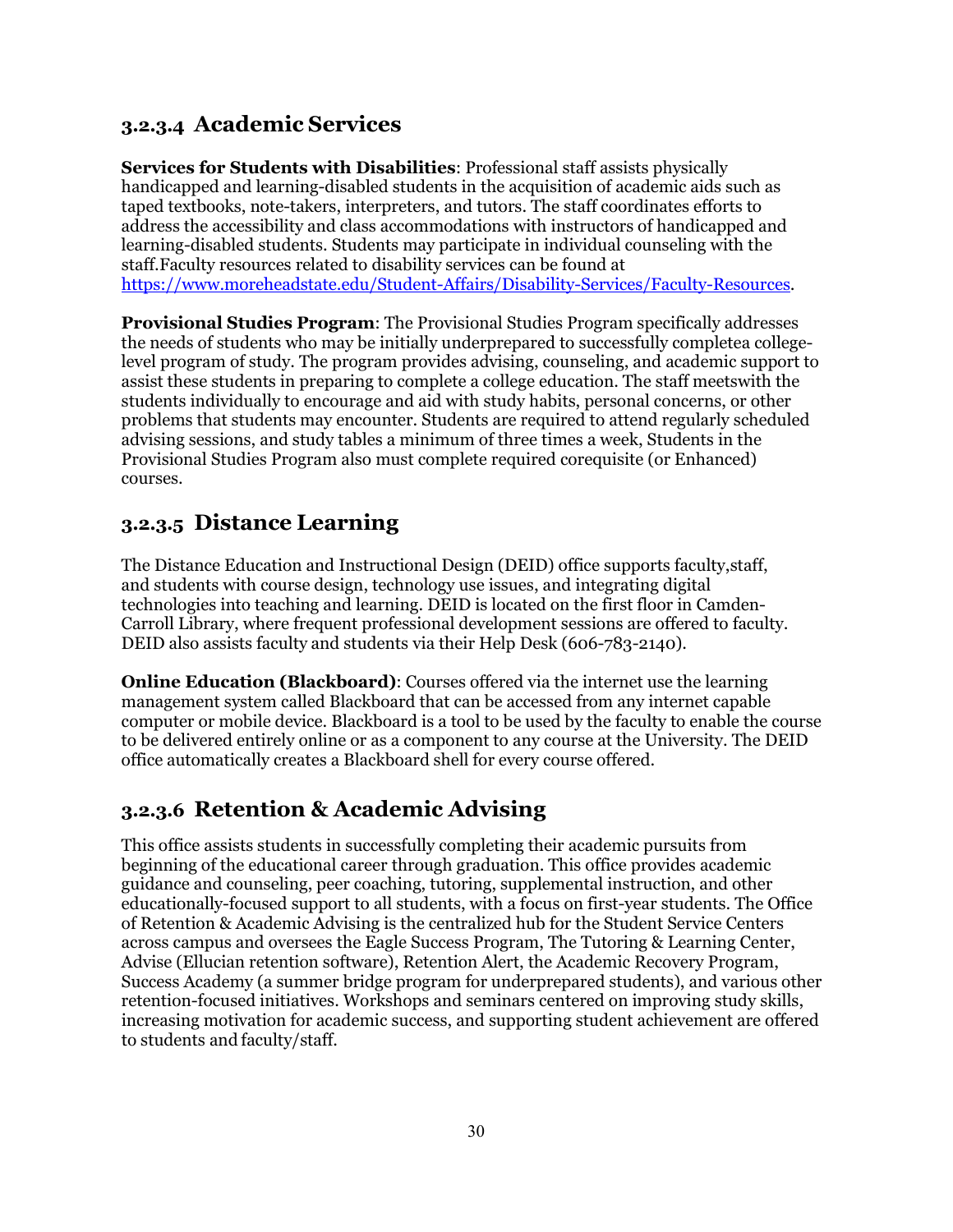#### <span id="page-30-0"></span>**3.2.3.7 Career Services**

This office offers guidance and programming to students to help them identify a careerpath based on personality, interests, values, and aptitude, plan and launch their career development through workshops and internship opportunities, and prepare to job search. Specific services include, but are not limited to, administering career inventories and counseling to help students choose a major or career path, job-search coaching, evaluation of job search and graduate school application documents (e.g. resumes), service as internship liaison for departments, instruction of internship class MSU 339 (open to all majors), practice interviews, employer research, on-campus interviewing with employers, and the maintenance of an online career management system offering job postings for full-time and part-time positions, student employment and internships. Career Services coordinates and hosts numerous career events including two annual career fairs, a networking etiquette dinner, and workshops.

Faculty members are encouraged to utilize Career Services' expertise to identify employability skills that should be fostered through coursework, and to enhance classroom assignments through class presentations and workshops that are industry/major focused as well as resume and practice interview evaluation. Staff can offer contact information to faculty for specific industries, companies, or alumni for expert class presentations or class projects.

## <span id="page-30-1"></span>**3.2.3.8 Supplemental Instruction**

Supplemental instructors are available to assist in corequisite (or Enhanced) classes. The supplemental instructors are professionals with expertise in the subject matter or students who have successfully completed the course. These individuals attend all class sessions and work closely with the instructor of record to provide support services for students at additional class meetings or outside of the regular class. The supplemental instructors meet with the students in a small group or individually outside of class to review material and assist students to learn the major concepts.

## <span id="page-30-2"></span>**3.2.3.9 Academic Retention Program for Minority Students**

Dedicated to Retention, Education, and Academic Success at Morehead State (DREAMS) provides academic support for minority students. DREAMS is a comprehensiveacademic support and retention program targeting African American, Latino/Hispanic students, but open to first generation students, students who identify as coming from low- income families, or any student committed to enriching their experience at Morehead State University. This comprehensive retention program is focused on first year transition, mentoring, and leadership.

## <span id="page-30-3"></span>**3.2.3.10 Eagle Success Program**

The Eagle Success Program specifically addresses the needs of students who do not meet the unconditional admission index. The program provides advising, counseling, peer coaching, tutoring, and other academic support to assist participants in preparing to complete a college education. The program staff meets with the student individually to encourage and aid with study habits, personal concerns, transitional, or navigational problems that students may encounter. Students are required tocomplete documented study hours, meet with their academic advisor, and a peer coach throughout their time in the program.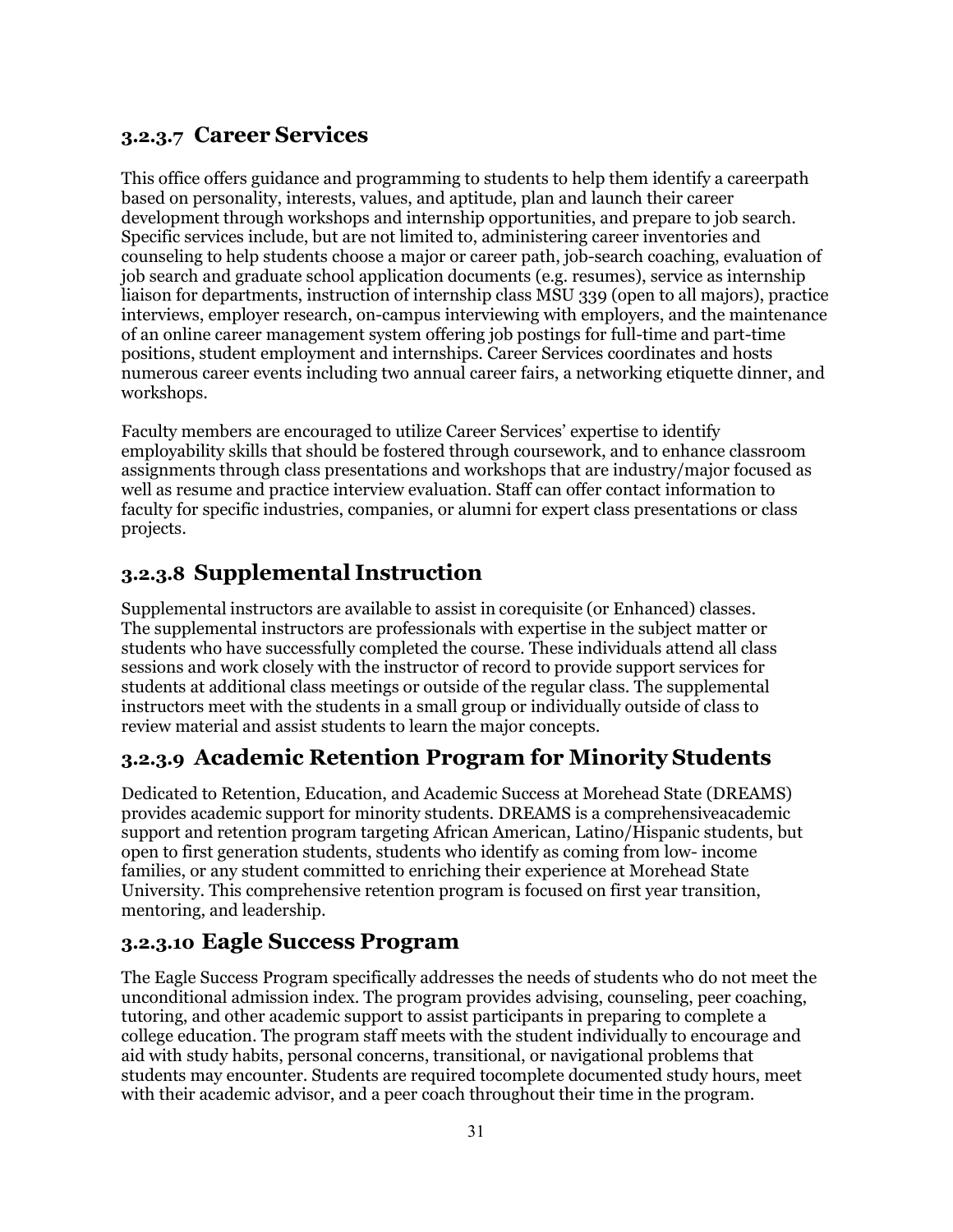#### <span id="page-31-0"></span>**3.2.3.11 Tutoring & Learning Center**

The Tutoring & Learning Center provides supplemental academic assistance to students outside the classroom through individualized instruction, the use of audio-visual materials, and computer software in such areas as mathematics, writing, and study skills, as well as in specific disciplines (e.g., chemistry, biology, psychology, history, etc.). The staff works with the faculty to provide academic support services for students. Peer tutors provideone-on-one help and small group assistance in many academic disciplines. Services are available upon request by the student or through referrals from instructors. All tutoring is done by appointment at no cost to the student.

#### <span id="page-31-1"></span>**3.2.3.12 Honors Program**

The Honors Program challenges students through stimulating educational experiences in the classroom and beyond. Membership in the program is restricted to students who have earned the Honors Scholarship, a highly competitive full scholarship awarded through a rigorous selection process. Students in the program take four core classes, all of which fulfill general education requirements. They also complete several one-credit individualized projects, designed to enable them to pursue their own interests within the framework of the program. All Honors students are required to workas unpaid undergraduate research fellows for at least one year; they must also complete a service requirement, and an approved overseas experience, the cost of which is partly covered by the scholarship. Our goal is to provide the support and guidance our best studentsneed to fulfill their potential, regardless of major.

## <span id="page-31-2"></span>**3.2.4 Regional Education & Outreach**

## <span id="page-31-3"></span>**3.2.4.1 Regional Campus Programs**

The University conducts an extensive regional campus program. Graduate and undergraduate programs and courses that are taught by tenured, tenure-track, and adjunct faculty are offered at regional campuses in Ashland, Prestonsburg, and Mt. Sterling. Courses are also available on the Hazard Community and Technical College campus through the University Center of the Mountains partnership. Online courses are available through the University Center of Southern Kentucky at Somerset Community College. Full-time faculty members are located in Ashland, Mt. Sterling, and Prestonsburg. Courses are delivered through face-to-face instruction and interactive television. The University partners with the Kentucky Community and Technical College System to deliver programs. All courses carry resident credit, with the quality of instruction and expected student performance equal to that of on-campus study. Students may choose from a variety of courses leading to an associate's, bachelor's, or master's degree.

## <span id="page-31-4"></span>**3.2.4.1.1 MSU at Ashland**

MSU at Ashland serves students from the Kentucky, Ohio, andWest Virginia Tri-State area. As partners with Ashland Community and Technical College, MSU at Ashland offers students the ability to complete bachelor's and master's degrees on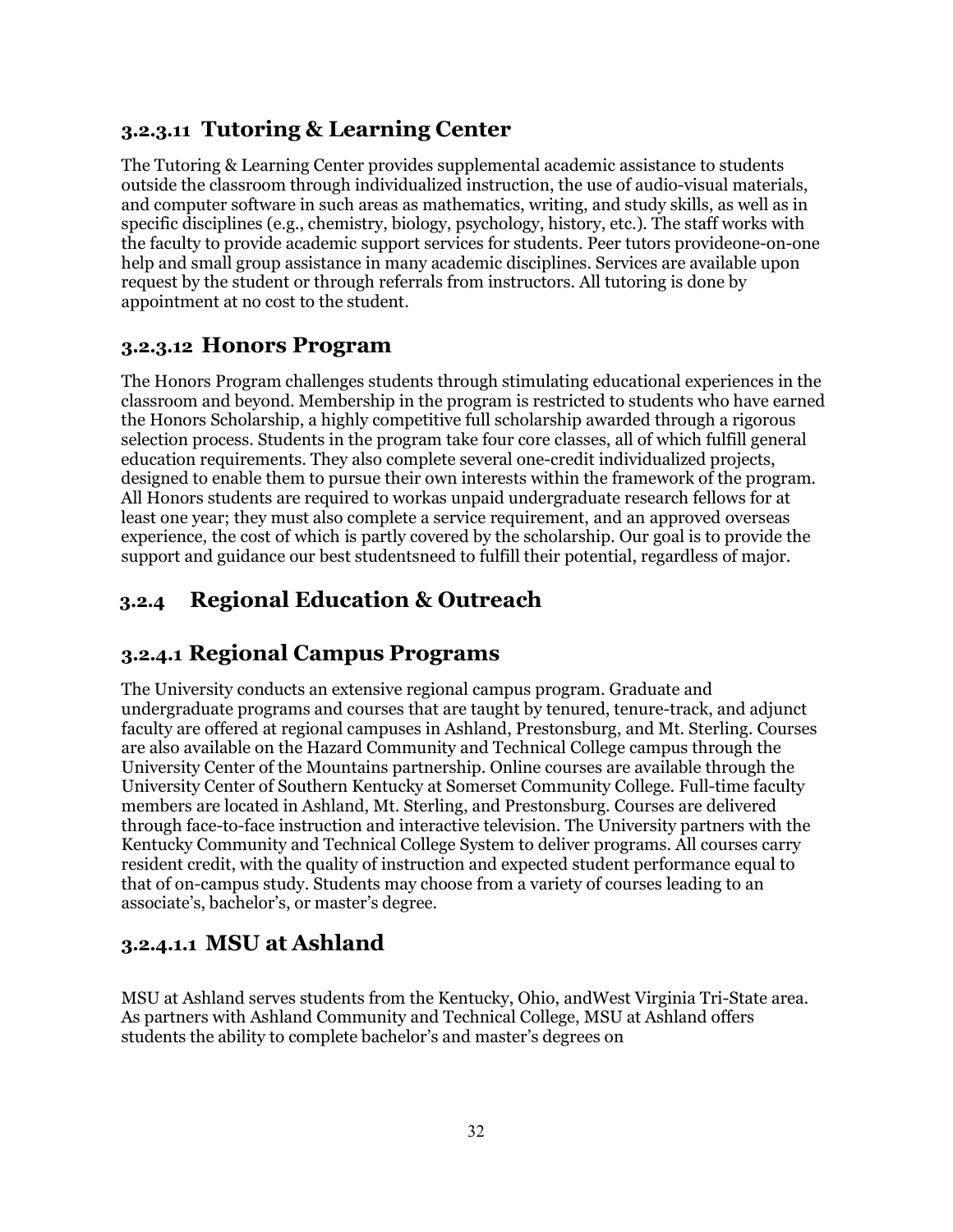the Ashland Community and Technical College campus. Currently, bachelor's degree programs are offered in Education-Elementary, Middle School and Special Education, Social Work, and University Studies. The campus also supports and assists with online degree programs. For more information, email [ashland@moreheadstate.edu.](mailto:ashland@moreheadstate.edu)

#### <span id="page-32-0"></span>**3.2.4.1.2 MSU at Mount Sterling**

MSU at Mount Sterling offers an intimate classroom environment and state-of-the art computer and training laboratories. The facility supportsstudents who wish to complete associate and bachelor's degree programs in areas such as Nursing, Social Work, Business, University Studies, and more. Additionally, students may begin general education courses at MSU in Mount Sterling. For more information, email [mtsterling@moreheadstate.edu.](mailto:mtsterling@moreheadstate.edu)

#### <span id="page-32-1"></span>**3.2.4.1.3 MSU at Prestonsburg**

MSU at Prestonsburg provides educational and training opportunities for those in Floyd, Johnson, Magoffin, Martin, and Pike counties and beyond. As a partner with Big Sandy Community and Technical College, MSU at Prestonsburg offers students the opportunity to take classes on campus during the day, night, and online to complete bachelor's degrees including social work, elementary education, special education, middle school, and university studies, master's degrees, or education specialist degrees. The campusalso supports and assists with online degree programs. For more information, email [prestonsburg@moreheadstate.edu.](mailto:prestonsburg@moreheadstate.edu)

## <span id="page-32-2"></span>**3.2.4.2 East Kentucky Small Business Development Center**

The East Kentucky Small Business Development Center (EKSBDC) conducts training programs for existing and prospective small business entrepreneurs and provides oneon-one consulting in a variety of business concerns such as marketing and sources of finance. Offices are maintained in Morehead,Ashland, and Prestonsburg with outreach sites in Maysville and Pikeville.

## <span id="page-32-3"></span>**3.2.4.3 Outreach Student Services**

Outreach Student Services are directly related to the University's public service mission. These programs are collaborative efforts with public schools, human service agencies, government, and business to address the educational, social, and economic needsof the region. The University provides programs for students both prior to attending postsecondary schools and while attending Morehead State University.

**Adult Education Academy:** The Adult Education Academy works in partnershipwith Kentucky Adult Education (Skills U) to develop, provide and assess professional development activities that help program directors and adult education instructors to meet state, programmatic and student goals. The Academy offers face-to-face workshops, online courses, coaching, and a bank of research-based instructional resources aligned with national standards in mathematics and language arts.

**Adult Education Learning Centers:** The Adult Education Learning Centers provide adults with the means and opportunities to develop and improve skills essential togreater financial stability and self-sufficiency. The centers provide high school equivalencyseekers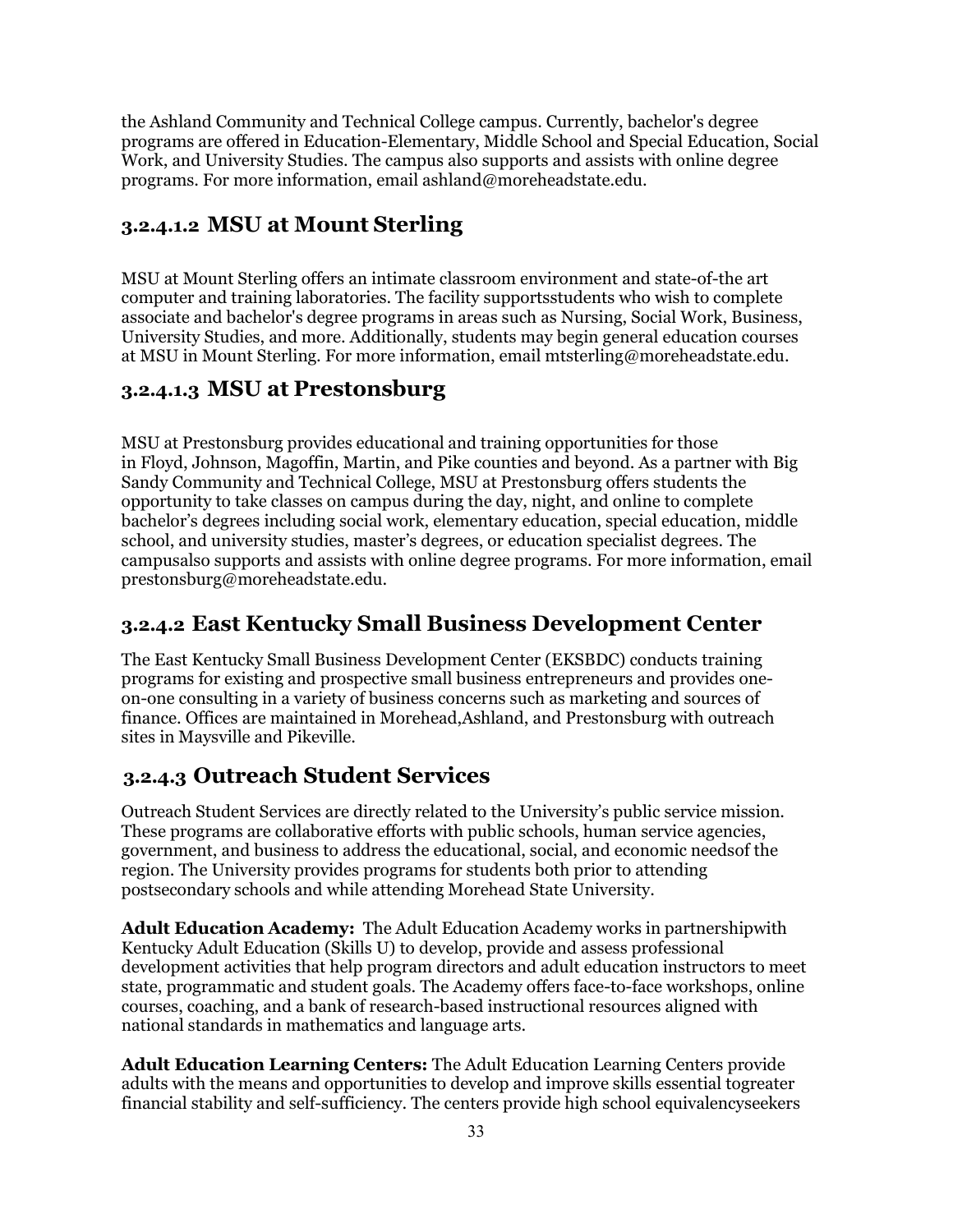the opportunity to earn a GED and improve academic skills to enroll in postsecondary education and obtain meaningful employment. The program serves Bath, Montgomery, Morgan, Powell, Rowan and Wolfe counties.

**AmeriCorps/MSUCorps**: MSUCorps is a school success program funded by the Corporation for National and Community Service via Serve Kentucky. MSUCorps has two staff members. The program places an equivalent of 30 full-time members in the Family Resource and Youth Service Centers and schools in 12 counties. These 12 counties are Bath, Bourbon, Clark, Rowan, Carter, Boyd, Magoffin, Morgan, Elliott, Greenup, Nicholas, and Robertson. Each member targets a minimum of 20 at-risk children to provide tutoring/mentoring.

**GEAR UP Programs**: Through partnerships with Berea College's Partners for Education and the Kentucky Council on Postsecondary Education assists students in GEAR UP and Promise Neighborhood programs to successfully transition from high school to Morehead State University. These students come from low-income communities. The program works with students while they are in high school to prepare them for the transitionto Morehead State University and then continues to mentor and coach students during their freshman year at MSU.

**Retired Senior Volunteer Program**: The MSU-Retired Senior Volunteer Program services the counties of Bath, Boyd, Carter, Elliott, Greenup, Lawrence, Menifee, Montgomery, Morgan, and Rowan. The Corporation for National Service and United Way of Montgomery County provide funding. Additional funding is provided by the Administration on Aging. There are 230 volunteers in the program. The purpose of RSVP is to place senior citizens, 55+, in volunteer assignments with non-profit organizations. RSVP serves many of these people through food banks, schools, health education and socialization, as well as provides volunteer assignments to this age group.

**Senior Medicare Patrol (SMP):** The Senior Medicare Patrol informs Medicare recipients and local communities how to protect recipients from fraud, detect potential abuse,and report fraud and errors. In partnership with the Louisville Metro Department of Public Health & Wellness, workshops and personal consultation are provided to a 15-county area inclusive of the Buffalo Trace, FIVCO and Gateway Area Development Districts.

**Summer Academies:** MSU hosts the INSIGHT, Governor's Scholars Program and Rogers Scholars and Explorers Programs during the summer. **INSIGHT** assists high school juniors and seniors who are visually impaired to prepare for the transition to a postsecondary environment by providing a ten-day residential and academic experience. The program is a partnership between MSU, Kentucky Vocation Rehabilitation, School for the Blind, and Kentucky Educational Development Corporation. **Governor's Scholars Program (GSP)** strives to enhance Kentucky's next generation of civic and economic leaders by providing a five-week residential summer academy that emphasizes academic and personal growth for 350 high school juniors. The **Rogers Scholars and Explorers** programs are intensive residential programs offered in partnership with The Center for Rural Development. The Explorers program is a three-day two-night program focused on cultivating skills in leadership, technology, math, science, and community services for students entering the ninth grade. The Rogers Scholars program is an intensive six-day five-night experience focused on developing skills in leadership, technology, entrepreneurship, engineering, healthcare, and community service.

**Today's Youth**: Today's Youth serves 90 participants, ages 16 – 24, in Bath, Boyd, Bracken, Fleming, Greenup, Lewis, Mason, Montgomery, Robertson, and Rowan counties. The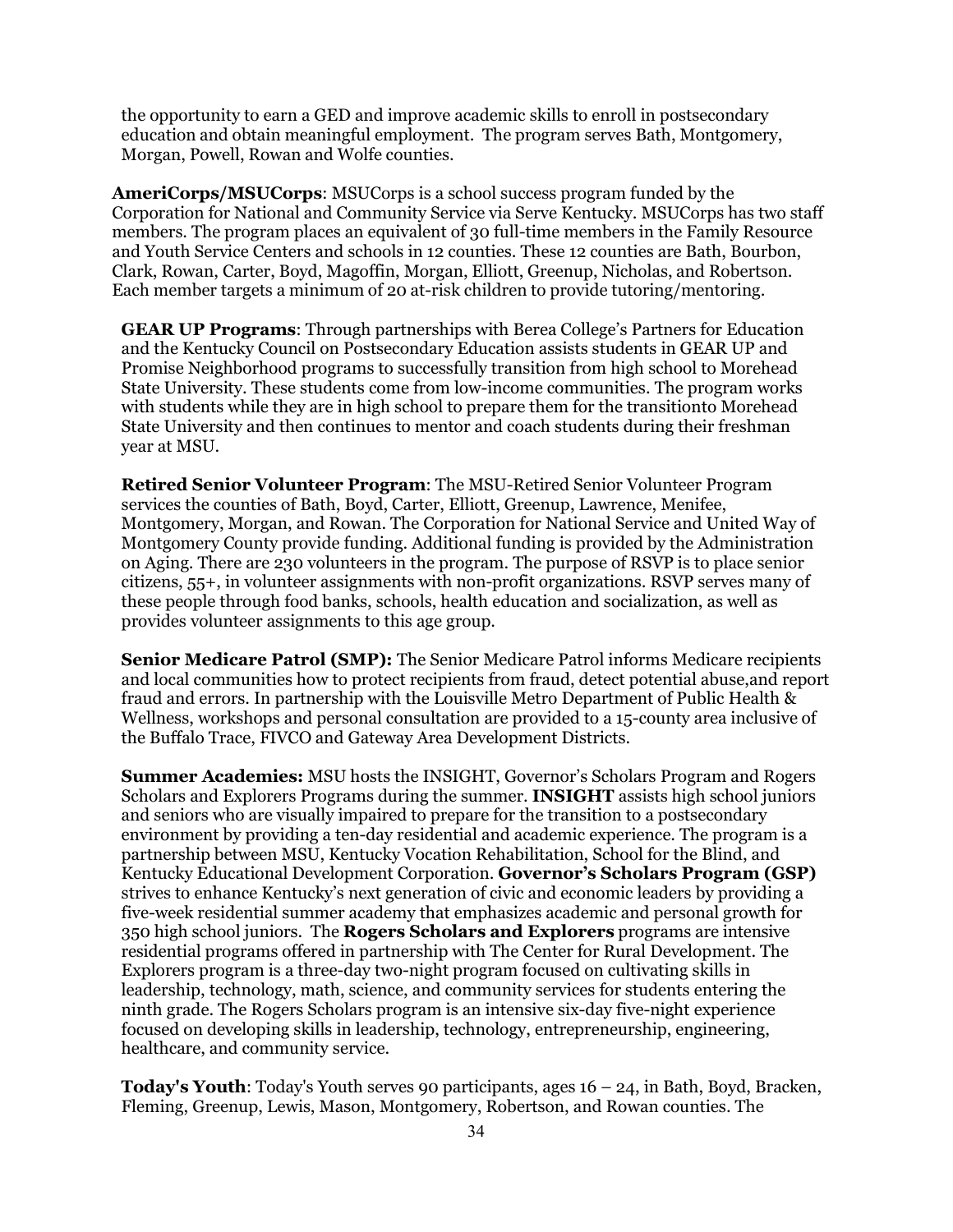program works to increase basic skills, achieve work readiness and develop occupational skills for participants through counseling, building self-esteem, leadership development, and various other tools for individual growth, development and enhancement. The program strives to keep participants in postsecondary education and prepare them to move into the workforce. The staff works closely with the postsecondary institutions in the region, transportation services and community organizations in all ten counties.

#### <span id="page-34-0"></span>**3.2.4.4 TRiO Programs**

TRiO is a group of programs offered through MSU and collaborative efforts with state and federal educational agencies. The goal of TRiO programs is to help students in need gain access to educational tools, prepare students for postsecondary education, promote community service and good citizenship.

**Commonwealth Educational Opportunity Center**: The CEOC assists 2,500 first generation and low-income adults who want to complete their high school equivalency and/or pursue or complete a college degree in 36 counties in Eastern Kentucky. The CEOC provides college, financial aid and career information as well as assistance with completing college admissions applications or processes and the Free Application for FederalStudent Aid (FAFSA). Staff members are stationed Morehead, Mt. Sterling, Hazard, Pikeville, Ashland, Middlesboro, Prestonsburg, Corbin and Somerset.

**Student Support Services**: Student Support Services (SSS) at MSU is a federally funded, student-oriented program that offers cultural enrichment, tutoring, academic advising, personal, career, and financial aid counseling. The program serves 221 participants. The services are designed to help MSU students in SSS graduate. SSS offers the support needed to ensure a successful academic experience in the pursuit of an education. To be eligible, MSU students must meet the following criteria: they must have an academic need;two- thirds of the participants must be low income first-generation college students; or have adocumented disability and be low-income.

**Talent Search:** The Talent Search program motivates, encourages, and empowers 1,800 low-income and first generation middle and high school students to complete high school and enroll in and complete postsecondary education. Participants receive academic counseling, career counseling, financial counseling and personal counseling.The program serves students in Bath, Carter, Elliott, Greenup, Johnson, Lewis, Magoffin, Menifee, Morgan, Powell and Rowan.

**Upward Bound and Upward Bound Math Science:** Upward Bound and Upward Bound Math Science are academic preparatory programs for 334 first generationand lowincome high school students. The program helps students to prepare for college by generating the academic skills and motivation to graduate from college. Student participate in an academic year and five-week summer residential academy. The programs serve Bath, Boyd, Carter, Elliott, Fleming, Harrison, Lawrence, Johnson, Lewis, Magoffin, Mason, Menifee, Montgomery, Morgan, Nichols, Robertson, and Rowan counties.

#### <span id="page-34-1"></span>**3.2.5 Registrar**

The Office of the Registrar develops, implements, and maintains delivery systems of students' academic records. The office coordinates preregistration, registration, course changes, and the preparation of the semester schedule of classes. In addition, grade processing, evaluation of transfer and military work, enrollment verification, academic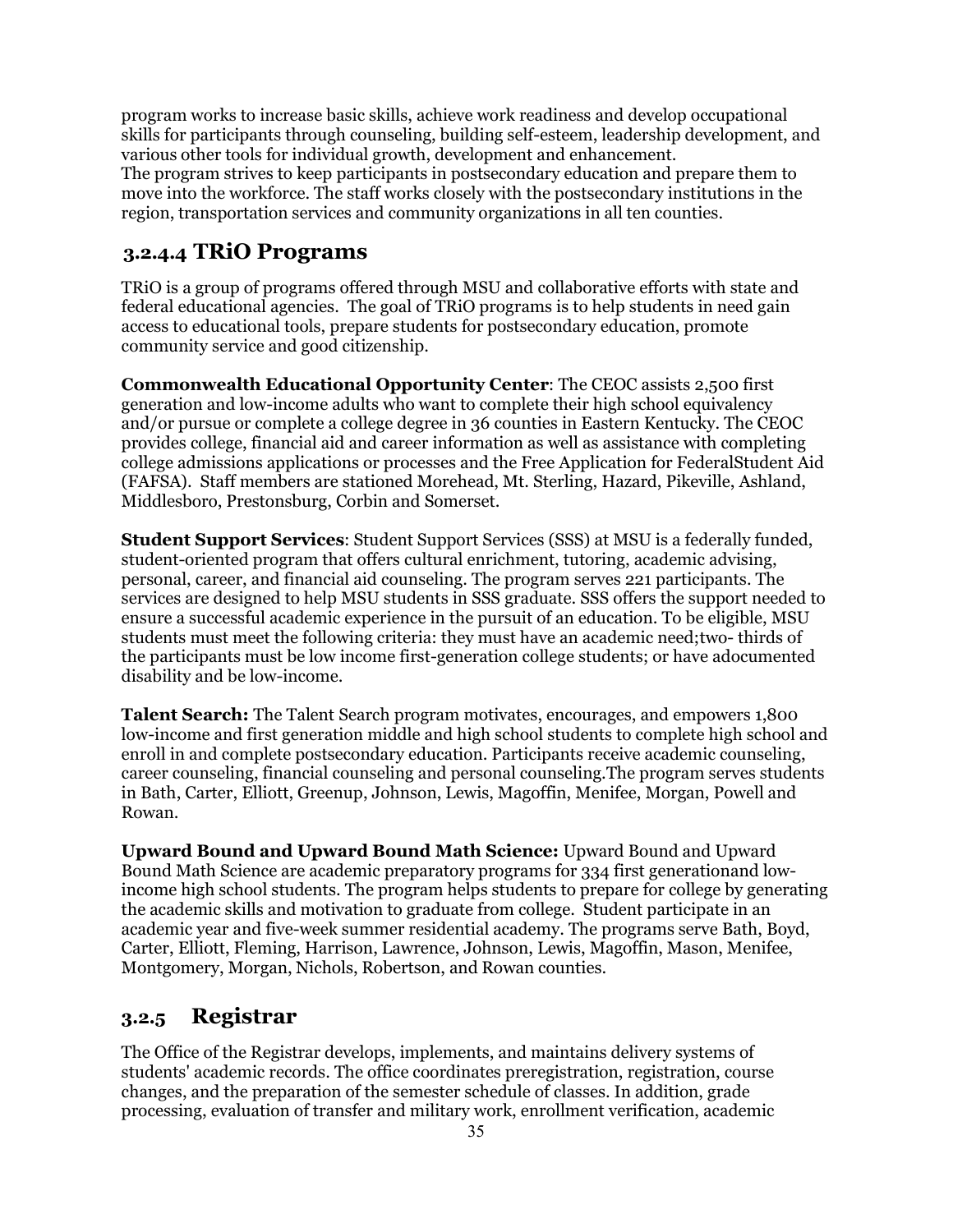transcript issuance, National Collegiate Athletic Association athletic eligibility, and the monitoring of all students receiving veterans' benefits are performed by the office. The organization and coordination of University commencements, an academic degree audit of each undergraduate student's credentials prior to receipt of a diploma, and the development, implementation, and administration of the University's computerized advising degree audit systems are integral functions of the office.

## <span id="page-35-0"></span>**3.3 Deans' Council**

Members of the council include the Provost and Vice President for Academic Affairs as the chairperson, the Associate Provost for Undergraduate Education & Student Success, the Deans of the four academic colleges, and the Chair of the Chairs' Forum. This council meets at least bi-weekly. Duties and responsibilities of this council are to provide the Provost and Vice President with recommendations for implementations and/or modifications that strengthen University programs and plans and to provide opportunity for the Provost to inform the academic leadership of major actions being considered and/or taken.

#### <span id="page-35-1"></span>**3.4 Chairs' Forum**

Members of the forum include all department chairs/associate deans and interim/acting department chairs/associate deans. The forum meets at least once a semester to identify concerns of department chairs/associate deans, to provide a means ofcommunication between chairs/associate deans and other university units, to consult on policies and procedures affecting department/school function, and to communicate recommendations to the Provost. The forum is administered by an executive committee elected by the members.

#### <span id="page-35-2"></span>**3.5 Deans**

Each Dean is charged with the overall responsibility for the development of the college. Accordingly, the Dean is the individual ultimately responsible for the recruitment, evaluation and retention of faculty, for the academic advising of students; for curriculum development, course offerings and classroom instruction in the college; for the development of library materials and laboratory equipment; and for the administrative and financial management of the college.

Considerable academic autonomy is granted each college; hence, each Dean is accorded commensurate authority and responsibility. This responsibility and authority are shared by the Dean with the chairs/associate deans, faculty, and staff to whatever extent is most productive for the college. The Dean is accountable to the Provost for the success of the college.

## <span id="page-35-3"></span>**3.6 Department Chairs/Associate Deans**

The department chairs/associate deans are responsible for the development and management of programs at the departmental/school level. The department chair/associate dean reports to the dean of the college in which the department/school is located. The department chair/associate dean recommends the employment and retention of departmental/school faculty and staff and develops and recommends courses, programs, schedules, facilities, and budgets.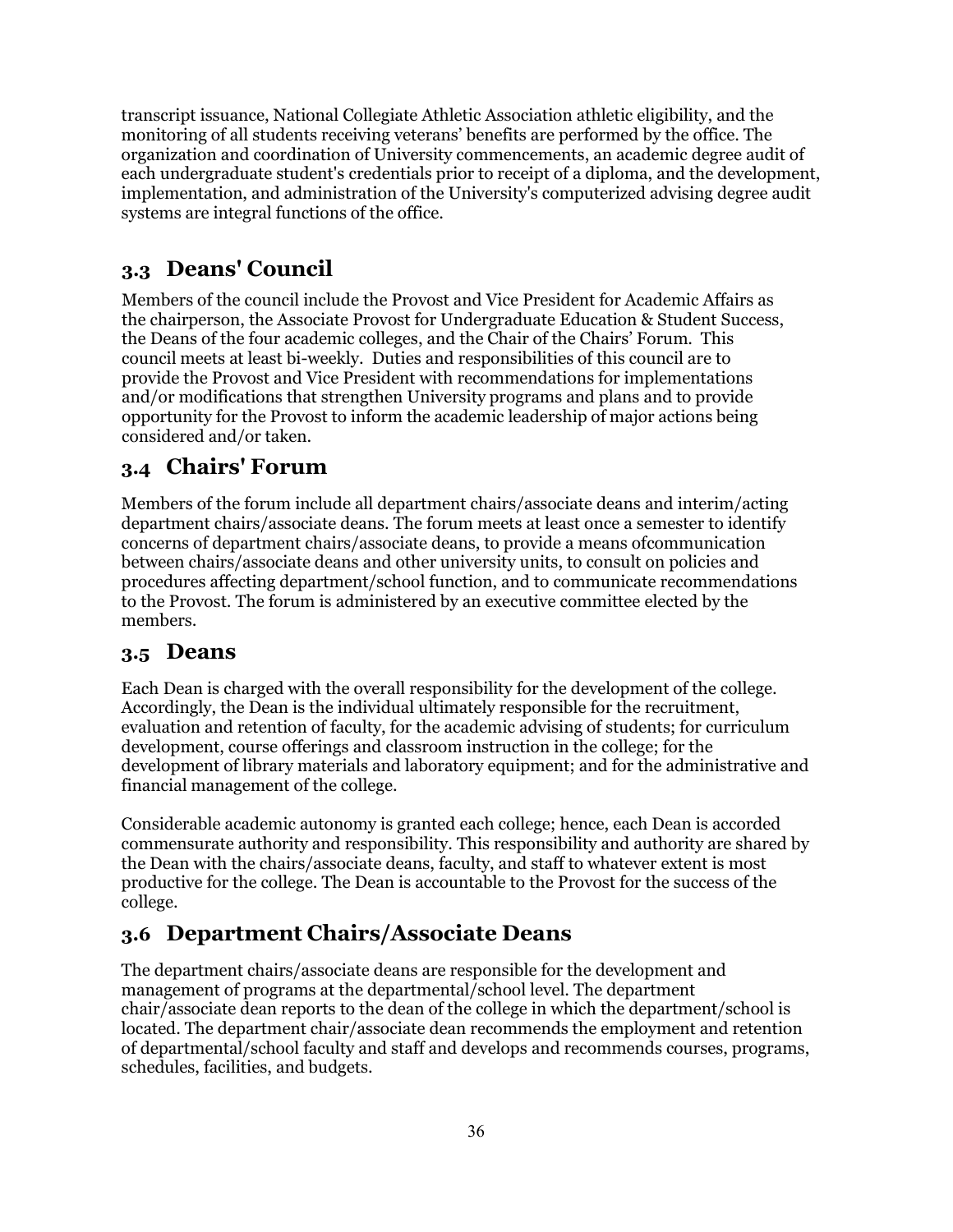## <span id="page-36-0"></span>**3.7 Program Coordinators**

Program coordinators are responsible for the development and management of single programs within a department/school or college. A program coordinator may reportto a department chair/associate dean or to a college dean. Program coordinators develop and recommend courses, schedules, facilities, and budgets. The decision to appoint a program coordinator rests with the dean and department chair/associate dean.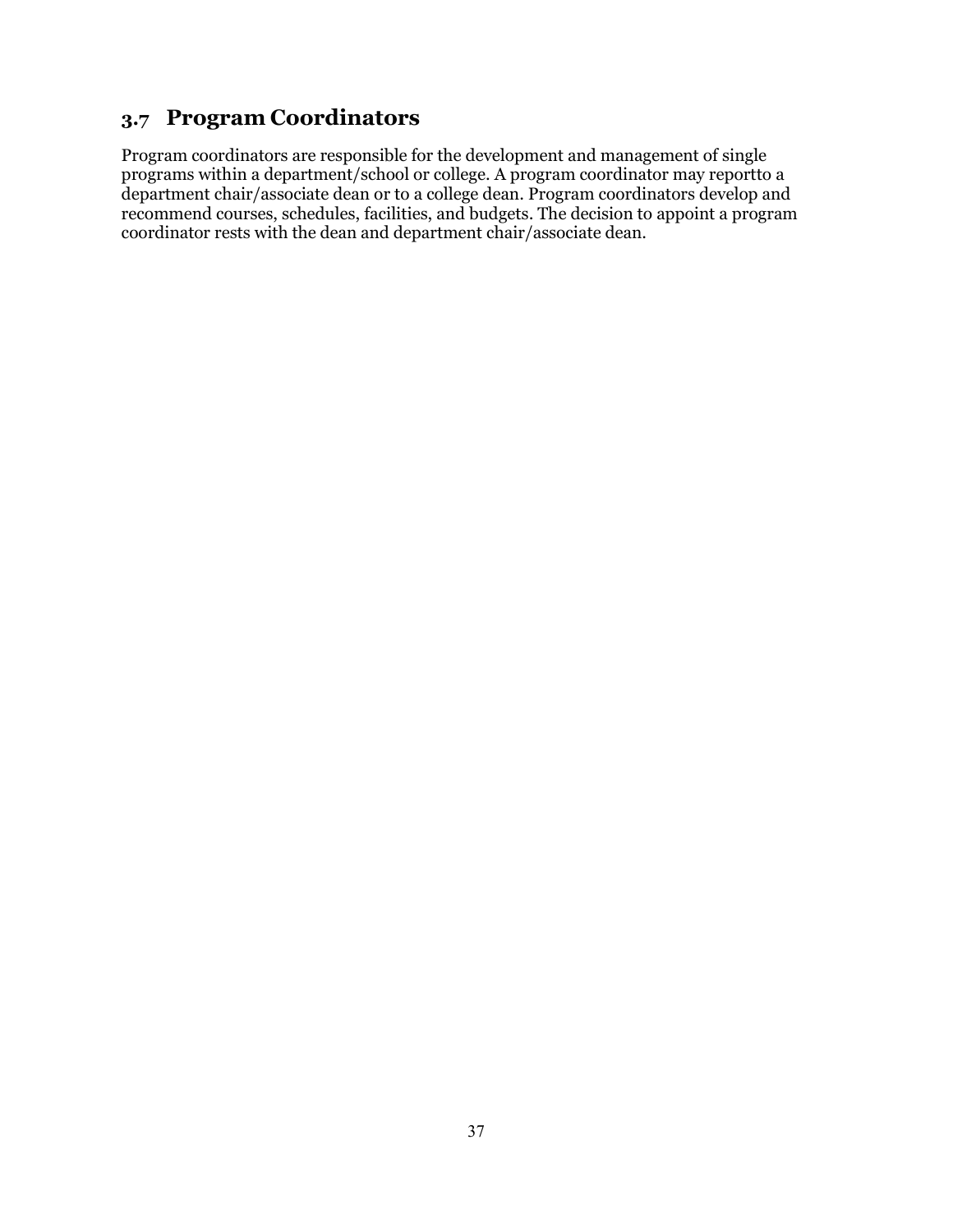# **Chapter 4**

## <span id="page-37-1"></span><span id="page-37-0"></span>**4 Shared Governance**

## <span id="page-37-2"></span>**4.1 Definition of Shared Governance**

The following is the "Preamble" to the *Faculty Senate Constitution* (as approved by the Morehead State University Board of Regents 25 September 2010):

The faculty of Morehead State University supports a system of shared governance in decision making that promotes mutual understanding and coordination of efforts among faculty, staff, administrators, and students as they strive to meet the university's mission.

The Faculty Senate, an elected representative body of the University faculty, serves toexpress the faculty voice and functions as the primary mechanism for faculty participation in university governance. The Faculty Senate is established with the belief that members of the University faculty who are involved in the day-to-day life of the University should participate in the formulation of policies affecting the faculty and the academic life of the institution. The Senate provides a vehicle through which such collective intelligence can be directed toward promoting the well-being of the University. The decisions of the Faculty Senate will be made in good faith and after careful deliberation.

Additionally, the Faculty Senate aspires to the goals of shared governance as they relate to budgeting and employment as outlined by the [following statement b](https://www.aaup.org/report/statement-collective-bargaining)y the American Association of University Professors (AAUP):

The principle of shared authority and responsibility requires a process of discussion, persuasion, and accommodation within a climate of mutual concern and trust. Where that process and climate exist, there should be no need for any party to resort to devices of economic pressure such as strikes, lockouts, or unilateral changes in terms and conditions of employment by faculty or academic management.

## <span id="page-37-3"></span>**4.2 Faculty Senate**

The Faculty Senate, organized in 1984, is the official representative body of the facultyof the University. It is the responsibility of the Faculty Senate to share in the governance of the University in matters pertaining to faculty and the academic life of the institution. The Senate reports to the faculty and the president. Members of the Senate are elected from each academic department/school by the full-time faculty of that department/school for a threeyear term. All departments/schools are represented by two senators (except Military Science, which has one), and two professional librarians represent librarians.

The Faculty Senate meets twice per month during the academic year in open meetings.The current meeting time is 3:45 pm on Thursdays. In addition, there are at least two summer meeting times reserved in case of pressing business. Agenda for senate meetings are set by the Senate's Executive Council at least forty-eight hours in advance of meetings and are published to the faculty. Minutes of senate meetings are a matter of public record.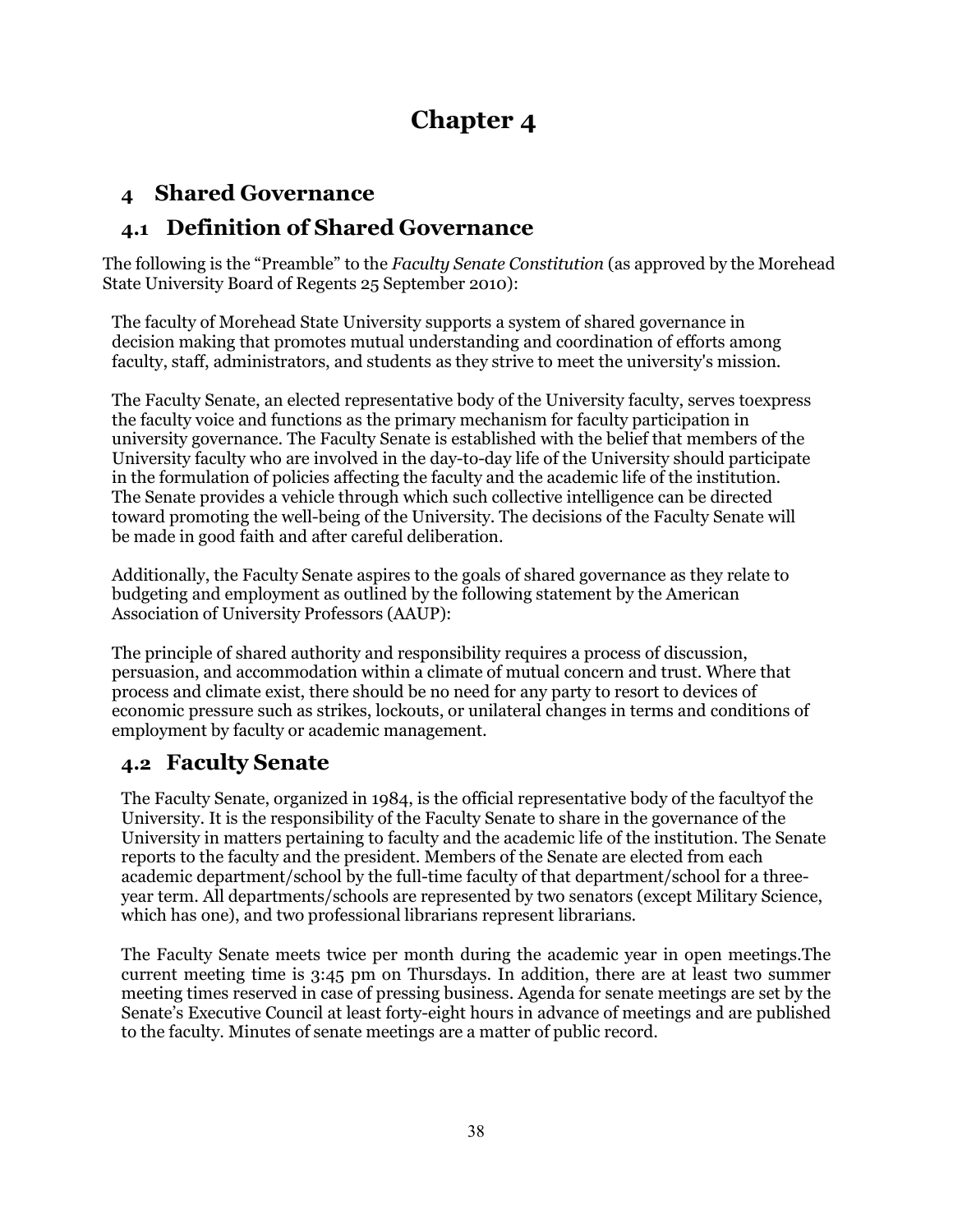## <span id="page-38-0"></span>**4.2.1 Faculty Senate Constitution and Special Rules of Order**

For all additional information about the Faculty Senate, see the [constitution availableon the](http://www.moreheadstate.edu/units/facsenate/constitution)  [MSU website.](http://www.moreheadstate.edu/units/facsenate/constitution) This explains how the Senate functions, who is eligible to serve as a senator, how and when elections should be held, what counts as a quorum, the officers, the subcommittees of the Senate, and so forth.

## <span id="page-38-1"></span>**4.2.2 University Standing Committees**

<https://www.moreheadstate.edu/Leadership/Faculty-Senate/MSU-Standing-> [Advisory-](https://www.moreheadstate.edu/Leadership/Faculty-Senate/MSU-Standing-Advisory-Committees)[Committees](https://www.moreheadstate.edu/Leadership/Faculty-Senate/MSU-Standing-Advisory-Committees) The faculty, staff, administrators, and students of Morehead State University support a collegial system of shared university governance that assures and promotes university-wide representation and joint deliberation within the institution. A collegial system of shared university governance as defined as a communication process, which encourages responsible participation and open discussion, and provides opportunitiesto present diverse points of view resulting in increased advice to the University administration for enhanced quality in decisions.

A representative and functional University Committee structure (consisting of faculty selected by the Faculty Senate, staff members selected by the Staff Congress, administrators appointed by the President, and students selected by the President of the Student Government association) serves to provide the clearest expression of thought and representation of these respective constituencies in the University committee structure, and this structure shall function as a primary mechanism for representative participation in shared university governance.

The following principles, policies, and procedures regarding University committeesshall apply to all University committee structures regardless of the particular title.

- (A) All University Committees shall:
- (1) Be established with the approval of the President, or as mandated bystatute;
- (2) Be terminated with the approval of the President unless mandated by statute;
- (3) Have a clearly defined and stated purpose;
- (4) Have a clearly defined and stated structure formembership;
- (5) Have clearly defined and stated duties andresponsibilities;
- (6) Have stated requirements regarding frequency of meetings;
- (7) Have a stated administrative official at the Vice President level or higher that the committee is recommendatory to;
- (8) Maintain an up-to-date record of approved minutes reflecting committee actions, proposals and recommendations in the Camden-Carroll Library, with copies to other individuals, offices, and representative bodies as stated in the specific committee guidelines;
- (9) Have a Chair, Vice-Chair, and Secretary;
- (10) Hold an organizational/informational meeting by September 15<sup>th</sup> of each year;
- (11) Shall have a designated representative/office to be responsible for coordination of appropriate fiscal and clerical support; and
- (12) Shall use all possible sources of information for input from appropriate constituent groups, other committees, individuals, and University administrative offices.
- (B) University Standing Committees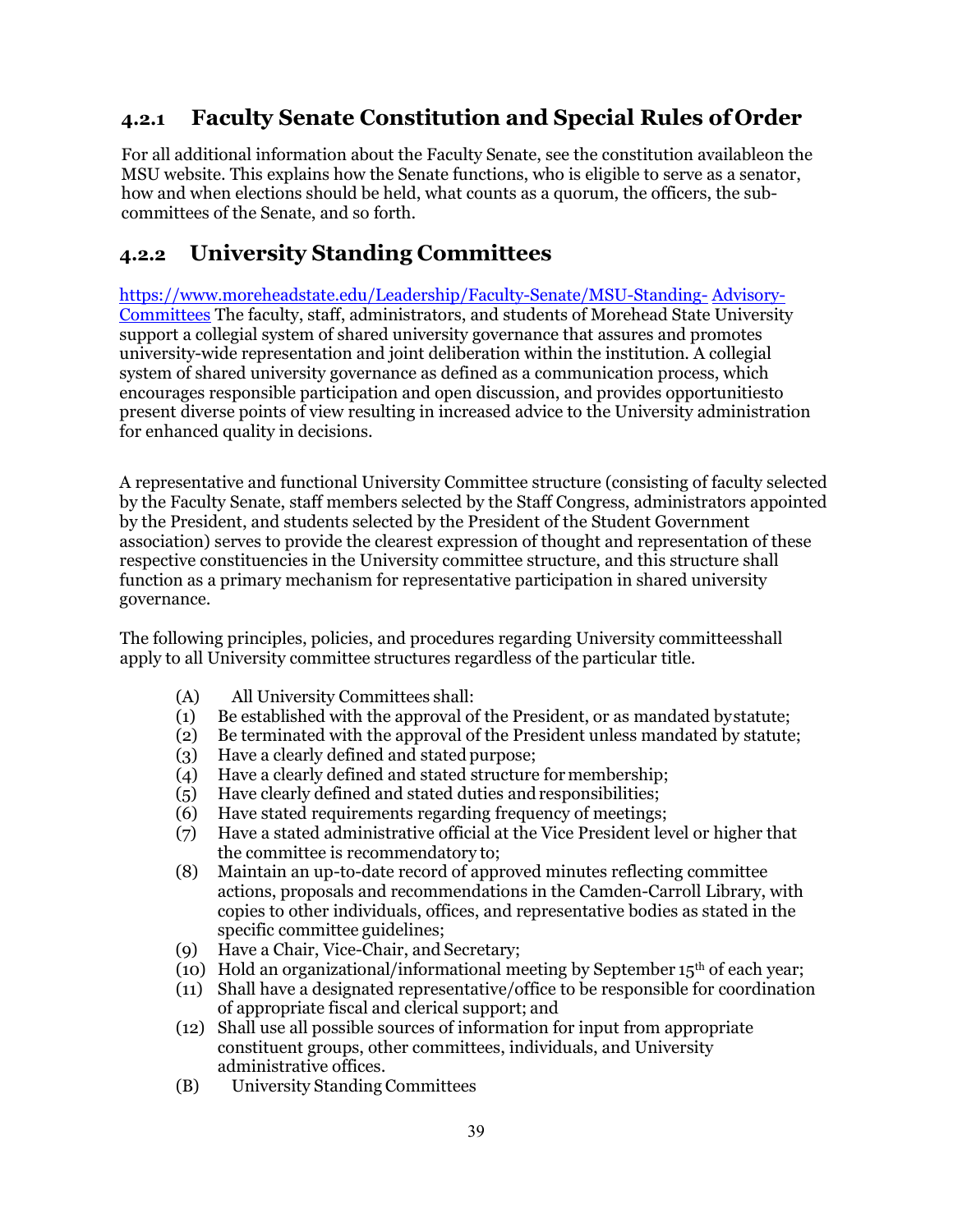- (1) **Definition of University Standing Committee**: University Standing Committees are committees that have no stated termination date. They are expected to function on an on-going basis within the specific guidelines stated for that committee.
- (2) Procedures for selecting members to serve on University Standing Committees
	- (a) Committee membership on University Standing Committees shall be defined by the stated criteria under MEMBERSHIP given for each University Standing Committee.
	- (b) Term of service may be successive unless prohibited by criteria under membership.
	- (c) Replacements of members of University Standing Committees shall be selected by the appropriate constituent body and follow the membership guidelines established for that committee.
	- (d) Faculty members will be selected by the Faculty Senate, according to its constitution and by-laws.
	- (e) Staff members will be selected by the Staff Congress, according to its constitution and by-laws.
	- (f) Students will be selected by the Student Government Association, according to its constitution and by-laws.
	- (g) Administrators will be selected by thePresident.
	- (h) Final formal constitution of a committee will be approved by the President. The President may ask for changes in selected members if individuals do not meet the stated membership criteria. The President will notify members of their appointments, term of service, etc.
	- (i) Year of service is operationalized as beginning of the school year to the beginning of the next school year, e.g., mid-August 1990 to mid-August 1991.
	- (j) No person should serve on more than two University Standing Committees at the same time.
- (C) University Ad Hoc Committees
- (1) **Definition of University ad hoc committees**: University ad hoc committees are committees/task forces/etc. that have a stated termination date. They shall:
	- (a) Not duplicate the function, duties, or responsibilities of University Standing Committees;
	- (b) Function on a short-term basis (normally defined as less than one ayear);
	- (c) Have a clearly defined and specific goal or task; and
	- (d) Have a clearly defined and stated membership structure, which follows the general guidelines for University Standing Committees.
- (2) Procedures of selecting members for University ad hoc committees: The President shall appoint members to a University ad hoc committee with the advice of the Faculty Senate, Staff Congress, and Student Government, as appropriate when members of these constituencies are involved.

University Standing Committees will report, advise, and/or recommend to the administrative official or designated individual/office listed in the specific guidelines for the committee and send copies of approved minutes to the Camden-Carroll Library and appropriate representative bodies, as listed in the specific committee guidelines.

It is the responsibility of the President or appropriate Vice President listed in the specific guidelines for the committee, to transmit to the Faculty Senate, Staff Congress, and Student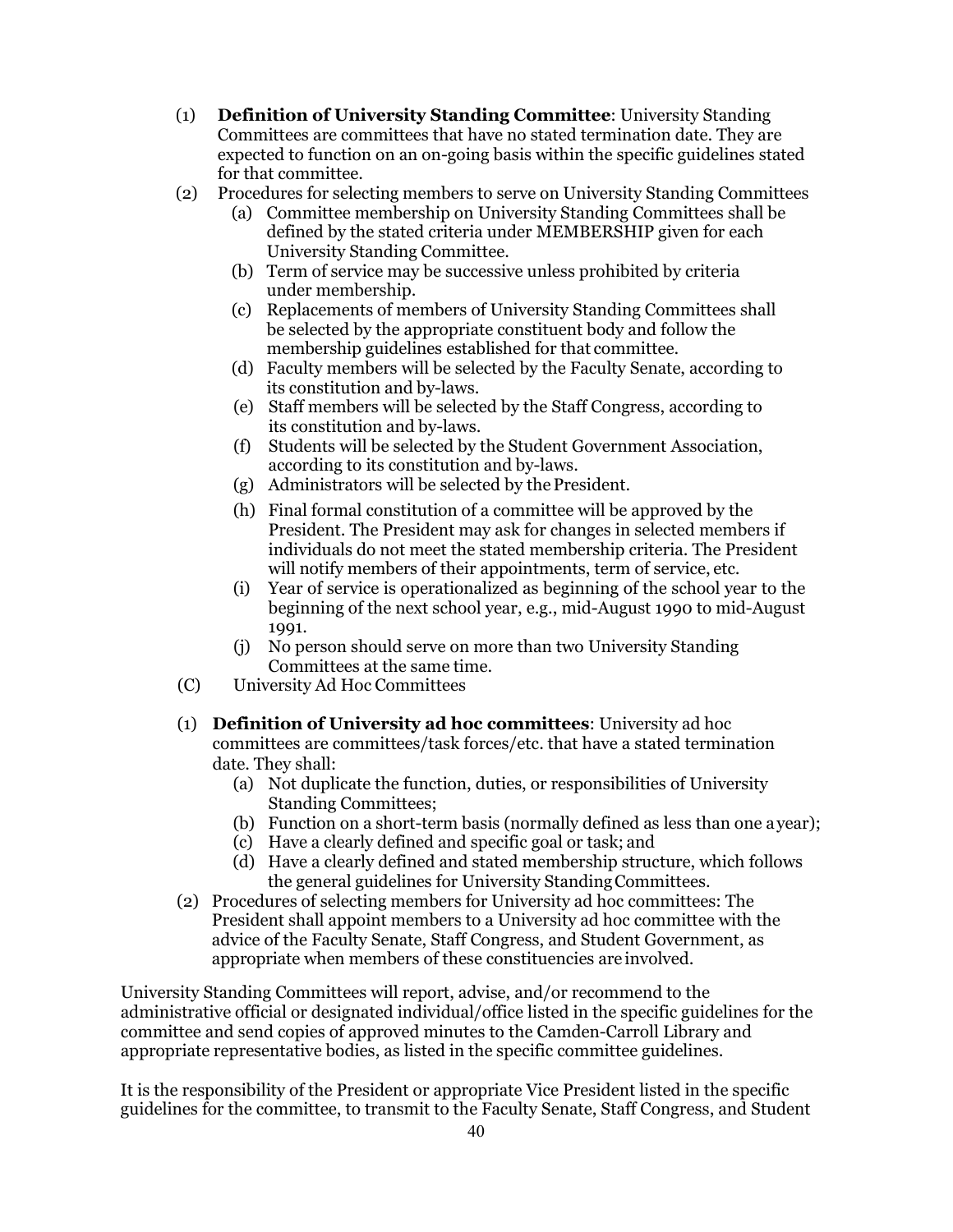Government Association, for review and comment before implementation, policies, and procedures resulting from the recommendations of the University Standing Committees.

The Faculty Senate, Staff Congress, and Student Government Association may respond to proposed policies and procedures or reports issued by the University Standing Committees through the appropriate administrative official. The Faculty Senate, Staff Congress, and Student Government Association may refer matters to the committee chair to consider with proper notification to the President or appropriate Vice President to whom the committee reports.

Committee membership lists and committee descriptions are maintained by the Faculty Senate on the following MSU web-site:

[https://www.moreheadstate.edu/Leadership/Faculty-Senate/MSU-Standing-](https://www.moreheadstate.edu/Leadership/Faculty-Senate/MSU-Standing-Advisory-Committees) [Advisory-](https://www.moreheadstate.edu/Leadership/Faculty-Senate/MSU-Standing-Advisory-Committees)**[Committees](https://www.moreheadstate.edu/Leadership/Faculty-Senate/MSU-Standing-Advisory-Committees)** 

#### <span id="page-40-0"></span>**4.3 Personnel Policies**

From 1977 through February 1984, numerous academic and administrative policieswere recommended to, and adopted by, the MSU Board of Regents. These "policy statements," as they were labeled, were initially published in a Policy Manual in 1977 and published again in February 1984 with some revisions as approved by theBoard.

In 1985, the Board of Regents approved personnel policies published in a comprehensive Personnel Policy Manual, which superseded personnel-related policies in the1984 policy manual and other documents, such as the Faculty Handbook. The Personnel Policy Manual is now the "official" document where all Board approved policies related to personnel issues are published.

The Personnel Policy Manual is divided into five sections. The first section is on general personnel policies that apply to a variety of classifications of faculty and staff members. Unless specified otherwise, each policy in this section applies to all employees.The policy symbol for general policies is PG.

Four additional sections contain policies specific to a particular classification category:

| Policy Symbol                                                           |  |  |  |  |  |
|-------------------------------------------------------------------------|--|--|--|--|--|
| PAc                                                                     |  |  |  |  |  |
| Pad                                                                     |  |  |  |  |  |
| <b>PSE</b>                                                              |  |  |  |  |  |
| <b>PSNE</b>                                                             |  |  |  |  |  |
| Definitions of these classification categories are presented in PG-2.   |  |  |  |  |  |
|                                                                         |  |  |  |  |  |
| https://www.moreheadstate.edu/Administration/Human-Resources/Personnel- |  |  |  |  |  |
| Policies/MSU-Personnel-Policies                                         |  |  |  |  |  |
|                                                                         |  |  |  |  |  |

## <span id="page-40-1"></span>**4.4 University Administrative Regulations**

While a "policy" is a statement that establishes the foundation for making decisions according to statute and by-laws, University Administrative Regulations (UAR) describe how to carry out operations and actions to meet the letter of a policy. UARs are defined as administrative procedures that require written guidelines/steps to execute a policy and/or statute.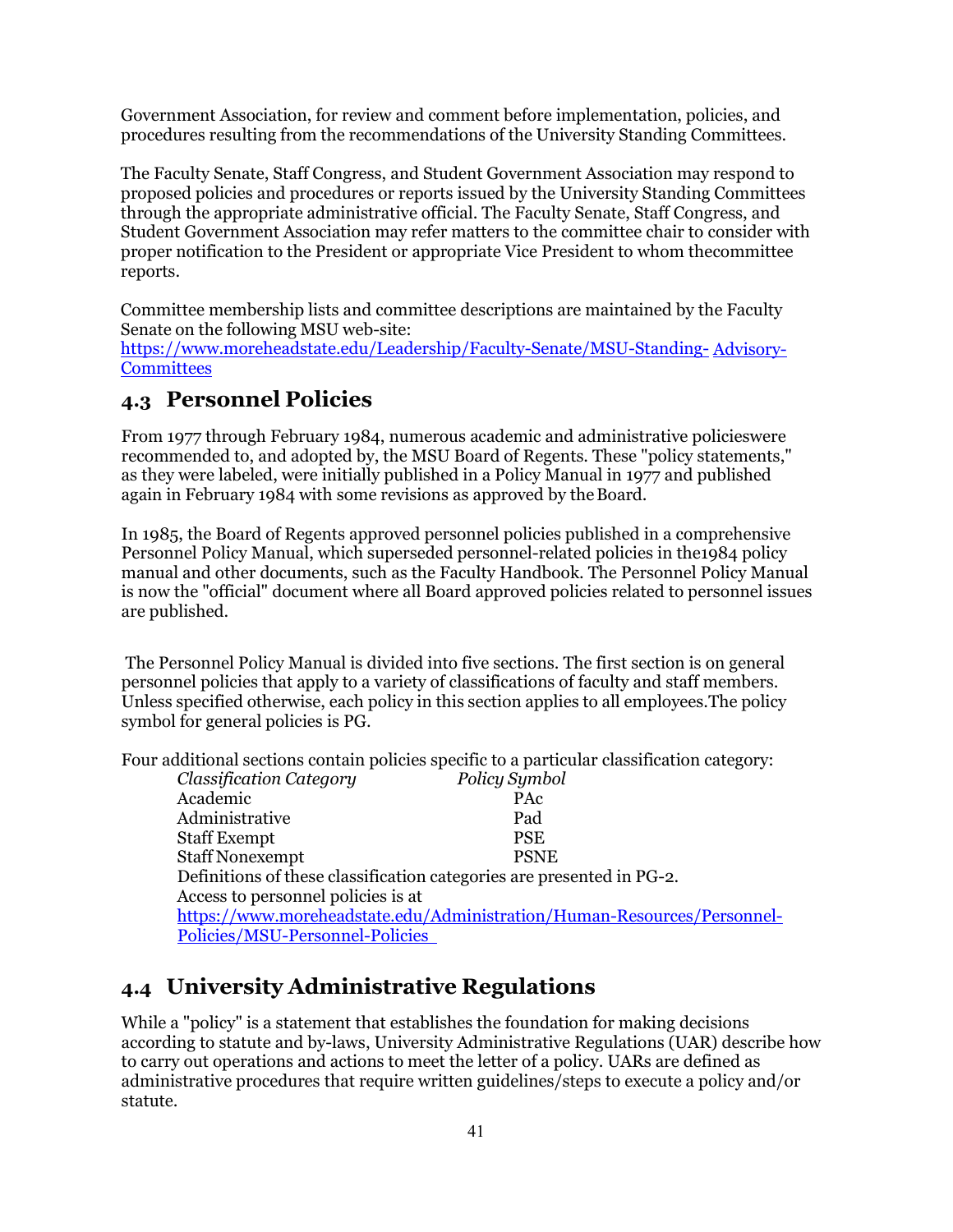Steps to be taken for the approval of UARs will be as follows:

- A) All UARs shall be initiated through the President or a Vice President. If another person/group proposes a procedure, it should be sent through the President or appropriate Vice President for completion of the established steps;
- B) It is the responsibility of the initiator (President or Vice President) to circulate a draft of the UAR to all members of the Executive Council for comment. Using these comments, the UAR should be redrafted and submitted to the Executive Council for discussion;
- C) After such discussion, the President or Vice President should seek input as appropriate from the Faculty Senate, Staff Congress, Student Government Association, Academic Council, University Standing Committees, etc. Comments from all those consulted will be used to draft a final version. If necessary, the UAR would be sent back to the Executive Council for further discussion; and
- D) The President shall have final authority to approve UARs. UARs will be given a title and assigned a number. The numbers will include digits after the decimal point, which will be reserved for identification of revision/version of the regulation (e.g., 1001.01 would indicate the original regulation #1001, first revision).

## <span id="page-41-0"></span>**4.5 Other Guidelines**

## <span id="page-41-1"></span>**4.5.1 Minimum Guidelines for Faculty Evaluation Process**

The major purpose of the University's Faculty Evaluation Plan (FEP) is the improvement of faculty performance and ultimately a higher quality of instruction. Much ofthe data collected for the FEP may also be applicable to decisions regarding promotion and tenure. These minimum guidelines are established in PAc-35 and provide guidance for departments in establishing their respective FEPs.

[https://www.moreheadstate.edu/Administration/Human-Resources/Personnel-](https://www.moreheadstate.edu/Administration/Human-Resources/Personnel-Policies/MSU-Personnel-Policies/PAc-35-Faculty-Evaluation-Plans)[Policies/MSU-Personnel-Policies/PAc-35-Faculty-Evaluation-Plans](https://www.moreheadstate.edu/Administration/Human-Resources/Personnel-Policies/MSU-Personnel-Policies/PAc-35-Faculty-Evaluation-Plans) 

## <span id="page-41-2"></span>**4.5.2 Selection, Orientation, and Supervision of Parttime Faculty Members**

**Definition of Terms:** The term part-time faculty refers to the category of faculty described in PAc-1 as "lecturer."

**Policy:** This title is used for appointments of nonregular faculty members who teachon a temporary or ad hoc basis, or if on a continuing basis, for less than full-time. The minimum qualification is the master's degree with 18 graduate semester hours in the teaching field or an approved record of outstanding professional experience and demonstrated contributions to the teaching field.

**Selection Process**: The main authority in filling part-time positions rests with the department chair/associate dean. The chair/associate dean will, to the extent possible, select the best-qualified applicant from a pool of qualified applicants. In no event will the chair/associate dean select a faculty member who is not qualified by the standards of the accrediting agency of the program or by SACSCOC criteria, whichever are higher.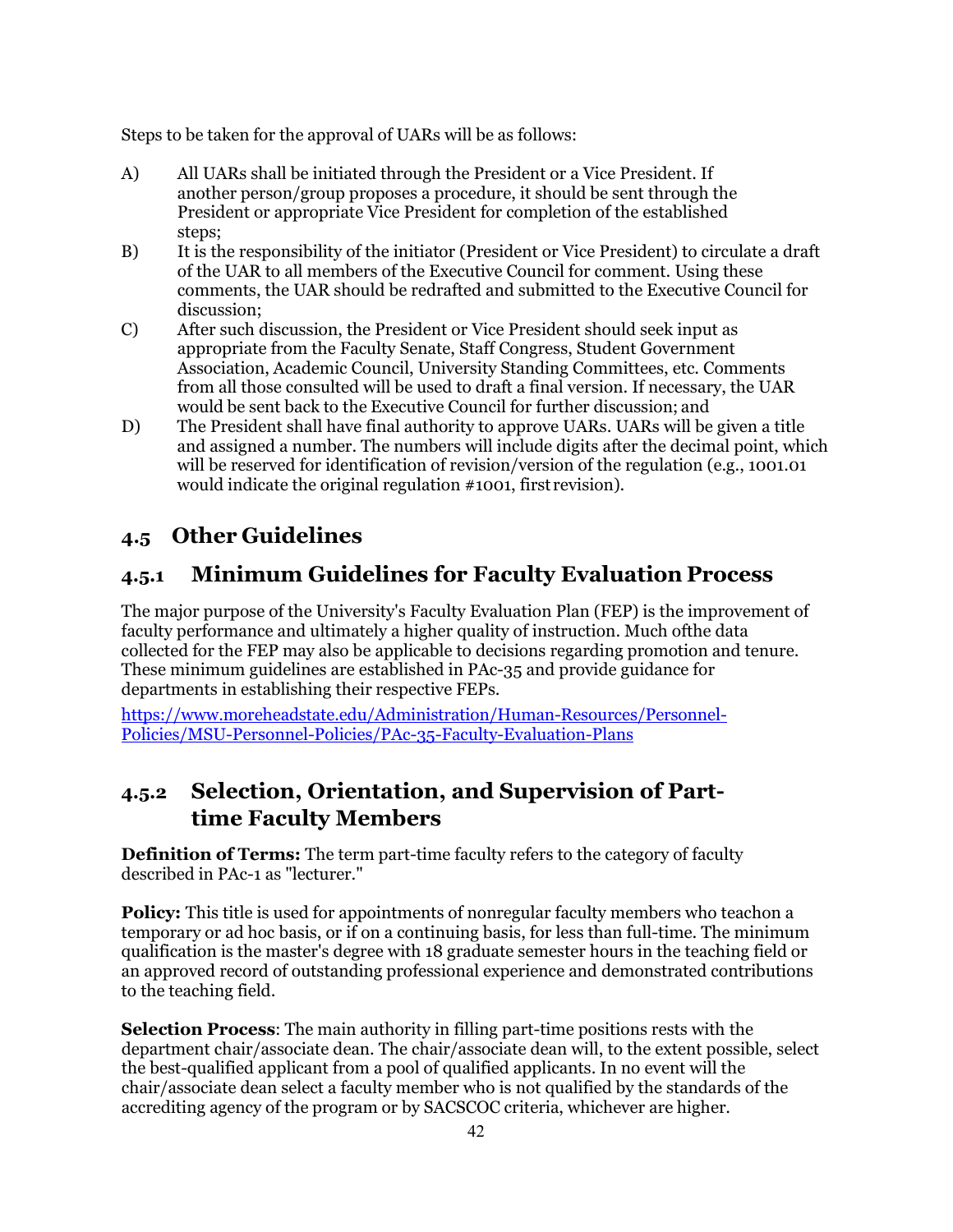**Verification of Credentials:** All part-time faculty members must have academic credentials on file in the Office of the Provost prior to deployment. If certifications, work experience, or other qualifications are to be used to demonstrate the competency of the proposed part-time faculty member, the hiring process may not be completed until all documentation of the part-time faculty member's competence has been completed. Non-academic credentials will be maintained in the department/school office. It is expected that the departmental/school office will expedite the obtaining of credentials.

**Conditions of Employment**: The contract or equivalent document submitted to the proposed part-time faculty member must include an attachment that describes any departmental/school conditions for employment. Conditions may include stipulations for scheduled time for conferences with students, requirements for time needed for appropriate orientation, supervision, and evaluation by the department/school of the part-time faculty, and any special features required by the department/school for basic instruction.

**Orientation:** The department chair/associate dean is responsible for providing specific orientation to the department/school for part-time faculty, when hired at the university for the first time.

Such departmental/school orientation should include relevant general information about the University as well as statements of the objectives of the department/school and ofthe course the part- time faculty member is to teach. [A formal introduction to the department/school faculty as a whole, and more complete introduction to relevant faculty is recommended when possible.] The expectations of the department/school including the necessary parts of an evaluation procedure and other details of supervision should be explicitly discussed. Additionally, any unique features of evaluation of student performance and departmental/school grading practices should be covered.

**Supervision and Evaluation:** The department chair/associate dean shall supervise the instruction carried out by part-time faculty in the same way that the chair supervises that of fulltime faculty. The chair/associate dean will maintain regular contactswith part-time faculty and respond to unsolicited student comments on this instruction. Evaluation of the effectiveness of instruction will be conducted in the same way for full-time and part-time faculty members unless a specific written policy in the department/school provides for a different but equally effective method. No part-time faculty member will be reappointed if the results from his or her evaluation are significantly poorer than those for full-time department/school faculty members.

#### <span id="page-42-0"></span>**4.6 Kentucky Revised Statutes**

Kentucky law is codified in Revised Statutes (KRS) divided into chapters. These statutes are available on the Kentucky State web site maintained by the Legislative Research Commission (LRC). Morehead State is governed by the statutes that relate to public comprehensive universities that are overseen by boards of regents. Other statutes govern the two Kentucky research universities overseen by boards of trustees. The chapters that pertain to Morehead State University are [KRS 164.350](http://www.lrc.ky.gov/statutes/statute.aspx?id=4268) and KRS [164.360.](http://www.lrc.ky.gov/Statutes/statute.aspx?id=4276)

#### <span id="page-42-1"></span>**4.7 Privilege in Rank Statement**

Upon recommendation of the Faculty Senate, the following Privilege in Rank Statement was approved in 1989: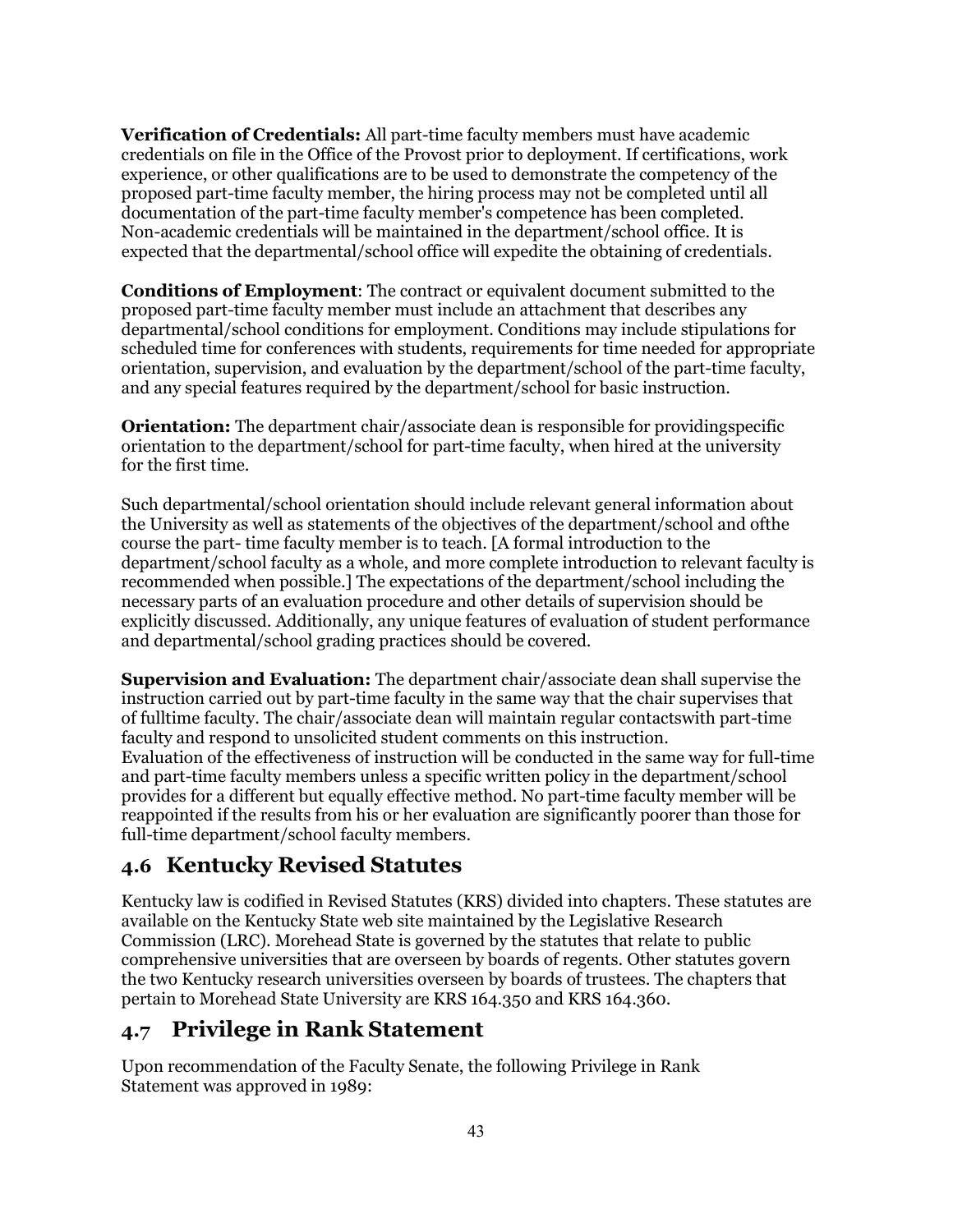The Faculty adhere to the principle and purpose inherent in Privilege in Rank, not only between rank from instructor through professor. Rank, seniority, and value to the university shall be major factors in administrative decisions regarding salaries, teaching responsibilities, release time, committee assignments,summer employment [sic] and sabbatical leaves.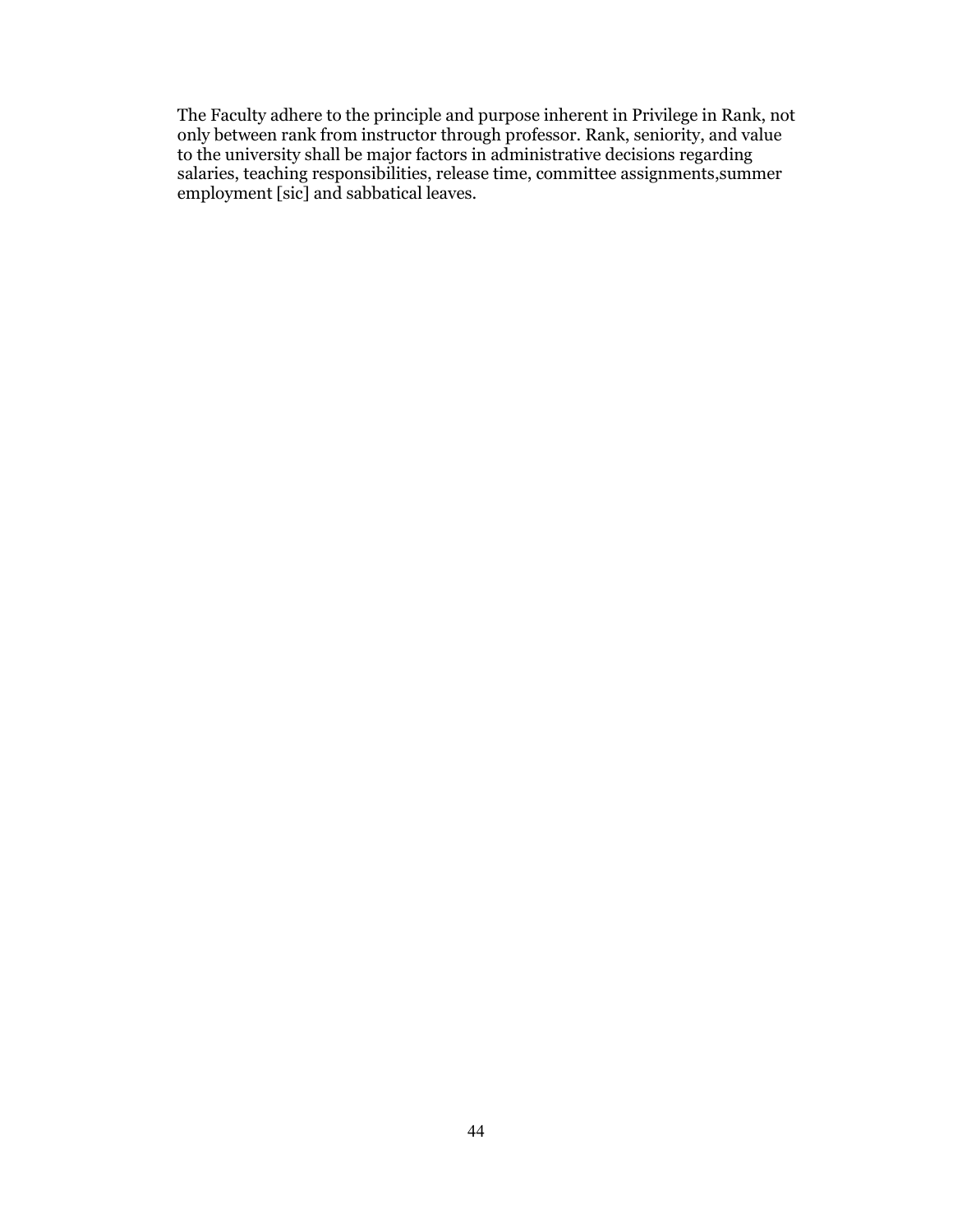# **Chapter 5**

## <span id="page-44-1"></span><span id="page-44-0"></span>**5 Student Affairs**

## <span id="page-44-2"></span>**5.1 Mission of Student Affairs**

The Division of Student Affairs fulfills the mission of the University by creating and maintaining safe environments in which community members live and learn. The Division recruits students, provides student support services and student engagement outside the academic classroom. The Division provides activities that promote cultural awareness and support a diverse community. The Division provides opportunities for student leadership development and practice. These life learning, co-curricular experiences assist students in defining and accomplishingtheir personal, academic, and career goals. The Division provides the community with facilities, programs, and logistical services that meet the needs of students, faculty, staff, alumni, and guests. The Division provides support for maintaining physical and mental health and activities that contribute to individual physical fitness and wellness as well as providing opportunities forcooperative and competitive play and leisure activities.

## <span id="page-44-3"></span>**5.2 Dean of Students**

The Dean of Students serves as the chief student judicial officer for the university and is responsible for the implementation of the student judicial system. The office maintains all disciplinary records and judicial files, organizes discipline committees and supervises their operations, serves as liaison to the University's General Counsel in litigious matters involving students, investigates the facts in cases and makes provisional decisions on cases subject to review. The office identifies and responds to the co-curricular and non-academic needs of the students, including crisis management.

The Dean of Students supervises the operations of the Office of Student Housing and Residence Education, Disability Services, and Counseling & Health Services. The office and departments of the Dean of Students serve to safeguard thewelfare and protect the rights of the university community; develop safe, secure, and supportive residential communities for our student population; and improve the quality ofstudent life.

## <span id="page-44-4"></span>**5.2.1 Housing & Residential Education**

Housing & Residential Education provides and develops safe, secure, and supportive residential communities for our residential student population. Serving approximately 3,000 residential students in 13 residence halls/apartment communities with 75 undergraduate student staff members and 4 live-in professionals, Housing & Residential Education provides 24/7 crisis response, facility oversight, and student support 365 days peryear.

The Housing & Residential Education staff create and manage programs to providea positive life experience through community involvement, leadership opportunities, educational programming, and service to others. The office seeks to enhance the residential experience through the development of a community based on the foundations of safety, civility, inclusion, and involvement. Faculty interested in participating in Residential initiatives, including Living- Learning Community Development, are encouraged to contact the Director of Housing and Residence Education.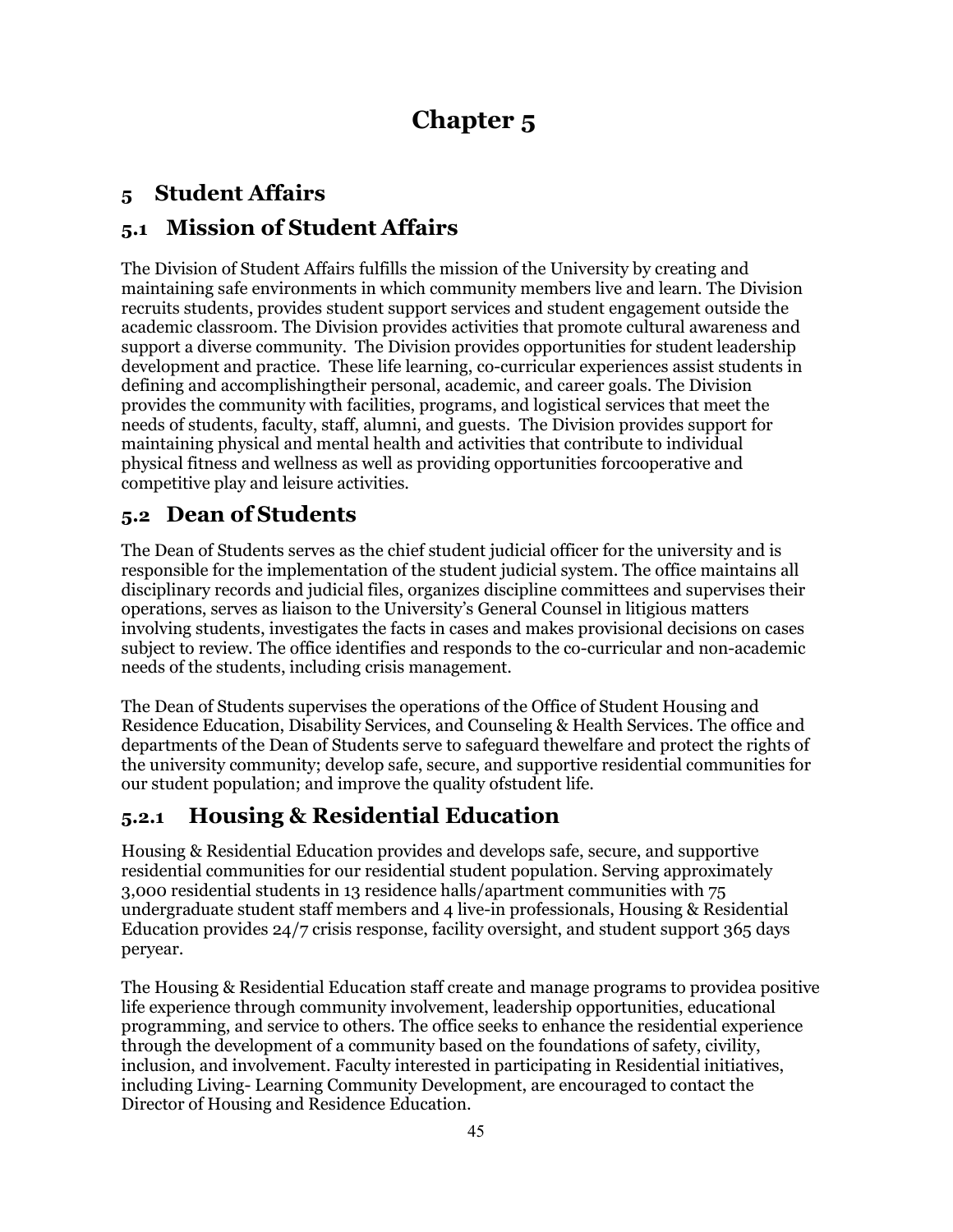## <span id="page-45-0"></span>**5.2.2 Student Disability Services**

MSU's Student Disability Services office enables equal access to MSU's programs, activities, and services in accordance with federal and state regulations. The program works directly with qualified students to identify appropriate accommodations and afterward collaborates with faculty and staff to ensure their effective provision. In addition to monitoring compliance, Student Disability Services is also committed to the spirit of disability law and contributing to a culture of inclusion at the university. The mission encompasses advising the full campus community on disability-related issues and promoting educational, social, and leadership opportunities at the University for students with disabilities.

## <span id="page-45-1"></span>**5.2.3 Counseling & Health Services**

Counseling & Health Services is a full-service primary-care facility devoted to providing students, faculty, and staff with quality counseling, medical, and employee healthservices. Located on the first floor of Allie Young Hall, the clinic provides a variety of services such as preventative care, allergy treatments, immunizations, and treatment of illness. The counseling center offers assistance with mental health and substance abuse, as well as emergency and crisis services. The clinic provides the following services:

- Management of acute and chronic illness
- Simple office procedures
- Full service lab and phlebotomy services
- Travel Clinic Services
	- Initial consultation and pre-travel examination
	- Vaccination review and administration (including Yellow Fever Vaccine)
	- Travel medication
	- Post-travel examination and treatment
- Vaccinations such as Tdap, Hepatitis B, MMR, Varicella, HPV and TB skin testing
- Reproductive health for both males and females
- Counseling and psychotherapy
- Emergency and crisis services

**Medical Excuses**. Counseling & Health Services does not issue medical excuses. Refer to University Administrative Regulation (UAR) 131 for more information about medical absences/excuses. Health records are strictly confidential, andinformation about a student's illness or reason for visiting the clinic will not be released.

## <span id="page-45-2"></span>**5.3 First Year Programs**

This office coordinates the programs known as Student Orientation, Advising, and Registration (SOAR) and New Student Days, which provide students with an orientation experience that helps prepare them to transition to university life. In conjunction with the Associate Provost for Undergraduate Education & Student Success and the General Education Council, this office also coordinates the First Year Seminar (FYS 101 and FYS 101E) a 3-credit hour, core General Education Course. The intent of the course is to establish the expectations of life and study in an academic setting.

## <span id="page-45-3"></span>**5.3.1 Eagle Diversity Education Center**

The Eagle Diversity Education Center (EDEC) seeks to develop a comprehensive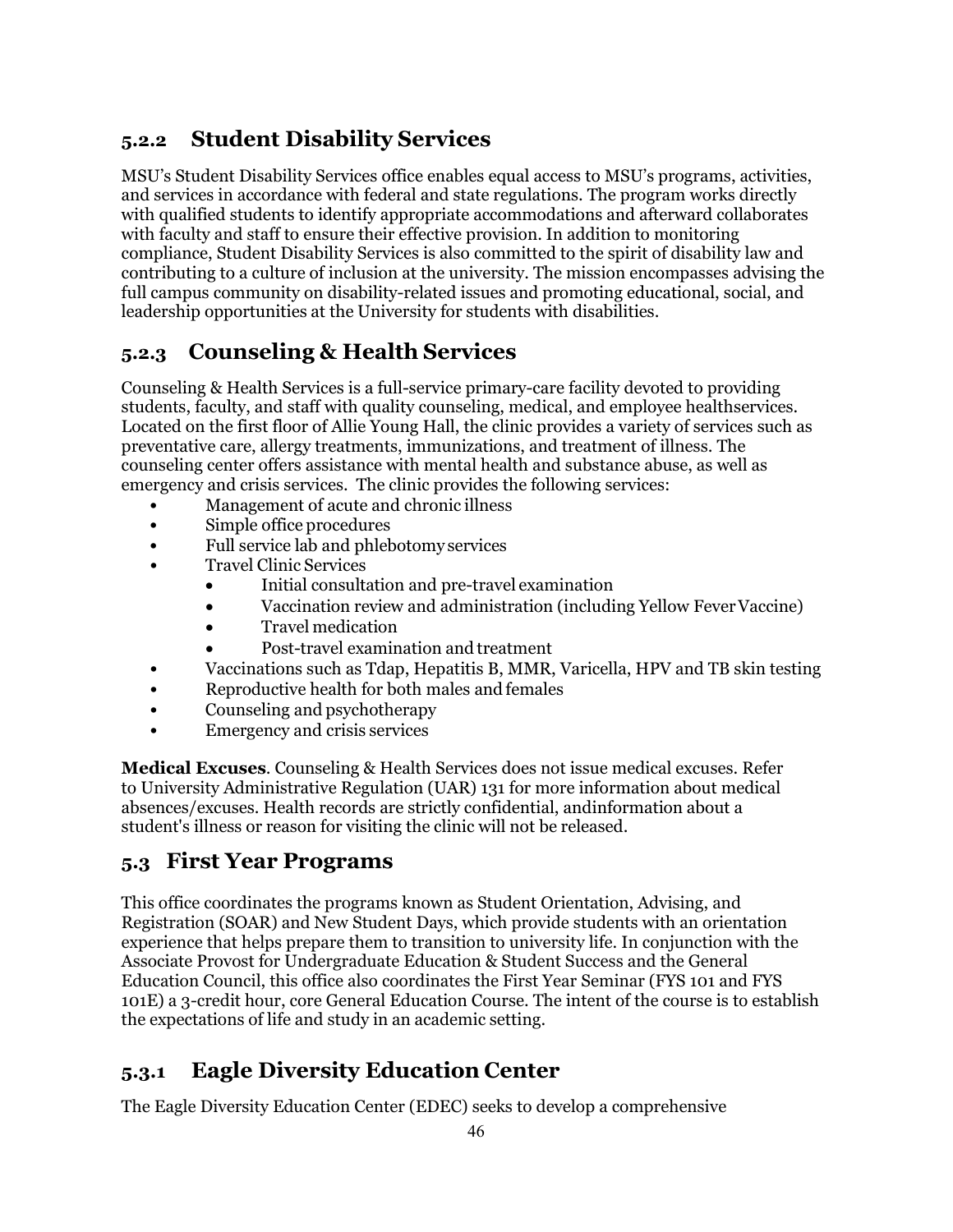educational experience through improved retention and graduation initiatives leading to enhanced career transitions. EDEC provides assistance and support to prospective and enrolled underrepresented minority students expanding opportunities for student engagement, leadership, and scholarship.

EDEC is home to the DREAMS academic support and retention program. Additionally, EDEC provides academic monitoring for Diversity Opportunity Scholarship recipients promoting high academic achievement.

## <span id="page-46-0"></span>**5.4 University Police**

The mission of the University Police is to preserve and protect the rights of citizens in the University community to live, work, and learn in an environment conducive to the discovery of knowledge, and the pursuit of intellectual, creative, ethical and technical development. This is to be achieved by providing police services dedicated to the preservation of order, protection of students, faculty, staff, and the general public, prevention of crime and physical security of facilities and resources dedicated to the educational process. The University Police is a public safety and security department organized in accordance with KRS 164.950-KRS 164.980. Its police officers are Public Peace Officers Conservators of the Peace, serving at the pleasure andappointed by the MSU Board of Regents. In accordance with KRS 164.955 University Police have general police powers. The police officer possesses all of the Common Law and Statutory powers, privileges and immunities of Sheriffs.

The office provides twenty-four-hour service through its own communications dispatcher operation. On campus Emergency responses are directed through the communication dispatch service (783-2035). The office provides the following services forfaculty:

- Auto registration and parking zone assignment--Parking permits are issued each year beginning August 15 of the academic year.
- Motor vehicle regulations--Parking regulations are revised each year andare available at the beginning of each fall semester.
- Crime investigation--The office investigates criminal offenses committed on University property.
- Programs--The office provides programs to classes and/or student groups on a variety of safety and personal security topics including crime and personal safety awareness, rape awareness and prevention, alcohol and controlled substance awareness and effects of driving under their influence, home and/or residencehall security, Kentucky law and individual rights.
- Facility security--The office directs the University's after-hours facility utilization/authorization program as well and provides routine after-hour building checks. The unit works with departments in the conduct of security surveys for University facilities.

## <span id="page-46-1"></span>**5.5 Recreation & Wellness**

Recreation & Wellness at MSU provides opportunities for the campus community to enhance and encourage healthy lifestyle choices through diverse programs and services. The Recreation & Wellness Center (RWC) merged the aquatics, fitness/wellness, outdoor adventures, and intramural departments into a student-run comprehensive program managed by a professional staff. The 120 professionally trained andcertified student-staff members provide a wide assortment of recreational and wellness services to over 100,000 visitors each semester. The primary areas of programming are Aquatics, Fitness, Intramurals and Outdoor Adventures. In addition, the RWC is free to Governor's Scholars Program and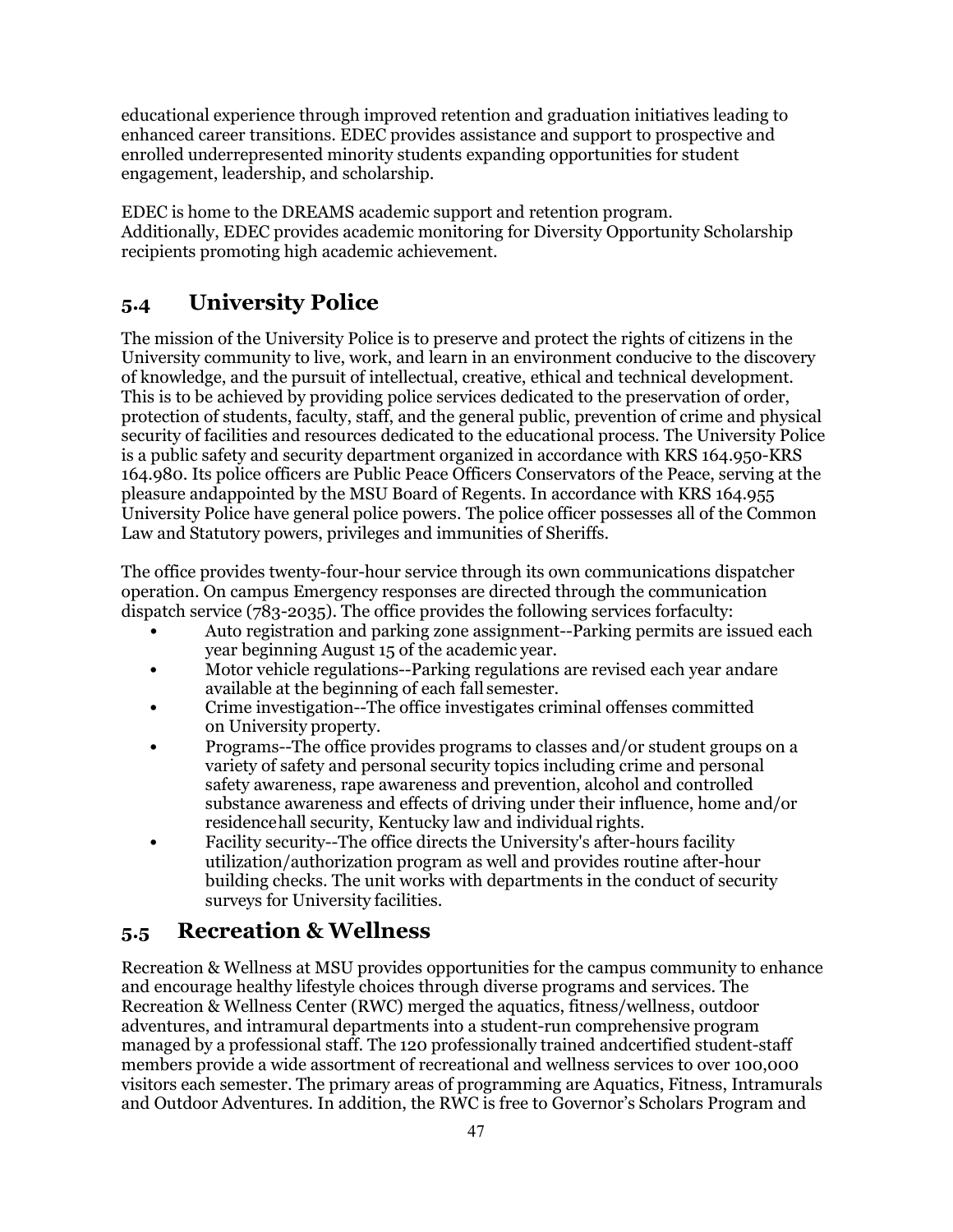<span id="page-47-0"></span>the Craft Academy.

## **5.6 Student Activities**

This office strives to enhance out-of-class learning, a sense of community, and student involvement within the university through special events, cultural programming, and social programming. In addition, this office works closely with the Student Activities Board and the Student Government Association on such activities as Family Weekend andthe coronation of the Homecoming Queen.

## <span id="page-47-1"></span>**5.6.1 Campus Activities Board**

The Mission of the Campus Activities Board (CAB) is to enhance and unify the MSU community by providing collaborative programming that supports student engagement and a co-curricular learning experience along with complementing MSU's Academic Mission. There are five student-led areas that make up the Campus Activities Board: Cultural Programming, Entertainment Programming, Educational Programming, Weekend Programming and Public Relations.

CAB plays an integral part of planning and executing Morehead State's legacy programs, which include: EagleFest, Family Weekend, Homecoming and the Holiday Carnival as well as Awareness and Heritage events, Cultural Awareness workshops, Study and Time Management sessions, Comedians, Magicians, Movies on the Lawn, Hypnotists,Tailgates, Mental Health Awareness forums and Alcohol and Drug Abuse Awareness functions.

CAB Crew is a student organization comprised of motivated individuals who want tobe a part of a select group of students who play an essential role in planning and executing some of the most impactful programs for MSU's student body. [https://www.moreheadstate.edu/student-affairs/student-activities/campus-activities](https://www.moreheadstate.edu/student-affairs/student-activities/campus-activities-board)[board](https://www.moreheadstate.edu/student-affairs/student-activities/campus-activities-board) 

## <span id="page-47-2"></span>**5.6.2 Greek Life and Student Organizations**

This office works with all student organizations including academic, honor, religious, residential, service, sports, and social organizations. This office advises all existing and new organizations and their advisors. The Coordinator advises the Interfraternity Council, the Panhellenic Council and Pan-Hellenic Council.

## <span id="page-47-3"></span>**5.6.3 Eagle Essentials**

From time to time, students may endure financial hardships that make it difficultfor them to pursue higher education at MSU. We have set up three programs to address such emergencies: Eagle Essentials, the [SHARE Fund a](https://www.moreheadstate.edu/need#share)nd th[e Eagle Emergency Loan](https://www.moreheadstate.edu/need#eelf) [Fund.](https://www.moreheadstate.edu/need#eelf) <https://www.moreheadstate.edu/need>

## <span id="page-47-4"></span>**5.7 Student Center & Event Services**

This office provides services of the Adron Doran University Center (ADUC). Students, staff, faculty, and other constituencies may schedule rooms for meetings, banquets, lectures, and other programs. The ADUC is open seven days a week. The University Center provides students a "laboratory environment" in which they can learn and practice a wide range of skills in communication, leadership, programming, management, social responsibility, and recreation and leisure-time activities.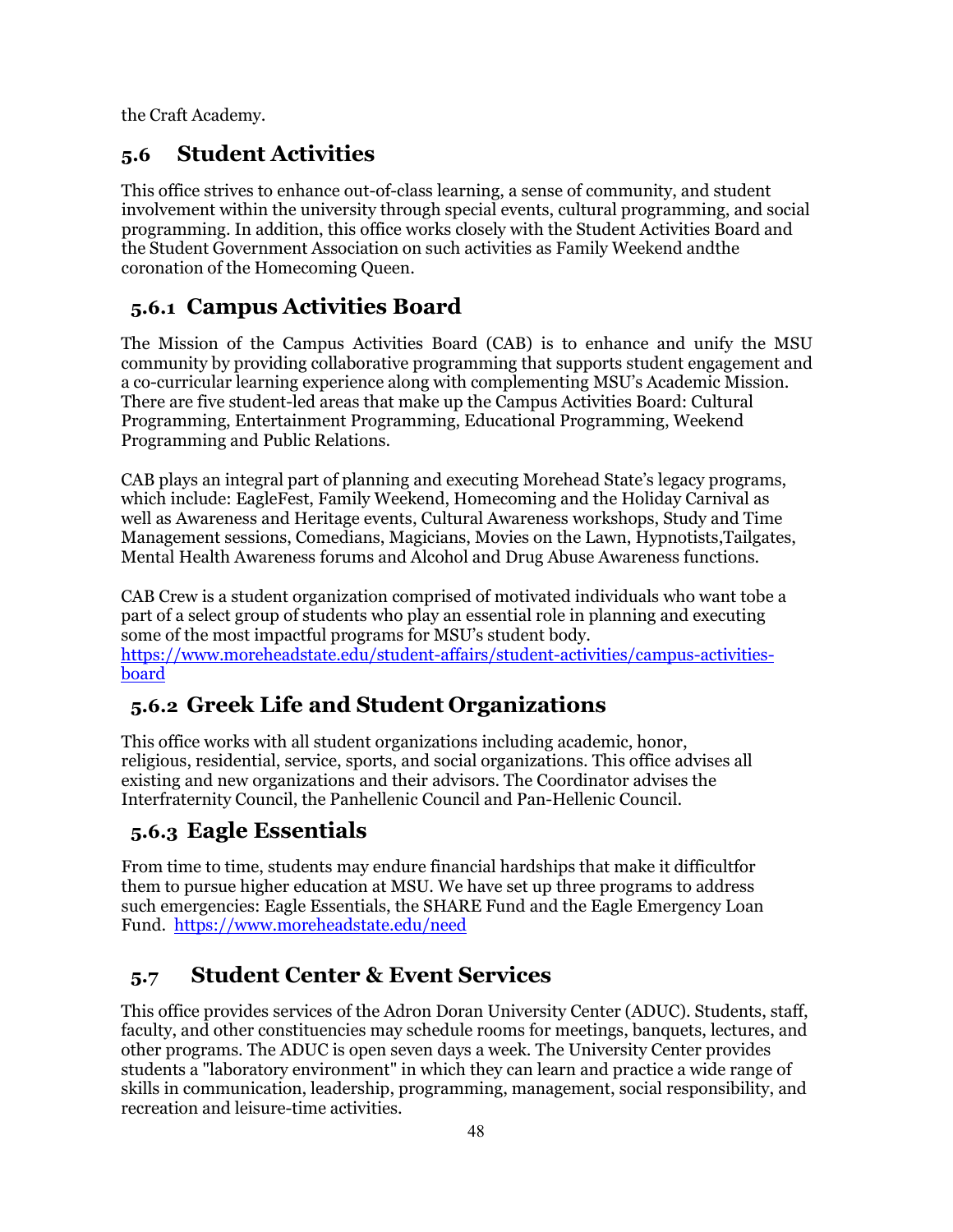Student Center & Event Services is responsible for scheduling facilities for University and non-University groups and individuals and coordinating arrangements forsummer camps and conferences and other special events. The coordinator maintains the campus master calendar for facilities use.

## <span id="page-48-1"></span><span id="page-48-0"></span>**5.8 Enrollment Services**

# **5.8.1 Admissions**

Admissions implements the University's undergraduate recruitment program. Theoffice supports the University in its efforts to recruit and enroll qualified students.

## <span id="page-48-2"></span>**5.8.2 Financial Aid**

Financial aid programs at the University help qualified students and their families meet the cost of a college education. Approximately ninety-seven percent of the full-time undergraduate students at the University are awarded financial assistance in the formof grants, loans, scholarships, and part-time employment.

## <span id="page-48-3"></span>**5.8.3 Eagle Scholars Program**

The Eagle Scholars Program is the university's dual-credit program. Participating high schools using high school faculty, who have been approved by the sponsoring university academic departments, in accordance with Southern Association of Colleges and Schools (SACS) requirements, teach MSU courses to their high school students. Classes are taught primarily in the high schools, but also online, in conjunction with Kentucky Educational Television (KET), and on the MSU campus.

## <span id="page-48-4"></span>**5.8.4 International Student Services**

International Student Services provides an array of support services to international students including admissions, visa, English as a Second Language (ESL) and compliance consultations. <https://www.moreheadstate.edu/success/International-Student-Info>

# <span id="page-48-5"></span>**5.8.5 Director of Military Initiatives**

The Director of Military Initiatives is an upper-level strategist and program manager responsible for the planning and oversight of University programs involving military and veteran outreach, partnerships, and services. The Director is directly involved with the concept development, coordination, and implementation of military/veteran programs and initiatives that are mutually beneficial to the University and external (military/veteran) organizations. The Director is responsible for implementing efficiencies in existing programs and developing new initiatives with military/veteran organizations that create opportunities for university outreach, growth, partnerships, marketing, and research. This position works closely with the senior administration and collaboratively coordinates projects across university departments/schools.

## <span id="page-48-6"></span>**5.9 Athletics**

Athletics seeks, within the framework of institutional, Ohio Valley Conference, Pioneer Football League, and National Collegiate Athletic Association rules, to set national standards in athletic achievement and program excellenceby fostering the personal, moral, and physical development of student athletes through athletic competition at the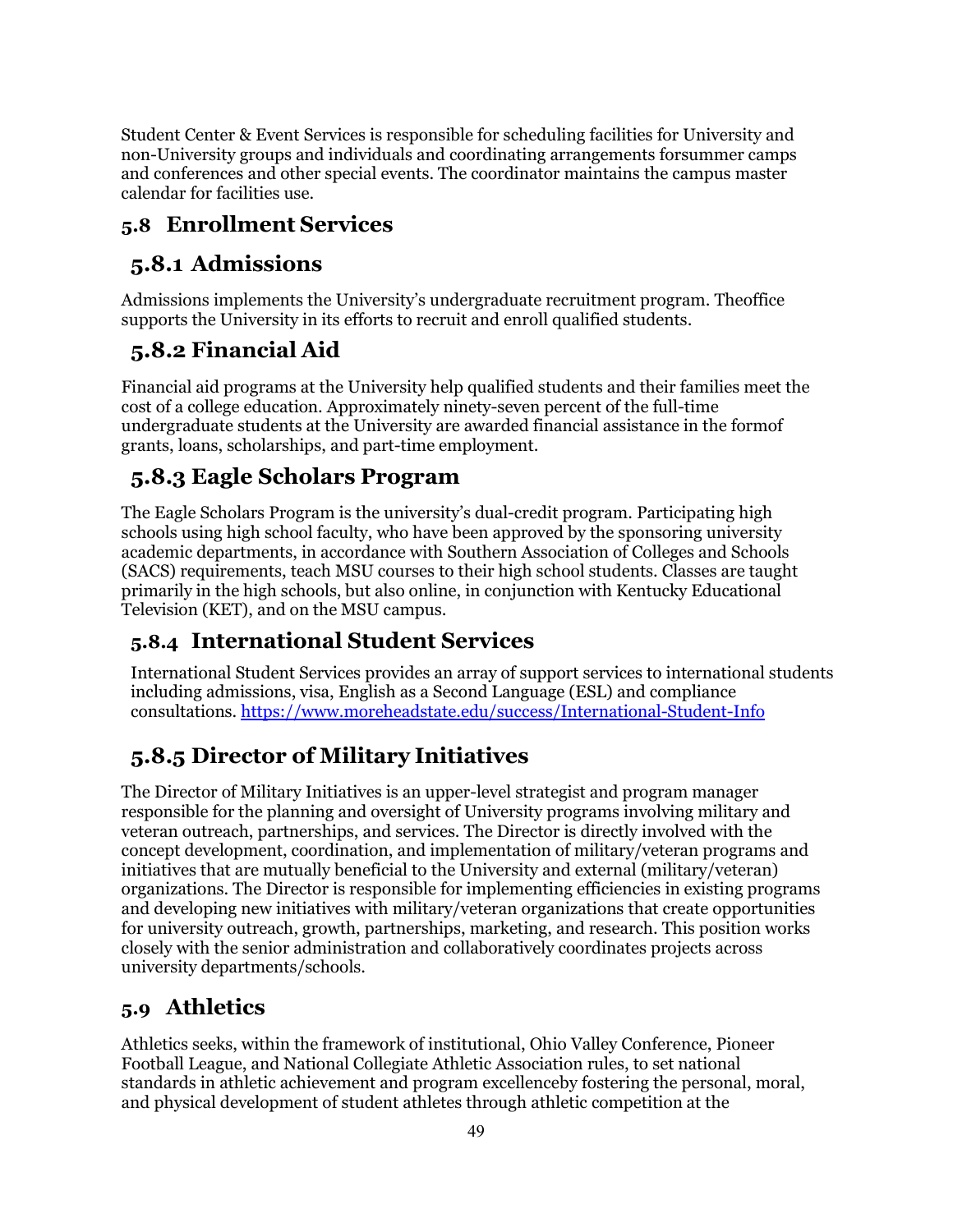<span id="page-49-0"></span>intercollegiate level.

## **5.9.1 Athletics Mission Statement**

Morehead State University believes that athletics is an integral part of the university and that a broad-based athletics program encourages student participation and involvement in the total life of the university. In addition, athletic programs play a positive role by supporting the academic and public service missionof the university.

Each athletic program shall be conducted in a manner that protects thephysical, mental, emotional, and social welfare of eachstudent-athlete.

Each student-athlete, through academic counseling and individual assistance, shall be encouraged toward completion of degree requirementsandgraduation.

Each athletic program shall adhere to the principles of fair play andamateur competition as defined by the National Collegiate Athletic Association and the Ohio Valley Conference.

The Athletics program at Morehead state University shall make every effort toeducate and serve the student-athletes of the university' primary service area and their respective educational institutions.

The Athletics program will accommodate student's interests and abilities in amanner that is nondiscriminatory to both sexes and reasonable within the university's resources.

The Athletics program shall adhere to the university's Affirmative Action Plan promoting equal opportunity for all employees and students, as well as applicants for employment and student participation.

## <span id="page-49-1"></span>**5.9.1.1 Relationship to the Institutional Mission**

Athletics provides opportunities for participation in athletic activities for many students and serve as an integral part of the social, educational, and cultural life of many more. In addition to theeducational benefit of athletic participating, the availability of quality spectator sports enhances the university community and the community at large.

Athletic programs have played an important role in the development of traditions that serve as a link between students, faculty, administrators, alumni, and the people of theregion. Moreover, intercollegiate athletic competition provides the university with an opportunity for media exposure throughout the state, region, and nation.

## <span id="page-49-2"></span>**5.9.2 Memberships**

The University is a member institution of the Ohio Valley Conference, the Pioneer Football League, and the National Collegiate Athletic Association.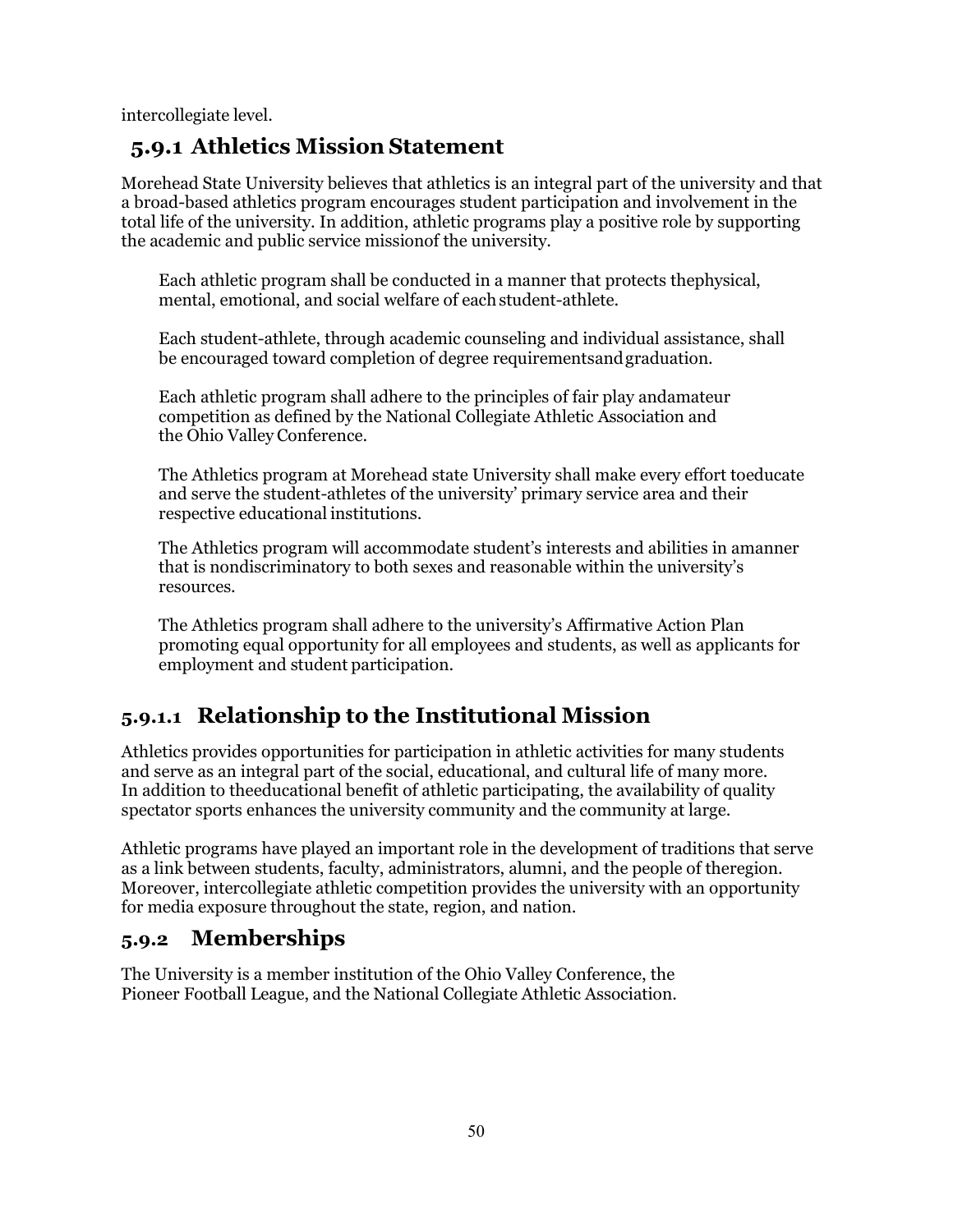# **Chapter 6**

## <span id="page-50-1"></span><span id="page-50-0"></span>**6 Support Services**

## <span id="page-50-2"></span>**6.1 Budgets & Financial Planning**

The Office of Budgets and Financial Planning anticipates and provides service in support of the University's mission of excellence to instruction, research and public servicethrough effective use of our fiscal resources and a commitment to continuous improvement.

## <span id="page-50-3"></span>**6.1.1 Accounting & Financial Services**

The Office of Accounting & Financial Services is the central financial office at Morehead State University, providing the support services that fulfill the financial needs of itsstudents, faculty, and staff. Its mission is to ensure fiscal integrity by complying with all applicable federal and state statutes, using the highest internal standards and proper reporting of all revenues and expenditures, and to provide responsible, superior customer service and guidance to the entire campus community.

For current information about the office, please refer to th[e Office of Accountingand](http://www.moreheadstate.edu/billing/) [Financial](http://www.moreheadstate.edu/billing/) Services web site. <https://www.moreheadstate.edu/Administration/Accounting-Financial-Services>

## <span id="page-50-4"></span>**6.1.2 Budgets & Financial Planning**

Budgets and Financial Planning coordinates development and administration of the University's operating and capital budget, develops models as necessary to forecast budget capacity and needs, and develops quarterly and annual budget reports, financial summaries, and related publications and articles as necessary to communicate with various university stakeholders.

## <span id="page-50-5"></span>**6.2 Auxiliary Services**

MSU Auxiliary Services include entities that provide goods and services that cultivate student success, support the University's administrative function, and enhancethe quality of campus life. Auxiliary Services include both University-operated and contractor-managed entities.

Reporting Units:

6.2.2.1 Vending 6.2.2.2 Food Services (Aramark) 6.2.2.3 Document Services 6.2.2.4 Eagle Card Office 6.2.2.5 Eagle Trace Golf Course 6.2.2.6 Post Office 6.2.2.7 University Store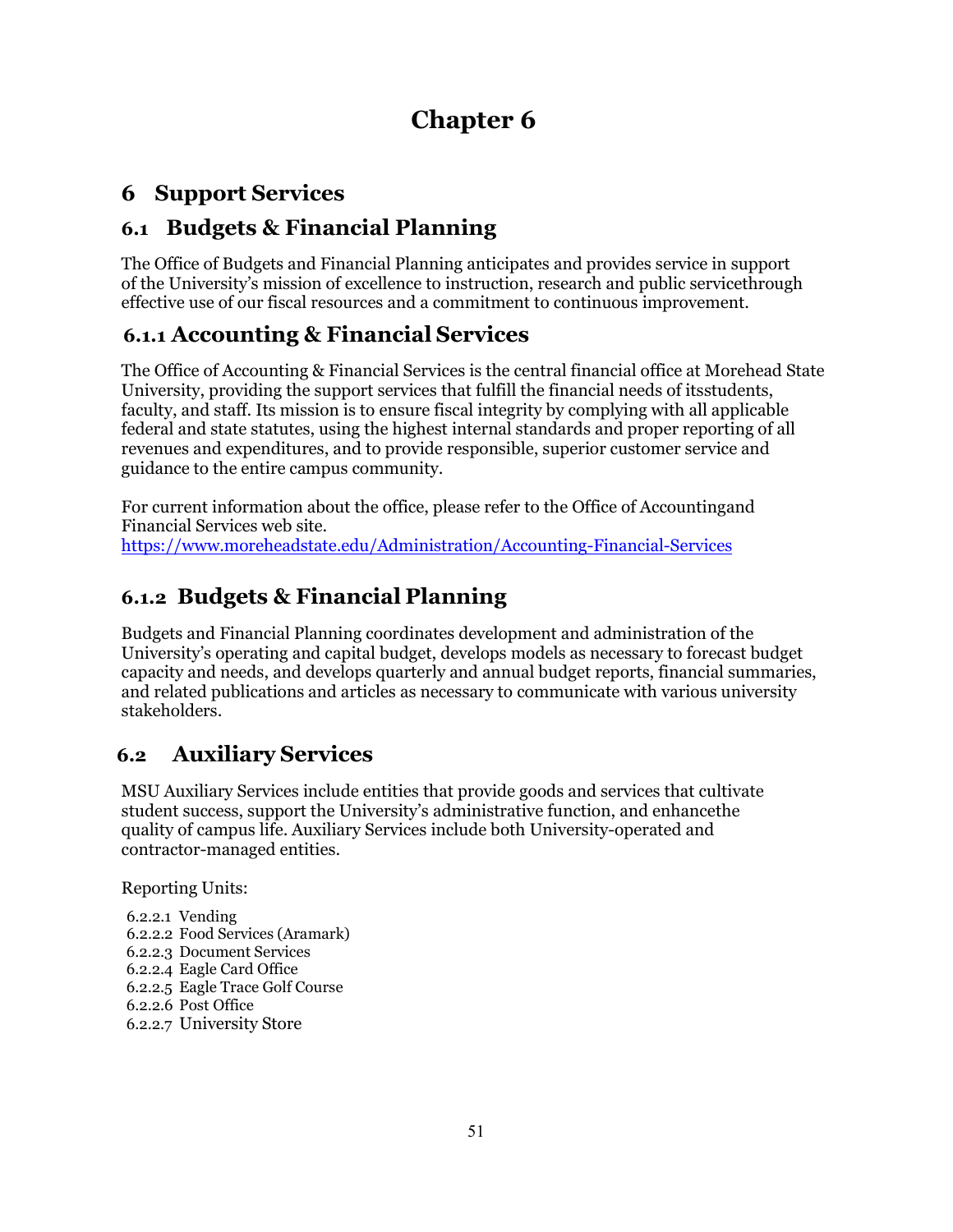#### <span id="page-51-0"></span>**6.3 Facilities Management**

Facilities Management maintains and improves University facilities, grounds, and environment and supplies appropriate services in the most efficient and economical manner, promoting a safe, clean, and aesthetically pleasing campus environment in support of Morehead State University's students, faculty, and staff.

Reporting Units

- Facilities Accounting & Administration
- Facilities Information Systems & Engineering Technology
- Building Services (Custodial)
- Construction & Engineering Services
	- Building Maintenance
		- Energy Conservation
		- HVAC
		- Maintenance
- Environmental Health & Safety
- Power Plant
- Grounds & General Services
	- General Services (Movers)
	- Grounds
	- Motor Pool

For current information about the office, please refer to the Facilities [Managementwebsite.](http://www.moreheadstate.edu/facilities/) <https://www.moreheadstate.edu/Administration/Facilities-Management>

#### <span id="page-51-1"></span>**6.4 Procurement Services**

The Office of Procurement Services administers the procurement function for all departments to ensure the University and individual departments are compliant with all applicable law, as well as state and university policies while maintaining sound and ethical business practices. The office seeks to provide a full range of professional purchasing services to ensure the University receives the best quality goods and services in a timely manner and forthe best available price while treating all providers of goods and services equally and fairly.

Reporting Units:

6.4.2.1 Purchasing 6.4.2.2 Central Receiving 6.4.2.3 Surplus Property 6.4.2.4

For current information about the office, please refer to the [Procurement](http://www.moreheadstate.edu/procurement/) Services we[bsite.](http://www.moreheadstate.edu/procurement/)  <https://www.moreheadstate.edu/Administration/Procurement>

#### <span id="page-51-2"></span>**6.5 Human Resources**

The Office of Human Resources provides a full range of services for faculty, staff, and external clients. These services include recruitment, employment, wage and salary management, benefits administration, staff professional development, travel services and policy for review and revision. Services are performed with the goal of ensuring that the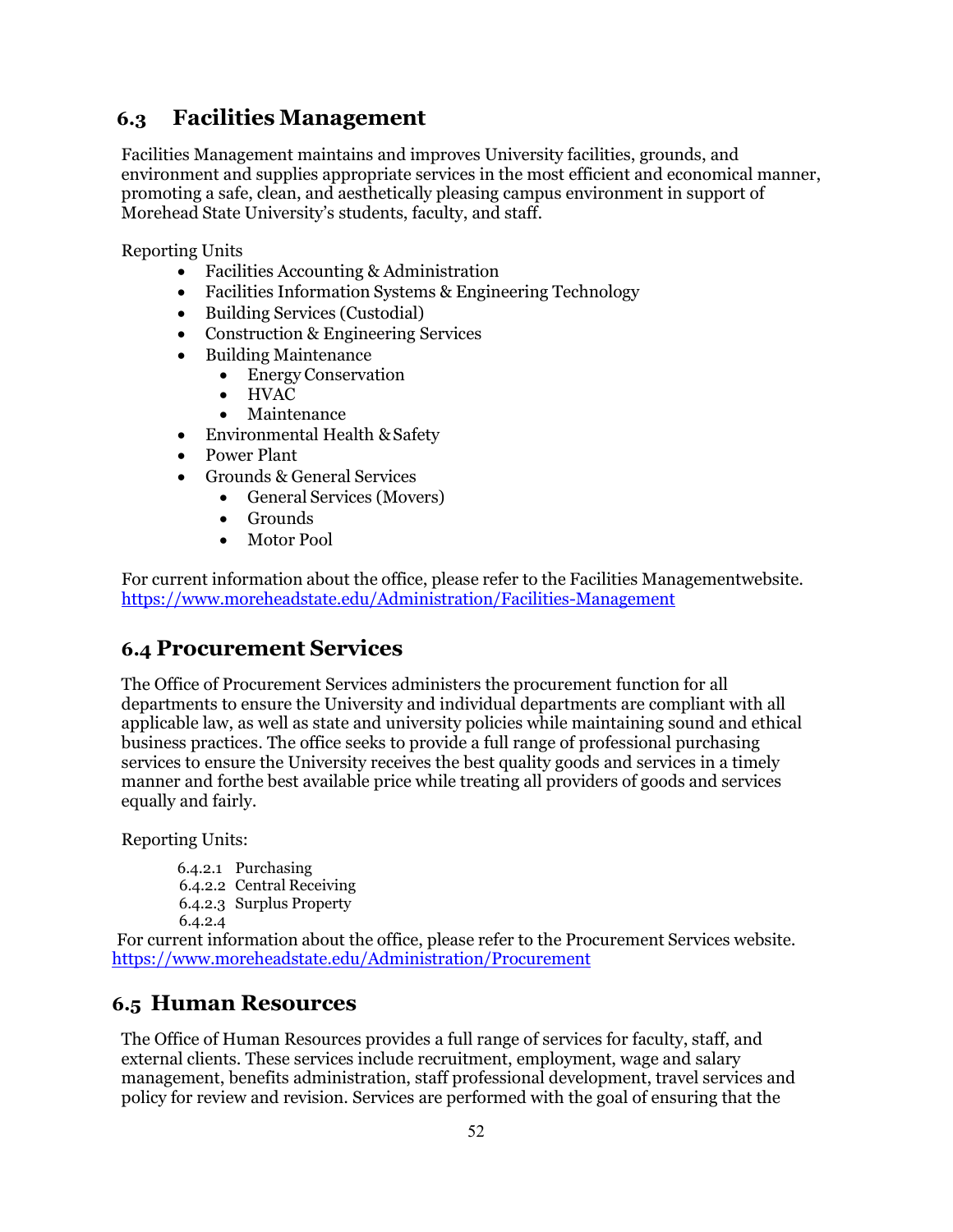mutual needs of both the University and its employees are fully considered and met.

Payroll reports to Human Resources. The purpose of the Payroll is to process all payments to employees as a direct result of employment at Morehead State University in an accurate, efficient, and timely manner while maintainingcompliance with federal, state, and local regulations.

For current information about Human Resources, please refer to the [Human Resources](http://www.moreheadstate.edu/hr/) web site. <https://www.moreheadstate.edu/Administration/Human-Resources>

## <span id="page-52-0"></span>**6.6 Information Technology**

Information Technology provides timely and quality support for the academic and administrative technology needs of faculty, staff, and students at Morehead State University's main and regional campuses. Support areas include enterprise applications; classroom technology equipment; desktop computing; intranet and internet access; wireless computing; telephony; voice messaging; cable television; multi-media systems; radio-frequency communications; cell phones; and technology equipment acquisition, installation, and maintenance.

For current information about the office, please refer to th[e Information](http://www.moreheadstate.edu/it/) [Technology](http://www.moreheadstate.edu/it/) we[bsite.](http://www.moreheadstate.edu/it/) 

<https://www.moreheadstate.edu/Administration/Technology>

#### <span id="page-52-1"></span>**6.7 Planning, Performance & Effectiveness**

Planning, Performance, & Effectiveness (PPE) provides academic program data andstudent success reports, coordinates assessment and program accreditation, and provides MSU's testing services. PPE manages the quality enhancement of academic programs and support units through research-based implementation and evaluation of a continuous improvement process. PPE manages the accreditation of Morehead State University (MSU) by the Southern Association of Colleges and Schools Commission on Colleges (SACSCOC), supports the academic program-level accreditation processes, reviews program- accreditationreports, and works with campus leadership to ensure compliance with SACSCOC principles for the entire University. Additionally, the Testing Center is responsible for administeringindividual and group tests that require a controlled setting.

## <span id="page-52-2"></span>**6.7.1 Office of Institutional Research and Analysis**

The Office of Institutional Research and Analysis provides high quality information and analytical support to Morehead State University decision makers that will enhance institutional effectiveness through university planning, policy making, decision-making, and assessment. The Office collects, analyzes, reports, and serves as a repository for institutional data pertaining to students, faculty, staff, and academic programs. Primary responsibilities include:

- report accurate, consistent, and timely information to federal and state reporting agencies, state and national organizations, senior administrators, and faculty/staff committees;
- collect and systematically store the university's statistical, historical, and managerial information with the institution's official reports;
- plan and coordinate institutional research studies and assist other University departments and offices to implement research projects at the request of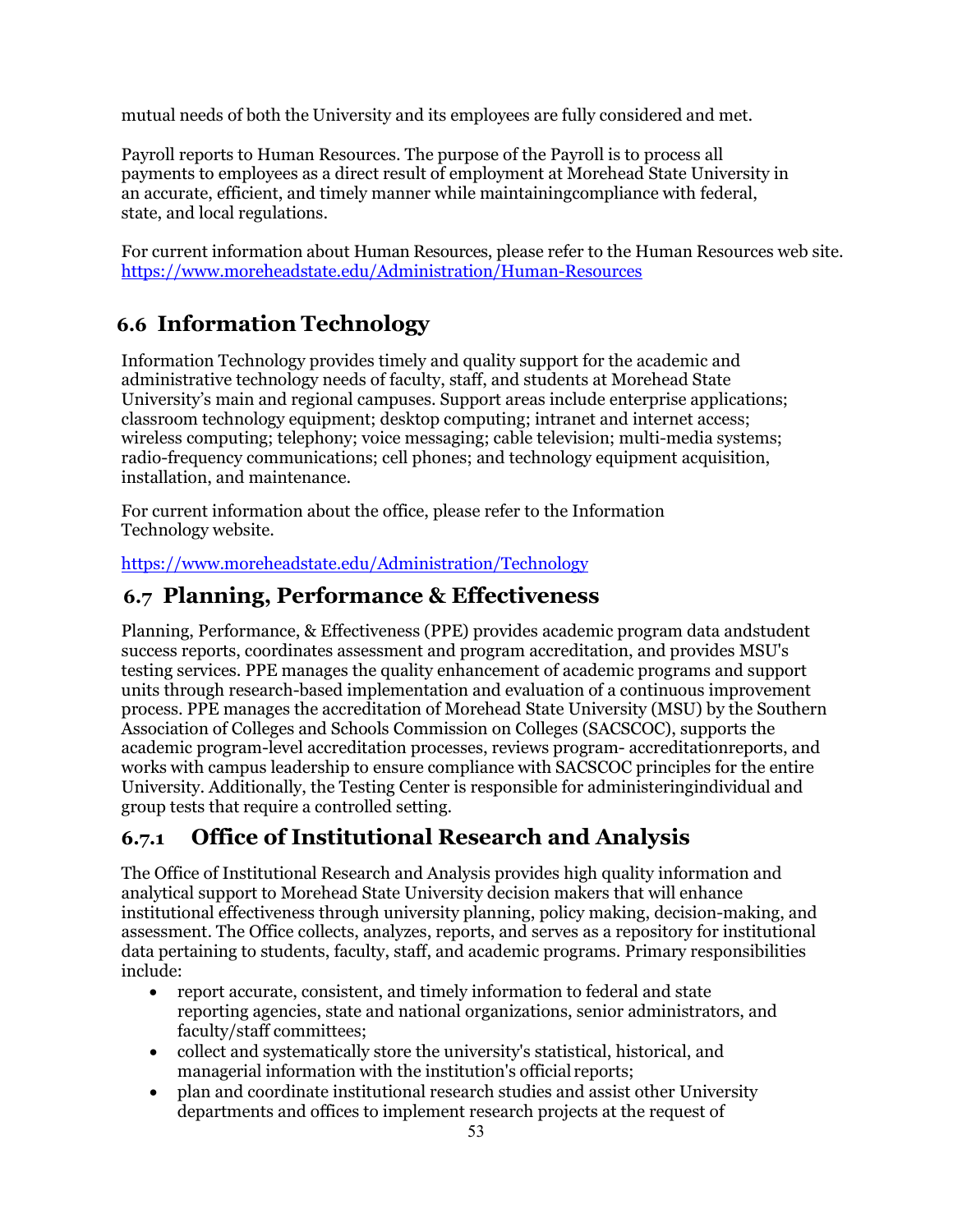University administrators;

- develop and maintain the University Profile (an annual statistical factbook) and other publications;
- prepare, administer, and analyze surveys for institutional purposes, and
- conduct routine and specialized training workshops on accessing and utilizing institutional research and assessment resources.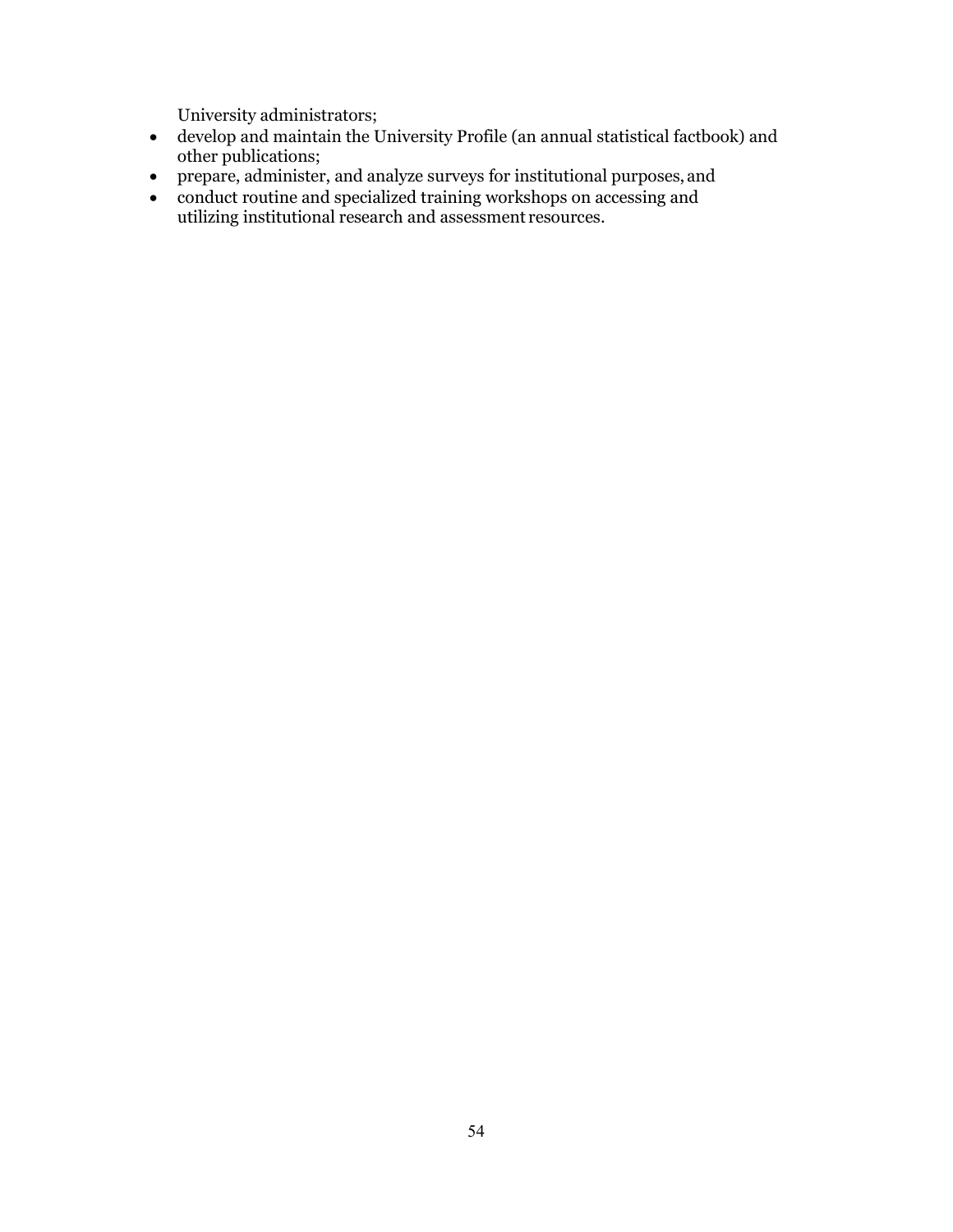## **Chapter 7**

## <span id="page-54-1"></span><span id="page-54-0"></span>**7 University Advancement**

The University Advancement team develops, builds and nurtures relationships to promote Morehead State University, its alumni, students, faculty and staff. University Advancement fosters pride, communicates with and reaches out to the community, celebrates MSU's heritage, secures philanthropic support, and provides stewardship to MSU constituencies.

## <span id="page-54-2"></span>**7.1 Communications & Marketing**

Communications & Marketing (COMA) supports MSU's efforts to become the best public university in the South through the development of the messages andmeans to promote MSU's academic programs and learning experience for the recruitment ofstudents and donors, and to support communication to alumni, nearby community, and internal audiences (students and employees). COMA provides consultation, planning, design, writing, editing, and production services for marketing and advertising to MSU departments and offices for print and electronic media.

## <span id="page-54-3"></span>**7.2 Alumni Relations & Development**

The Office of Alumni Relations & Development supports and furthers the educationand advancement of current, future, and former MSU students through fundraising and by maintaining goodwill and positive relationships with MSU alumni and other friends of the university.

## <span id="page-54-4"></span>**7.3 MSU Foundation Inc.**

The MSU Foundation is a  $501(c)(3)$  non-profit educational foundation. Organized in1979 as a non-profit Kentucky Corporation, the Morehead State University Foundation provides private financial support to the University as a tax-exempt educational foundationunder section 501(c)(3) of the Internal Revenue code of the United States.

The MSU Foundation is a non-affiliated corporation recognized under Kentucky law as an entity dedicated to assisting the University but not controlled by the institution. As such,it reimburses the University for staff support, office space, utilities, and other services under terms of a detailed operating agreement. The agreement also establishes the Foundation's fiduciary responsibilities for managing gift assets of the University.

The MSU Foundation was established:

- 7.3.2.1 To prudently administer all assets of the Foundation and/or Morehead State University as provided by federal and state law and regulations and through fiduciary responsibility between the University and theFoundation;
- 7.3.2.2 To promote educational purposes in connection with or at the request of the University by encouraging, sponsoring and supporting institutional priorities;
- 7.3.2.3 To provide advice, consultation, and support to the President and Board of Regents of Morehead State University; and
- 7.3.2.4To provide volunteer leadership to Morehead State University's fund-raising programs and to assist other institutional advancement efforts.